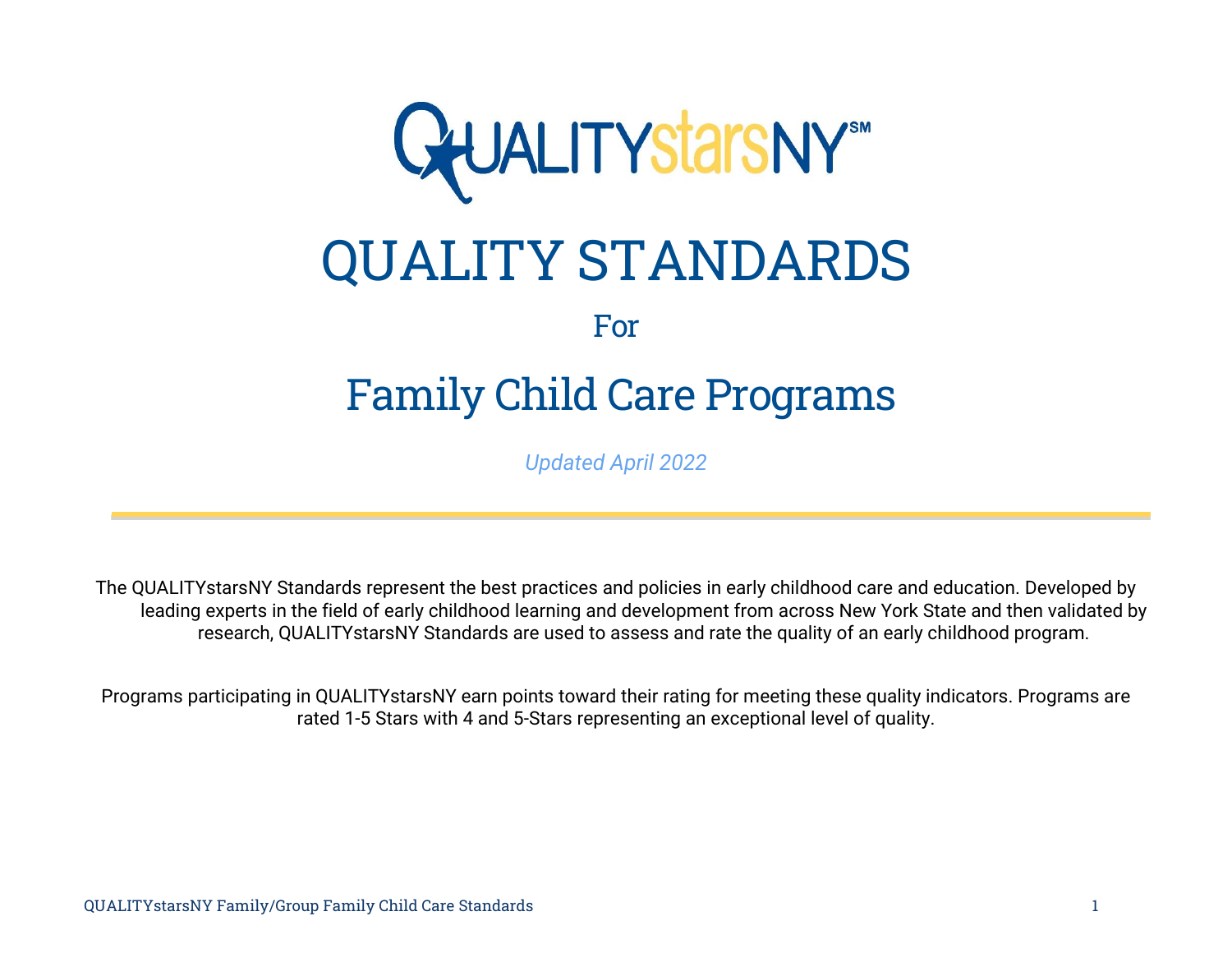## **LEARNING ENVIRONMENT**

*Research Rationale: There is substantial evidence that classroom environment features are central to program quality and there is limited evidence that varied and appropriate classroom materials support children's development. Research shows that the quality of teacher-child interactions contributes to quality in early care and education settings and there is substantial evidence that children with involved and responsive caregivers fare better on a wide variety of child development measures. There is also a substantial amount of evidence that developmentally appropriate curriculum is related to other measures of program quality and substantial evidence that a developmentally appropriate curriculum is related to child outcomes. There is a moderate amount of evidence that developmentally-appropriate assessment is associated with improved child development outcomes.*

#### Home Environment (HE) - 60 points

| <b>CODE</b>     | <b>STANDARD</b>                                                                                                                                                        | <b>INTENTION</b>                                                                                                                                                              | <b>DOCUMENTATION</b><br><b>MINIMUM REQUIREMENTS</b>                                                                                                                                                                                                                                                                                                                                                                                                                                                                                                                                                                                                                                | <b>POINTS</b> |
|-----------------|------------------------------------------------------------------------------------------------------------------------------------------------------------------------|-------------------------------------------------------------------------------------------------------------------------------------------------------------------------------|------------------------------------------------------------------------------------------------------------------------------------------------------------------------------------------------------------------------------------------------------------------------------------------------------------------------------------------------------------------------------------------------------------------------------------------------------------------------------------------------------------------------------------------------------------------------------------------------------------------------------------------------------------------------------------|---------------|
| HE <sub>1</sub> | Provider attends training on<br>the Family Child Care<br><b>Environment Rating Scale-R</b><br>(FCCERS-R).                                                              | Providers are well versed<br>in the ERS so they can<br>create an environment in<br>their home that is<br>conducive to learning and<br>caring for children's<br>routine needs. | Evidence in The Aspire Registry<br>Evidence in The Aspire<br>$\Box$<br>□<br>that at least the provider has<br>Registry that at least<br>the provider has<br>attended training on the<br>FCCERS-R within the last 15<br>attended training on the<br>FCCERS-R within the<br>months.<br>last 15 months.                                                                                                                                                                                                                                                                                                                                                                               | 2             |
| HE <sub>2</sub> | Provider completes a self-<br>assessment using one of<br>the FCCERS assessment<br>tools and writes an<br>improvement plan to<br>address subscale scores<br>below 3.25. | Provider and assistant<br>provider(s) identify ways<br>to improve the<br>environment, using the<br>relevant ERS.                                                              | Submit ALL of the following:<br>Evidence must include ALL<br>of the following:<br><b>Completed ERS Score Sheet</b><br>$\Box$<br>including sub-scale average<br>One copy of a<br>Q.<br>scores. Score Sheet must<br>completed ERS self-<br>show Date of Observation<br>assessment report<br>(including overall and<br>(dated within the previous 15<br>months of Standard Inventory<br>subscale scores).<br>submission)<br><b>AND</b><br><b>AND</b><br>One copy of a written<br>Q.<br>Written improvement plan with<br>improvement or action<br>□<br>dates for completion for all<br>plan for all subscales<br>sub-scale average scores<br>with a score below<br>below 3.25<br>3.25. | 8             |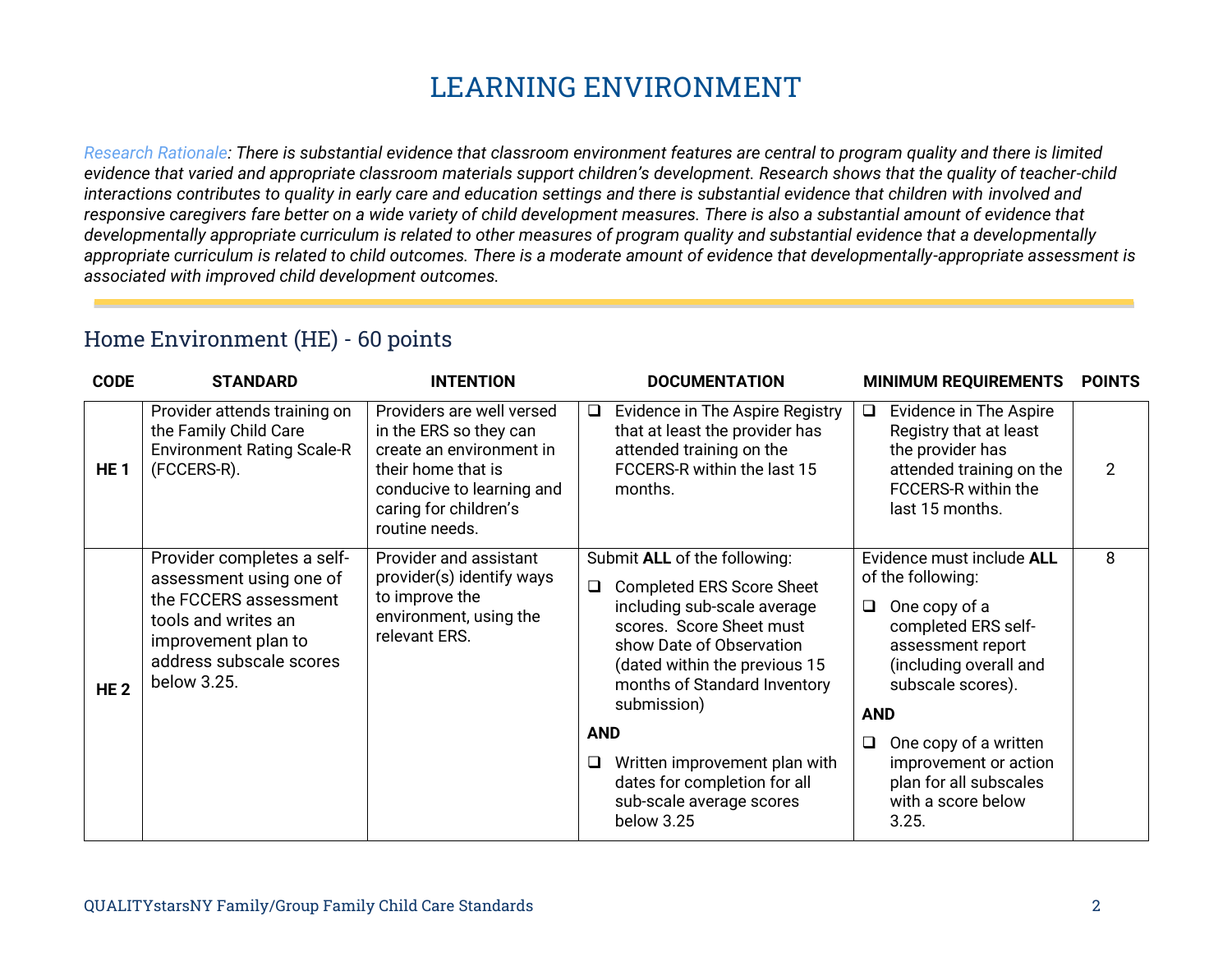| <b>CODE</b>                                                                                                                                                                                                                                                                                                                                                                                                                                                                                                                                                           | <b>STANDARD</b>                                                                                                                       | <b>INTENTION</b>                                                                              | <b>DOCUMENTATION</b>                                                                                                                                                                    | <b>MINIMUM</b><br><b>REQUIREMENTS</b>                     | <b>POINTS</b> |
|-----------------------------------------------------------------------------------------------------------------------------------------------------------------------------------------------------------------------------------------------------------------------------------------------------------------------------------------------------------------------------------------------------------------------------------------------------------------------------------------------------------------------------------------------------------------------|---------------------------------------------------------------------------------------------------------------------------------------|-----------------------------------------------------------------------------------------------|-----------------------------------------------------------------------------------------------------------------------------------------------------------------------------------------|-----------------------------------------------------------|---------------|
| Providers do not submit evidence for Standards HE 3 - HE 5. These Standards are only applicable after Standards Inventory submission for<br>programs that earn a Provisional Rating of 3-5 Stars. For eligible programs, an ERS assessment will be conducted by QUALITYstarsNY's<br>independent assessment team and the average scores will be used to determine the points that will be calculated into the program's Active Rating.<br>If a program earns an average score below 4.25 on their ERS assessment, they will automatically earn a 2 Star Active Rating. |                                                                                                                                       |                                                                                               |                                                                                                                                                                                         |                                                           |               |
| <b>HE3</b>                                                                                                                                                                                                                                                                                                                                                                                                                                                                                                                                                            | Program has an independent<br>ERS assessment and achieves<br>an overall score of $4.25 - 4.99$ .                                      | An external observer can<br>provide an unbiased<br>assessment of the<br>learning environment. | Program does not submit evidence<br>for this Standard.<br>If applicable, completed ERS<br>report(s) is automatically sent to<br>QUALITYstarsNY from the<br>independent observer.        | Program does not<br>submit evidence for<br>this Standard. | 30            |
| <b>HE4</b>                                                                                                                                                                                                                                                                                                                                                                                                                                                                                                                                                            | Program has an independent<br>ERS assessment using the<br>appropriate scale(s) and<br>achieves an overall score of<br>$5.00 - 5.49$ . | An external observer can<br>provide an unbiased<br>assessment of the<br>learning environment. | Program does not submit evidence<br>for this Standard.<br>If applicable, completed ERS<br>report(s) is automatically sent to<br><b>QUALITYstarsNY</b> from the<br>independent observer. | Program does not<br>submit evidence for<br>this Standard. | 40            |
| <b>HE 5</b>                                                                                                                                                                                                                                                                                                                                                                                                                                                                                                                                                           | Program has an independent<br>ERS assessment using the<br>appropriate scale(s) and<br>achieves an overall score of<br>5.50 or higher. | An external observer can<br>provide an unbiased<br>assessment of the<br>learning environment. | Program does not submit evidence<br>for this Standard.<br>If applicable, completed ERS<br>report(s) is automatically sent to<br><b>QUALITYstarsNY</b> from the<br>independent observer. | Program does not<br>submit evidence for<br>this Standard. | 50            |

## Child Observation & Assessment (COA) - 20 points

| <b>CODE</b> | <b>STANDARD</b>                                                                                                                                                                    | <b>INTENTION</b>                                                                                                                                                              | <b>DOCUMENTATION</b>                                                                                                                                          | <b>MINIMUM REQUIREMENTS</b>                                                                                                                                             | <b>POINTS</b> |
|-------------|------------------------------------------------------------------------------------------------------------------------------------------------------------------------------------|-------------------------------------------------------------------------------------------------------------------------------------------------------------------------------|---------------------------------------------------------------------------------------------------------------------------------------------------------------|-------------------------------------------------------------------------------------------------------------------------------------------------------------------------|---------------|
| <b>COA</b>  | Provider collects<br>information at enrollment<br>on children's development<br>including social emotional<br>concerns, home<br>language(s), preferences,<br>and any special needs. | Providers should gather<br>information about each child<br>and family during enrollment,<br>in order to inform curriculum<br>planning, help guide<br>children's learning, and | Submit a copy of a<br>$\Box$<br>completed questionnaire<br>or enrollment form for 2<br>different children (with<br>identifying information<br>removed - label | Evidence must reference all of<br>the following:<br>2 children (with identifying<br>$\Box$<br>information removed - label<br>submitted evidence as child<br>1, child 2) | 2             |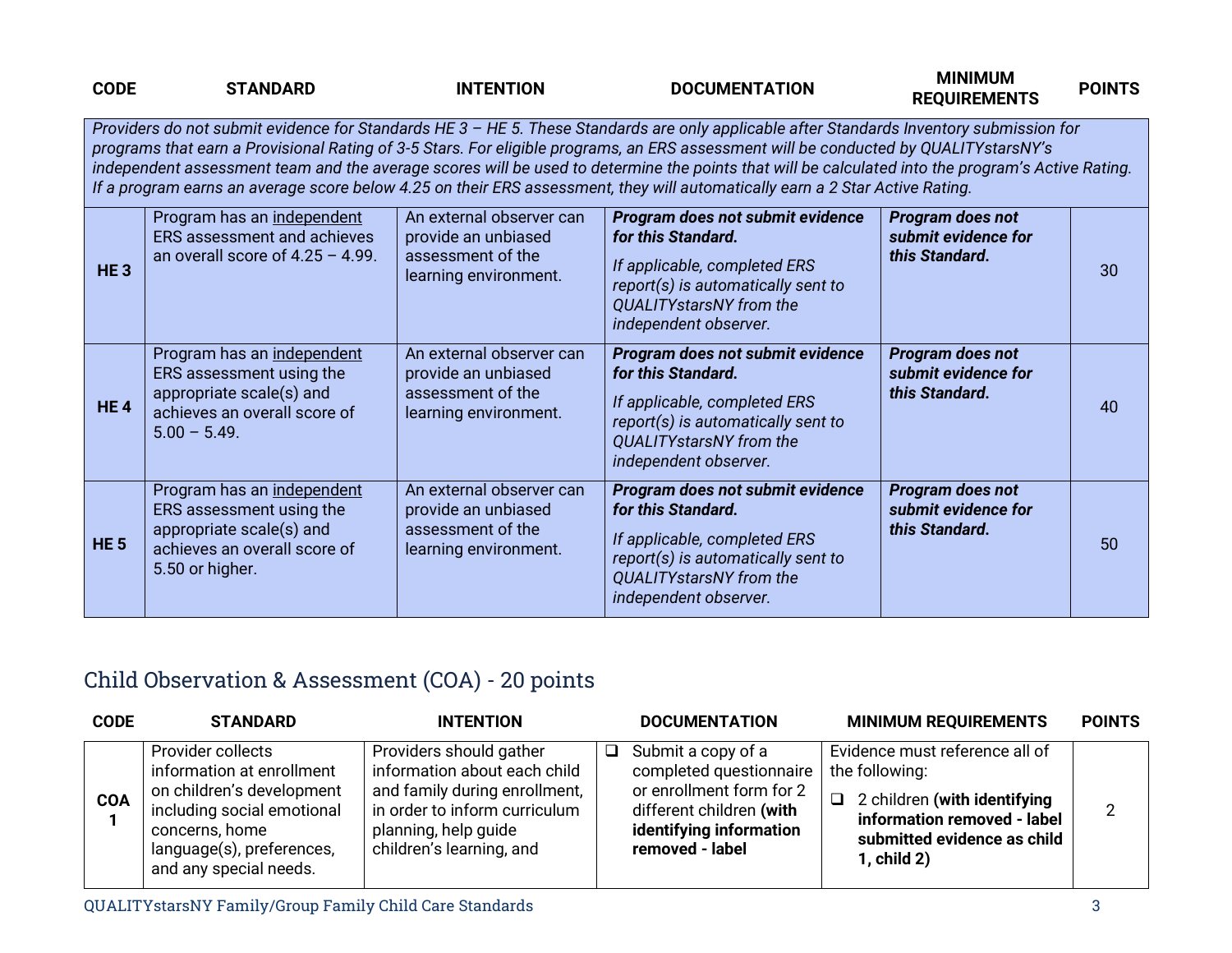| <b>CODE</b>                | <b>STANDARD</b>                                                                                                           | <b>INTENTION</b>                                                                                                                                                             | <b>DOCUMENTATION</b>                                                                                              | <b>MINIMUM REQUIREMENTS</b>                                                                                     | <b>POINTS</b> |
|----------------------------|---------------------------------------------------------------------------------------------------------------------------|------------------------------------------------------------------------------------------------------------------------------------------------------------------------------|-------------------------------------------------------------------------------------------------------------------|-----------------------------------------------------------------------------------------------------------------|---------------|
|                            |                                                                                                                           | understand family<br>circumstances from day one.                                                                                                                             | submitted evidence as<br>child 1, child 2).                                                                       | Child's physical<br>$\Box$<br>development                                                                       |               |
|                            | This information is collected<br>on all children.<br>In addition to gathering<br>information on any special               |                                                                                                                                                                              | Child's cognitive<br>O<br>development                                                                             |                                                                                                                 |               |
|                            |                                                                                                                           |                                                                                                                                                                              | Child's social-emotional<br>$\Box$<br>development                                                                 |                                                                                                                 |               |
|                            |                                                                                                                           | needs, general information<br>on children's preferences and                                                                                                                  |                                                                                                                   | Home Language(s) of child<br>□                                                                                  |               |
|                            |                                                                                                                           | background should be<br>collected.                                                                                                                                           |                                                                                                                   | Child's dietary needs and<br>□<br>preferences                                                                   |               |
|                            |                                                                                                                           |                                                                                                                                                                              |                                                                                                                   | Child's date of enrollment<br>$\Box$                                                                            |               |
|                            | Provider documents the<br>developmental status of                                                                         | Before or soon after starting<br>in a family child care home, a                                                                                                              | Submit a copy of each<br>$\Box$<br>developmental                                                                  | Evidence must include all of the<br>following:                                                                  |               |
|                            | each child within 45 days of<br>entering the home/starting<br>the program using a child<br>development screening<br>tool. | child should be initially<br>screened for basic<br>developmental levels in order<br>to help define individual<br>learning goals and identify<br>any potential special needs. | screening tool used for<br>one child (with<br>identifying information<br>removed - label<br>submitted evidence as | 1 child (with identifying<br>$\Box$<br>information removed - label<br>submitted evidence as child<br>1)         |               |
|                            |                                                                                                                           |                                                                                                                                                                              | child 1)<br><b>OR</b><br>Policy and procedures<br>for screening                                                   | Start date (This MUST be<br>⊔<br>added to the form if no<br>space exists)                                       |               |
| <b>COA</b><br>$\mathbf{2}$ |                                                                                                                           |                                                                                                                                                                              |                                                                                                                   | Completed screening<br>$\Box$<br>forms/tools                                                                    | 2             |
|                            |                                                                                                                           |                                                                                                                                                                              |                                                                                                                   | $\Box$ Screening date occurs<br>before start date OR within<br>45 days of the start date                        |               |
|                            |                                                                                                                           |                                                                                                                                                                              |                                                                                                                   | It is not necessary to submit the<br>entire tool. A few pages showing<br>completed information will<br>suffice. |               |
|                            |                                                                                                                           |                                                                                                                                                                              |                                                                                                                   | <b>OR</b>                                                                                                       |               |
|                            |                                                                                                                           |                                                                                                                                                                              |                                                                                                                   | Policy and procedures for<br>$\Box$<br>screening                                                                |               |
| <b>COA</b><br>3            | Provider uses a<br>developmental screening                                                                                | When providers use a<br>developmental screening tool                                                                                                                         | Submit a copy of a<br>completed developmental                                                                     | Evidence must include all of the<br>following:                                                                  | 1             |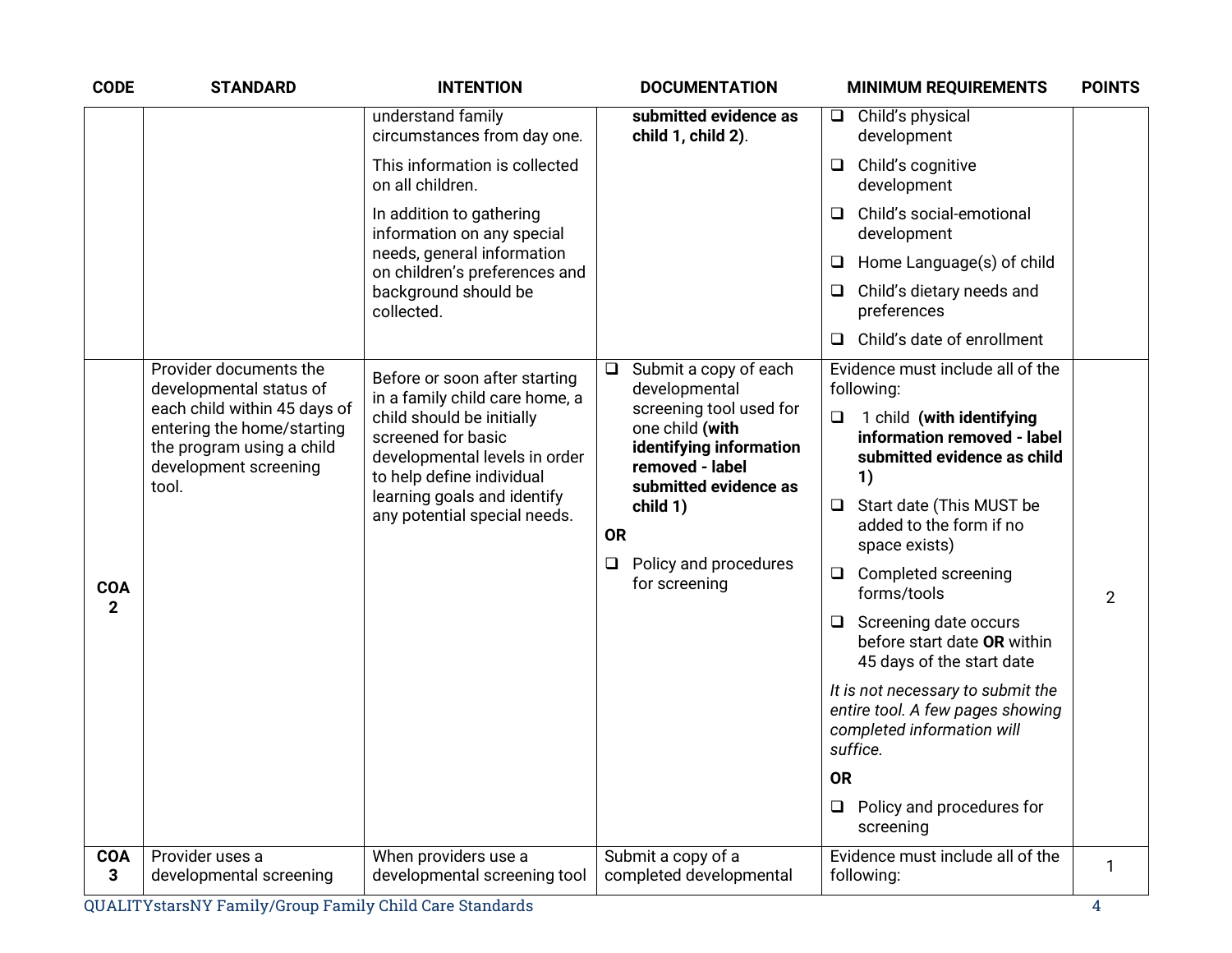| <b>CODE</b> | <b>STANDARD</b>                                         | <b>INTENTION</b>                                                                                                                                | <b>DOCUMENTATION</b>                                                                                                                                                                         | <b>MINIMUM REQUIREMENTS</b>                                                                       | <b>POINTS</b> |
|-------------|---------------------------------------------------------|-------------------------------------------------------------------------------------------------------------------------------------------------|----------------------------------------------------------------------------------------------------------------------------------------------------------------------------------------------|---------------------------------------------------------------------------------------------------|---------------|
|             | tool that is valid and<br>reliable.                     | that has been researched,<br>tested and shown to measure                                                                                        | screening form/tool for one<br>child (with identifying                                                                                                                                       | Name of tool<br>Q.                                                                                |               |
|             |                                                         | appropriate developmental                                                                                                                       | information removed - label                                                                                                                                                                  | Completed form/tool<br>Q                                                                          |               |
|             |                                                         | milestones, they are assured<br>that the results can be used<br>for curriculum planning, as<br>well as a basis to refer<br>families for special | submitted evidence as child<br>$1$ ).                                                                                                                                                        | $\Box$<br>1 child (with identifying<br>information removed - label<br>submitted evidence as child |               |
|             |                                                         |                                                                                                                                                 | $\Box$ Ages and Stages<br>Questionnaires, Third<br>Edition (ASQ-3)                                                                                                                           | 1)<br>It is not necessary to submit the                                                           |               |
|             |                                                         | educational services.                                                                                                                           | $\Box$ Ages and Stages                                                                                                                                                                       | entire tool. A few pages showing                                                                  |               |
|             |                                                         | Valid: A screening tool is<br>valid when it measures what                                                                                       | <b>Questionnaires Social-</b><br>Emotional                                                                                                                                                   | completed information will<br>suffice.                                                            |               |
|             |                                                         | we want to measure and not<br>something else.                                                                                                   | <b>Battelle Developmental</b><br>$\Box$<br><b>Inventory Screening Test</b>                                                                                                                   | If "Other" is selected, all of<br>$\Box$<br>the following evidence must                           |               |
|             |                                                         | <b>Reliable:</b> A screening tool is<br>reliable when the screening                                                                             | <b>Brigance Inventories</b><br>$\Box$<br>System II<br>Brigance Self-Help and<br>□<br><b>Social-Emotional Scales</b><br><b>Denver Developmental</b><br>$\Box$<br><b>Screening Test (DDST)</b> | be submitted in addition to<br>the items above:                                                   |               |
|             |                                                         | procedure is conducted                                                                                                                          |                                                                                                                                                                                              | The tool is designed for                                                                          |               |
|             | accurately and consistently<br>over time. The procedure | would yield similar results if                                                                                                                  |                                                                                                                                                                                              | the purpose of<br>screening (not child                                                            |               |
|             |                                                         | repeated or if done by a<br>different person.                                                                                                   |                                                                                                                                                                                              | assessment)<br>The screening tool is<br>❏                                                         |               |
|             |                                                         |                                                                                                                                                 | $\Box$ Developmental                                                                                                                                                                         | appropriate for use with<br>children between birth<br>and age five                                |               |
|             |                                                         |                                                                                                                                                 | Indicators for the<br><b>Assessment of Early</b>                                                                                                                                             |                                                                                                   |               |
|             |                                                         |                                                                                                                                                 | Learning 3rd Edition<br>(DIAL 3)                                                                                                                                                             | The screening tool<br>$\Box$<br>covers multiple                                                   |               |
|             |                                                         |                                                                                                                                                 | $\Box$ Early Screening<br>Inventory - Revised (ESI-<br>R)                                                                                                                                    | developmental<br>domains (i.e.<br>physical/motor,<br>cognitive, linguistic, and                   |               |
|             |                                                         |                                                                                                                                                 | $\Box$ Learning<br>Accomplishment Profile-<br><b>Diagnostic Screens</b>                                                                                                                      | social-emotional)                                                                                 |               |
|             |                                                         |                                                                                                                                                 | Parents' Evaluation of<br>❏<br><b>Developmental Status</b><br>(PEDS)                                                                                                                         |                                                                                                   |               |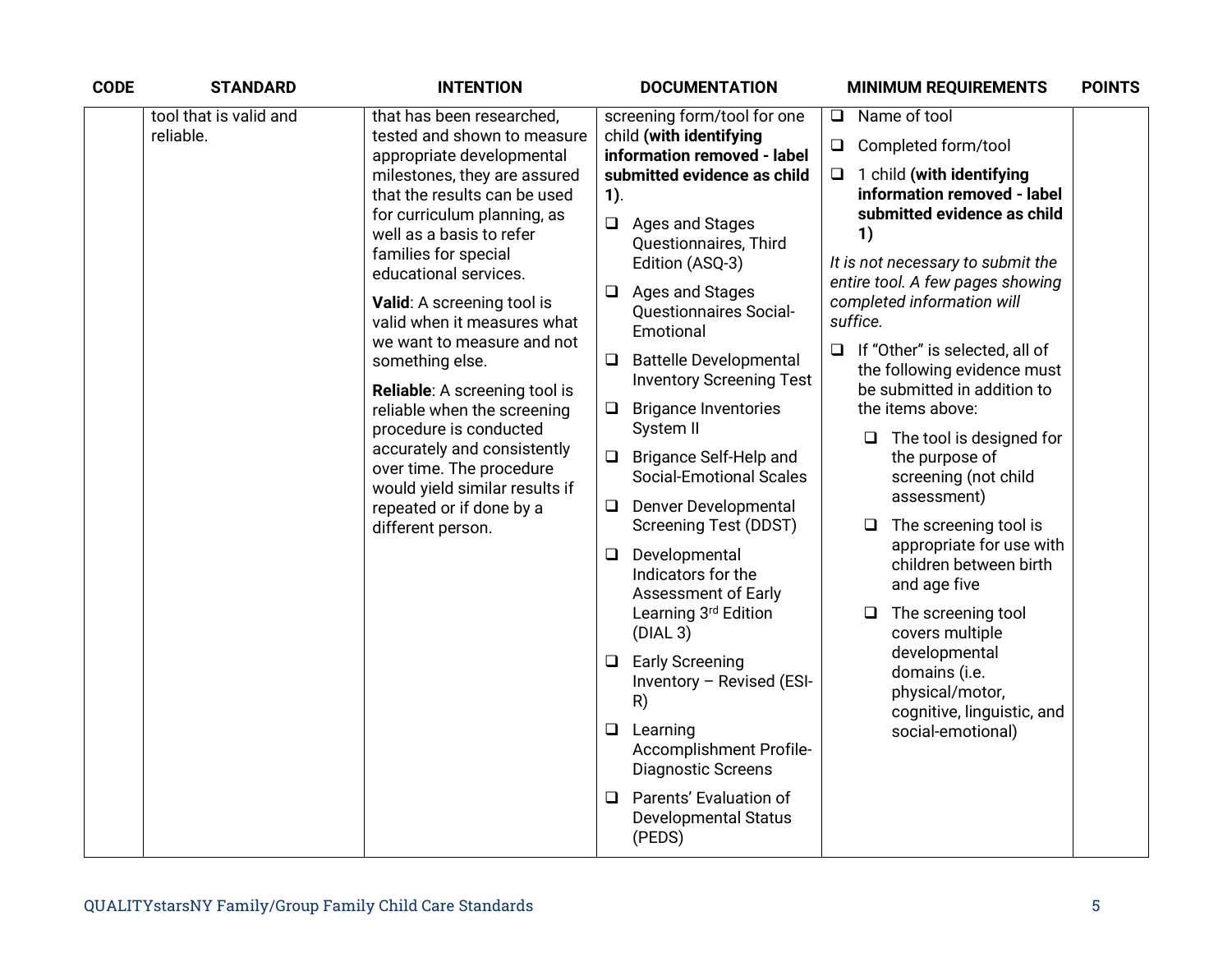| <b>CODE</b>     | <b>STANDARD</b>                                                                                                                                                | <b>INTENTION</b>                                                                                                                                                                                                                                                                                                                                                                                                                                                                                                                                                                                                      | <b>DOCUMENTATION</b>                                                                                                                                                                                                                                                                                                                                                                                                                                          | <b>MINIMUM REQUIREMENTS</b>                                                                                                                                                                                                                                                                                                                                                                                                                                                                                                                                                                                             | <b>POINTS</b> |
|-----------------|----------------------------------------------------------------------------------------------------------------------------------------------------------------|-----------------------------------------------------------------------------------------------------------------------------------------------------------------------------------------------------------------------------------------------------------------------------------------------------------------------------------------------------------------------------------------------------------------------------------------------------------------------------------------------------------------------------------------------------------------------------------------------------------------------|---------------------------------------------------------------------------------------------------------------------------------------------------------------------------------------------------------------------------------------------------------------------------------------------------------------------------------------------------------------------------------------------------------------------------------------------------------------|-------------------------------------------------------------------------------------------------------------------------------------------------------------------------------------------------------------------------------------------------------------------------------------------------------------------------------------------------------------------------------------------------------------------------------------------------------------------------------------------------------------------------------------------------------------------------------------------------------------------------|---------------|
|                 |                                                                                                                                                                |                                                                                                                                                                                                                                                                                                                                                                                                                                                                                                                                                                                                                       | Parents' Evaluation of<br>$\Box$<br><b>Developmental Status-</b><br>Developmental<br>Milestones (PEDS:DM)                                                                                                                                                                                                                                                                                                                                                     |                                                                                                                                                                                                                                                                                                                                                                                                                                                                                                                                                                                                                         |               |
|                 |                                                                                                                                                                |                                                                                                                                                                                                                                                                                                                                                                                                                                                                                                                                                                                                                       | Preschool and<br>◻<br>Kindergarten Behavior<br>Scales, Second Edition<br>$(PKBS-2)$                                                                                                                                                                                                                                                                                                                                                                           |                                                                                                                                                                                                                                                                                                                                                                                                                                                                                                                                                                                                                         |               |
|                 |                                                                                                                                                                |                                                                                                                                                                                                                                                                                                                                                                                                                                                                                                                                                                                                                       | Other - submit proof<br>⊔<br>that tool is valid and<br>reliable                                                                                                                                                                                                                                                                                                                                                                                               |                                                                                                                                                                                                                                                                                                                                                                                                                                                                                                                                                                                                                         |               |
| <b>COA</b><br>4 | Provider documents the<br>developmental progress of<br>each child at least 3 times<br>using a child development<br>assessment tool(s) or<br>anecdotal records. | Authentic assessments are<br>done regularly throughout the<br>year, developmental progress<br>is tracked and learning goals<br>are adjusted. This is done for<br>all children in the family child<br>care home, regardless of age,<br>using an age-appropriate<br>tool.<br>Authentic assessment tools<br>can take many forms,<br>including:<br>Observation notes<br>❏<br>Checklists<br>$\Box$<br>Developmental scales<br>$\Box$<br>Standardized<br>❏<br>assessment forms<br>Work sampling<br>❏<br>In order to understand the<br>whole child, providers should<br>gather information about<br>each child's development | Submit copies of three<br>$\Box$<br>developmental<br>assessment forms/tools<br>for one child (with<br>identifying information<br>removed - label<br>submitted evidence as<br>child 1)<br><b>OR</b><br>$\Box$ 3 written anecdotal<br>records, conducted on 3<br>different dates, at least 3<br>months apart, within 15<br>months prior to<br><b>Standards Inventory</b><br>submission, noting<br>child's developmental<br>milestone(s) within the 5<br>domains | Evidence must include all of the<br>following indicators and be<br>gathered in the following<br>manner:<br>3 completed form(s)<br>$\Box$<br>For 1 child (with identifying<br>$\Box$<br>information removed - label<br>submitted evidence as child<br>$1$ ).<br>Conducted on 3 different<br>$\Box$<br>dates, at most 3 months<br>apart, within 15 months<br>prior to Standards Inventory<br>submission.<br>At least one of the<br>❏<br>assessment forms<br>submitted must contain<br>data regarding ALL of the<br>following developmental<br>domains;<br>$\Box$ Physical well-being,<br>health, and motor<br>development | 2             |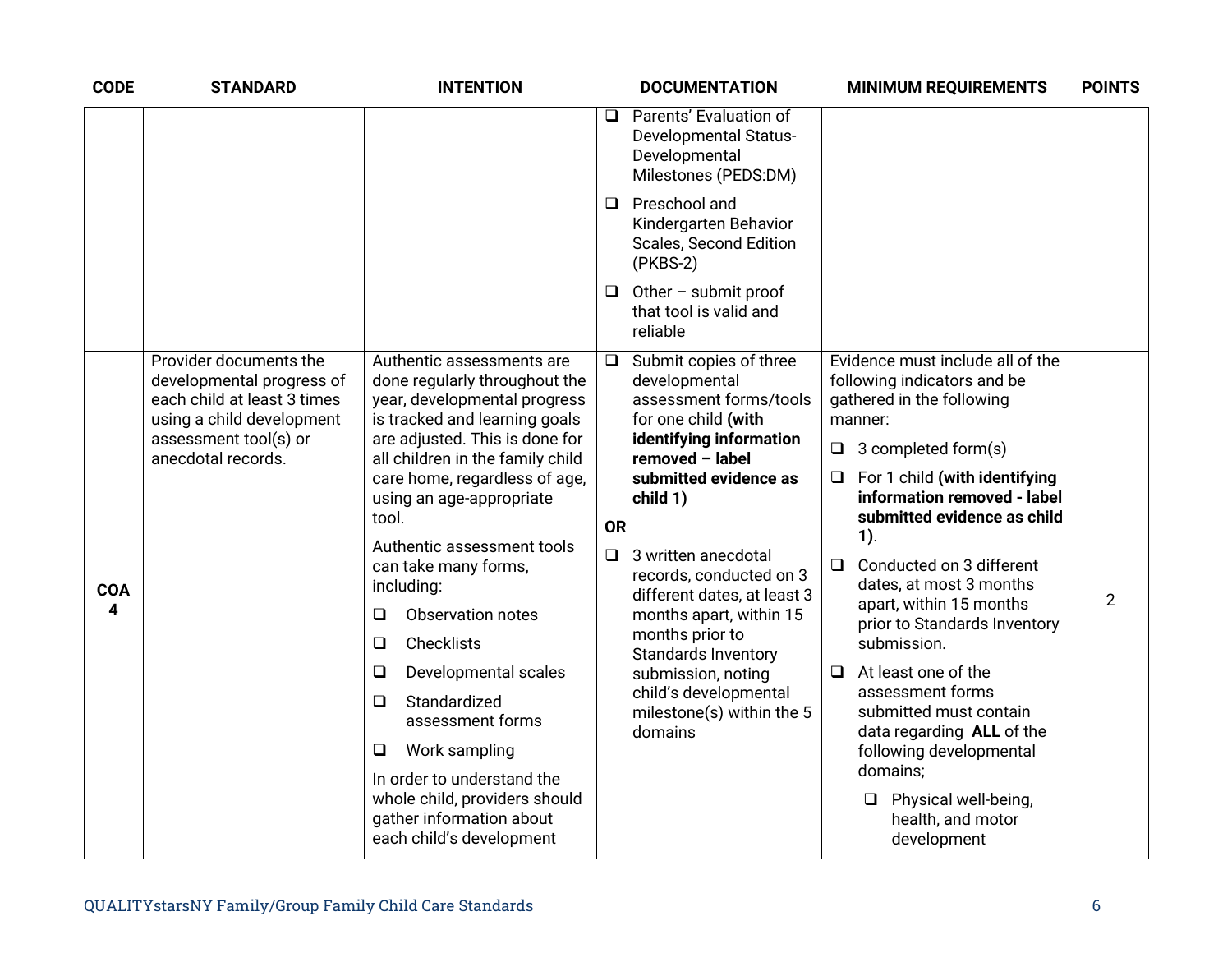| <b>CODE</b>                                           | <b>STANDARD</b>                             | <b>INTENTION</b>                                                                                                                                                       | <b>DOCUMENTATION</b>                                                                            | <b>MINIMUM REQUIREMENTS</b>                                                                                                                                                                                                                                     | <b>POINTS</b> |
|-------------------------------------------------------|---------------------------------------------|------------------------------------------------------------------------------------------------------------------------------------------------------------------------|-------------------------------------------------------------------------------------------------|-----------------------------------------------------------------------------------------------------------------------------------------------------------------------------------------------------------------------------------------------------------------|---------------|
|                                                       |                                             | within all of the following<br>domains:                                                                                                                                |                                                                                                 | $\Box$ Social and emotional<br>development                                                                                                                                                                                                                      |               |
|                                                       |                                             | Physical well-being,<br>$\Box$<br>health, and motor                                                                                                                    |                                                                                                 | Approaches to learning<br>⊔                                                                                                                                                                                                                                     |               |
|                                                       |                                             | development                                                                                                                                                            |                                                                                                 | $\Box$ Cognition and general<br>knowledge                                                                                                                                                                                                                       |               |
|                                                       |                                             | Social and emotional<br>□<br>development                                                                                                                               |                                                                                                 | $\Box$<br>Language,<br>communication, and                                                                                                                                                                                                                       |               |
|                                                       |                                             | Approaches to learning<br>$\Box$                                                                                                                                       |                                                                                                 | literacy                                                                                                                                                                                                                                                        |               |
|                                                       |                                             | Cognition and general<br>$\Box$<br>knowledge                                                                                                                           |                                                                                                 | If provider uses a variety of<br>assessment tools throughout                                                                                                                                                                                                    |               |
| $\Box$<br>Language,<br>communication, and<br>literacy |                                             | the period, a different form of<br>assessment may be submitted<br>for each timeframe. However,<br>programs must submit 3 forms<br>of assessment for the same<br>child. |                                                                                                 |                                                                                                                                                                                                                                                                 |               |
|                                                       |                                             |                                                                                                                                                                        |                                                                                                 | <b>OR</b>                                                                                                                                                                                                                                                       |               |
|                                                       |                                             |                                                                                                                                                                        |                                                                                                 | Anecdotal records, noting<br>$\Box$<br>child's developmental<br>milestone(s) within the 5<br>domains. Three written<br>anecdotes, conducted on 3<br>different dates, at least 3<br>months apart, within 15<br>months prior to Standards<br>Inventory submission |               |
|                                                       | Provider uses a<br>developmental assessment | Valid and reliable<br>assessment tools have been                                                                                                                       | Submit a copy of a<br>completed developmental                                                   | Evidence must clearly indicate:                                                                                                                                                                                                                                 |               |
|                                                       | tool that is valid and                      | shown to give meaningful                                                                                                                                               | assessment form for one                                                                         | Name of tool<br>$\Box$                                                                                                                                                                                                                                          |               |
| <b>COA</b><br>5                                       | reliable.<br>exist.                         | information about a child's<br>development and can<br>effectively help identify<br>developmental delays, if any                                                        | child (with identifying<br>information removed - label<br>submitted evidence as child<br>$1$ ). | Completed form(s)<br>$\Box$<br>$\Box$<br>1 child (with identifying<br>information removed - label<br>submitted evidence as child<br>$1$ ).                                                                                                                      | $\mathbf{1}$  |
|                                                       |                                             | Valid: An assessment is valid<br>when it measures what we                                                                                                              |                                                                                                 |                                                                                                                                                                                                                                                                 |               |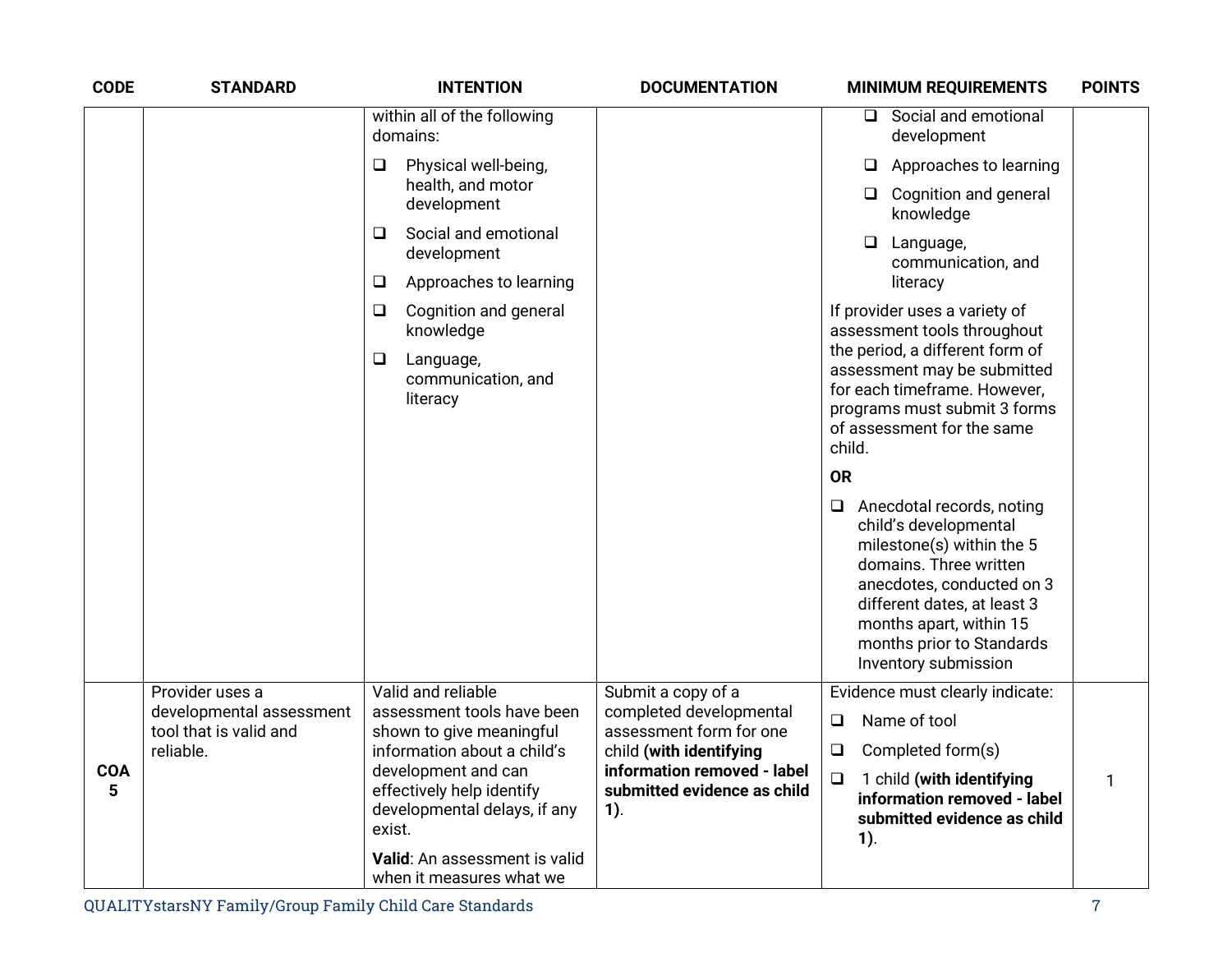| <b>CODE</b> | <b>STANDARD</b> | <b>INTENTION</b>                                                                                                                                                                                                                                                                          |                                                   | <b>DOCUMENTATION</b>                                                                                                                                                                                                                                                                                                                                                                                                                                                      |                    | <b>MINIMUM REQUIREMENTS</b>                                                                                                                                                                                                                                                                                                                                                                                                                                                                                                   | <b>POINTS</b> |
|-------------|-----------------|-------------------------------------------------------------------------------------------------------------------------------------------------------------------------------------------------------------------------------------------------------------------------------------------|---------------------------------------------------|---------------------------------------------------------------------------------------------------------------------------------------------------------------------------------------------------------------------------------------------------------------------------------------------------------------------------------------------------------------------------------------------------------------------------------------------------------------------------|--------------------|-------------------------------------------------------------------------------------------------------------------------------------------------------------------------------------------------------------------------------------------------------------------------------------------------------------------------------------------------------------------------------------------------------------------------------------------------------------------------------------------------------------------------------|---------------|
|             |                 | want it to measure and not<br>something else.<br>Reliable: A sound<br>$\Box$<br>assessment is reliable<br>when the assessment is<br>conducted accurately and<br>consistently over time.<br>The procedure would<br>yield similar results if<br>repeated or if done by<br>different people. | Q.<br>❏<br>$\Box$<br>Q.<br>⊔<br>Q.<br>u<br>□<br>❏ | <b>Creative Curriculum</b><br>Developmental<br><b>Continuum Assessment</b><br><b>Bayley Scale of Infant</b><br>and Toddler<br>Development<br><b>Brigance Inventories</b><br><b>Galileo Preschool</b><br><b>Assessment Scales</b><br>High Scope Child<br><b>Observation Record</b><br>(COR)<br>Learning<br>Accomplishment Profile-<br>Diagnostic<br>(English or Spanish)<br><b>Mullen Scales of Early</b><br>Learning<br><b>Ounce Scale</b><br><b>Work Sampling System</b> | suffice.<br>□<br>□ | It is not necessary to submit the<br>entire tool. A few pages showing<br>completed information will<br>$\Box$ If Other is selected, copy of<br>tool is provided with<br>highlighted passages<br>stating that:<br>$\Box$ The tool is designed for<br>the purpose of<br>assessment (not<br>screening)<br>The assessment tool is<br>appropriate for use with<br>children between ages<br>birth and five<br>The assessment tool<br>covers multiple<br>developmental<br>domains (i.e.<br>physical/motor,<br>cognitive, linguistic, |               |
|             |                 |                                                                                                                                                                                                                                                                                           |                                                   |                                                                                                                                                                                                                                                                                                                                                                                                                                                                           |                    |                                                                                                                                                                                                                                                                                                                                                                                                                                                                                                                               |               |
|             |                 |                                                                                                                                                                                                                                                                                           | ⊔                                                 | <b>Teaching Strategies</b><br>GOLD                                                                                                                                                                                                                                                                                                                                                                                                                                        | □                  | social-emotional)<br>The assessment tool is                                                                                                                                                                                                                                                                                                                                                                                                                                                                                   |               |
|             |                 |                                                                                                                                                                                                                                                                                           | $\Box$                                            | Other-upload<br>documentation from a<br>tool that is not listed<br>above and submit proof<br>that tool is valid and<br>reliable                                                                                                                                                                                                                                                                                                                                           |                    | available for use by<br>early childhood<br>practitioners (e.g., early<br>education teachers,<br>child care providers,<br>primary care<br>practitioners, mental<br>health service<br>providers, home<br>visitors, early<br>intervention providers,<br>etc.)                                                                                                                                                                                                                                                                    |               |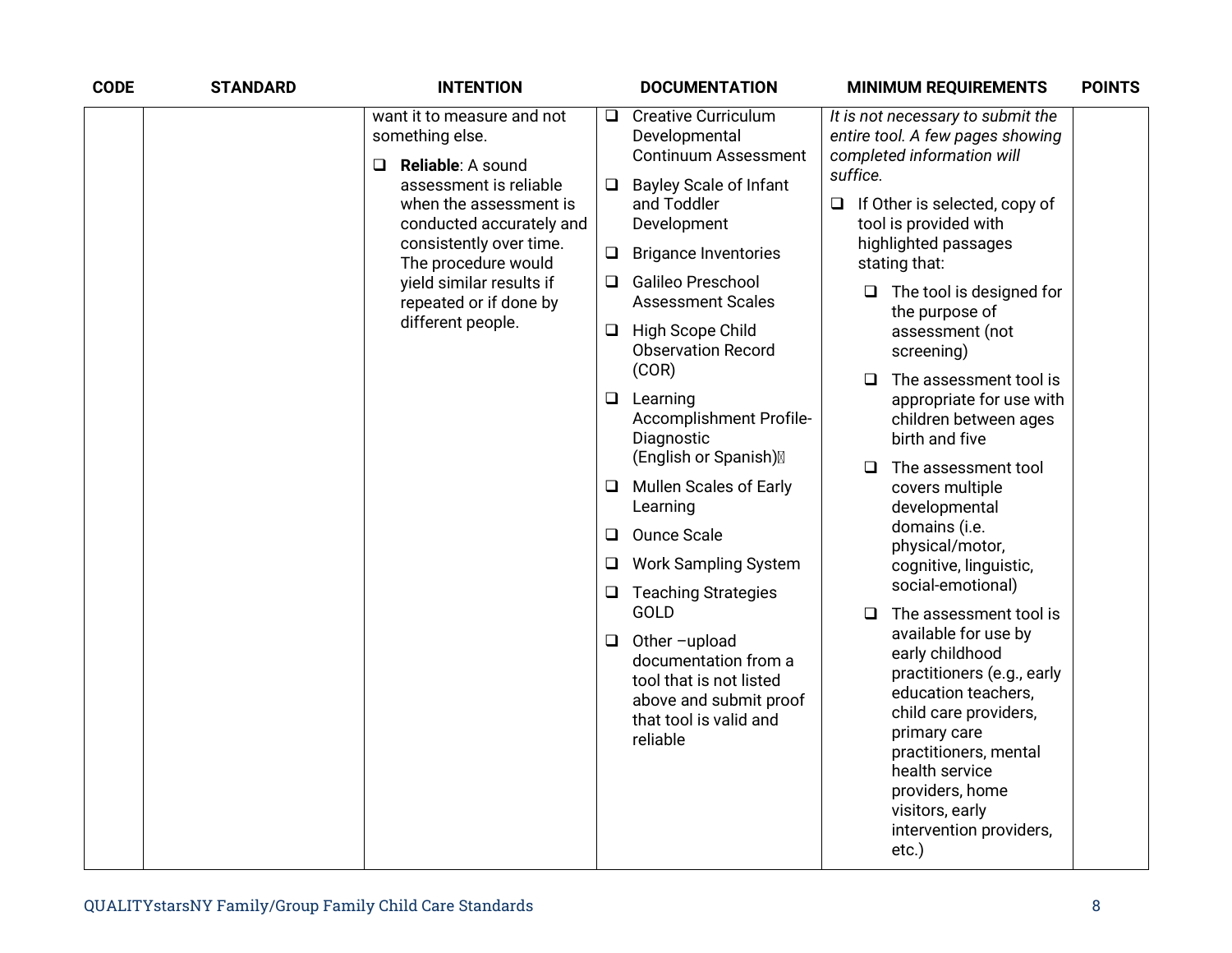| <b>CODE</b>                  | <b>STANDARD</b>                                                                                                                                                                                                                                                                                          | <b>INTENTION</b>                                                                                                                                                                                                                                                                                                                                                                                                                                                                                                                                                                                                      | <b>DOCUMENTATION</b>                                                                                                                                                                                                                                                                                                                                                                                                                                                                                                               | <b>MINIMUM REQUIREMENTS</b>                                                                                                                                                                                                                                                                                                                                                                                                                                                                                                                                                                    | <b>POINTS</b> |
|------------------------------|----------------------------------------------------------------------------------------------------------------------------------------------------------------------------------------------------------------------------------------------------------------------------------------------------------|-----------------------------------------------------------------------------------------------------------------------------------------------------------------------------------------------------------------------------------------------------------------------------------------------------------------------------------------------------------------------------------------------------------------------------------------------------------------------------------------------------------------------------------------------------------------------------------------------------------------------|------------------------------------------------------------------------------------------------------------------------------------------------------------------------------------------------------------------------------------------------------------------------------------------------------------------------------------------------------------------------------------------------------------------------------------------------------------------------------------------------------------------------------------|------------------------------------------------------------------------------------------------------------------------------------------------------------------------------------------------------------------------------------------------------------------------------------------------------------------------------------------------------------------------------------------------------------------------------------------------------------------------------------------------------------------------------------------------------------------------------------------------|---------------|
|                              |                                                                                                                                                                                                                                                                                                          |                                                                                                                                                                                                                                                                                                                                                                                                                                                                                                                                                                                                                       |                                                                                                                                                                                                                                                                                                                                                                                                                                                                                                                                    | $\Box$ The assessment tool is<br>valid and reliable                                                                                                                                                                                                                                                                                                                                                                                                                                                                                                                                            |               |
| <b>COA</b><br>6              | Provider and any regular<br>assistants have annual<br>training(s) in child<br>observation and<br>assessment including<br>recognition of<br>developmental milestones,<br>identifying possible<br>developmental delays and<br>linking child observation<br>and assessment to<br>curriculum implementation. | Home providers and their<br>assistants should have<br>regular training that develops<br>and continuously refines all<br>aspects of child<br>development; child<br>observation and assessment;<br>and integrating assessment<br>results into learning goals<br>and experiences, in order to<br>be knowledgeable of and<br>able to implement the latest<br>recommended practices.                                                                                                                                                                                                                                       | Evidence in The Aspire<br>$\Box$<br>Registry must show that<br>at least 60% of family<br>child care staff have<br>attended child<br>observation and<br>assessment training<br>within the 15 months<br>prior to Standards<br>Inventory submission,<br>verified with training<br>certificate                                                                                                                                                                                                                                         | Evidence in The Aspire<br>$\Box$<br>Registry must show that at<br>least 60% of family child<br>care staff have attended<br>child observation and<br>assessment training within<br>the 15 months prior to<br><b>Standards Inventory</b><br>submission, verified with<br>training certificate                                                                                                                                                                                                                                                                                                    | 6             |
| <b>COA</b><br>$\overline{7}$ | Provider can document that<br>child observations and<br>assessments are used to<br>inform instruction that<br>guide curriculum<br>implementation and<br>individual child learning.                                                                                                                       | Assessment should be used<br>to promote each child's<br>development by planning and<br>providing learning<br>experiences that align with<br>learning goals and help<br>children reach their next<br>developmental milestones.<br>There should be a clear<br>connection between the<br>child's needs and the learning<br>experience.<br>Evidence of assessment<br>results may include:<br>conclusions drawn from<br>observations, work samples,<br>checklists, etc., such as:<br>During an observation, I<br>noticed 4 year old child<br>shows interest in using<br>scissors, but holds<br>incorrectly and rips paper. | Submit ALL of the following:<br>$\Box$ Assessment results for<br>1 child (with identifying<br>information removed -<br>label submitted<br>evidence as child 1),<br>e.g., observation,<br>progress report, and/or<br>anecdotal evidence<br><b>AND</b><br>2 samples of weekly or<br>$\Box$<br>daily lesson plans that<br>include individualized<br>learning goals based on<br>child observations and<br>assessment<br><b>AND</b><br>Written policy/statement<br>$\Box$<br>of how provider<br>monitors children's<br>progress towards | Evidence must contain ALL of<br>the following, specific to one<br>child:<br>$\Box$ Assessment results for 1<br>child (with identifying<br>information removed - label<br>submitted evidence as child<br>1) e.g., observation,<br>progress report, and/or<br>anecdotal evidence<br><b>AND</b><br>$\Box$ Written evidence of having<br>tailored instruction to<br>address assessment results<br>(e.g., lesson plan showing<br>modifications for child)<br><b>AND</b><br>Written policy (can be an<br>$\Box$<br>excerpt from a handbook)<br>referencing how program<br>uses assessment results to | 6             |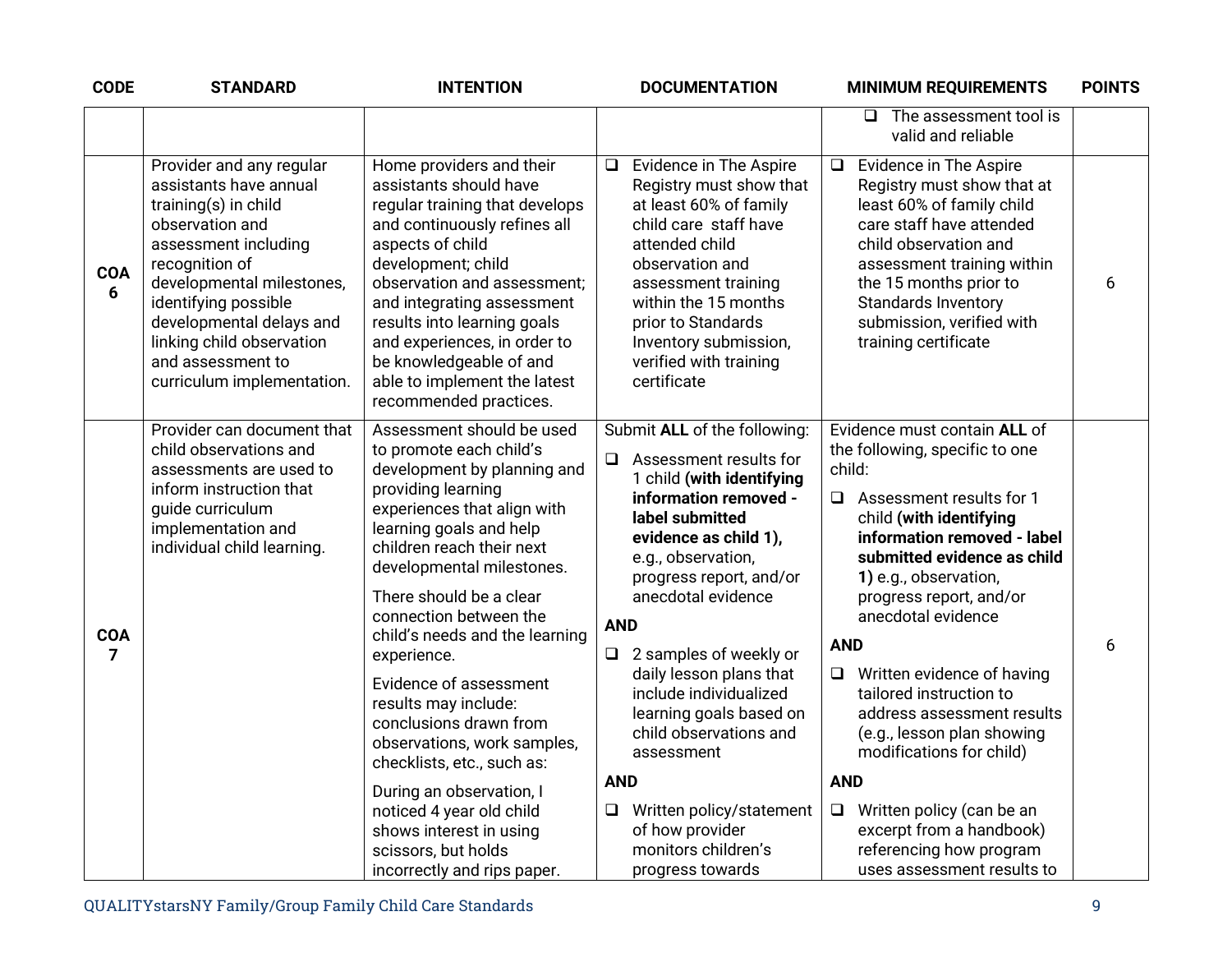| <b>CODE</b> | <b>STANDARD</b>        | <b>INTENTION</b>                                                       | <b>DOCUMENTATION</b>                    | <b>MINIMUM REQUIREMENTS</b>                  | <b>POINTS</b> |
|-------------|------------------------|------------------------------------------------------------------------|-----------------------------------------|----------------------------------------------|---------------|
|             |                        | The weekly/daily lesson plan<br>would then indicate the                | learning goals and<br>makes appropriate | individualize learning goals<br>for children |               |
|             |                        | adaptations<br>individual child's learning<br>goal and opportunity for |                                         | Policy must reference:                       |               |
|             | cutting with scissors. |                                                                        | Observations and<br>assessments         |                                              |               |
|             |                        |                                                                        | Assessment results                      |                                              |               |
|             |                        |                                                                        |                                         | Individual child's learning<br>goals         |               |

## Curriculum Planning & Implementation (CPI) – 20 points

| <b>CODE</b>      | <b>STANDARD</b>                                                                                                                 | <b>INTENTION</b>                                                                                                                                                                                                                                                                                                                                                                                              | <b>DOCUMENTATION</b>                                                            | <b>MINIMUM REQUIREMENTS</b>                                                                                                                                                                                                                             | <b>POINTS</b> |
|------------------|---------------------------------------------------------------------------------------------------------------------------------|---------------------------------------------------------------------------------------------------------------------------------------------------------------------------------------------------------------------------------------------------------------------------------------------------------------------------------------------------------------------------------------------------------------|---------------------------------------------------------------------------------|---------------------------------------------------------------------------------------------------------------------------------------------------------------------------------------------------------------------------------------------------------|---------------|
| CPI <sub>1</sub> | Provider has lesson<br>plans that outline<br>learning goals and<br>contain associated<br>intentional<br>activities/experiences. | Written lesson plans are a<br>guide, helping providers plan<br>ahead so that the children in the<br>family child care home can<br>learn at their own pace and in<br>their own way. Lesson plans will<br>help providers be prepared for<br>all the children, whether they are<br>infants or school-age children;<br>the home's learning<br>environment will be safe for the<br>youngest, while challenging for | 2 samples of weekly or<br>daily lesson plans                                    | Evidence must contain all of<br>the following:<br>Two weekly or daily lesson<br>❏<br>plans<br>Developmental and/or<br>❏<br>learning goals<br>Materials needed for the<br>□<br>learning experience/lesson<br>plan(s)<br>Description of the learning<br>□ | 2             |
|                  |                                                                                                                                 | the oldest and yet comfortable<br>and familiar. Lesson plans will<br>also help providers remember<br>what worked and what didn't,<br>what children were most<br>interested in, and think about<br>what to do next. There are many<br>ways to plan lessons.                                                                                                                                                    |                                                                                 | experience<br>Opportunities for<br>□<br>individualized learning                                                                                                                                                                                         |               |
| CPI <sub>2</sub> | Provider uses a written<br>curriculum or<br>curriculum framework<br>that is                                                     | The family child care provider's<br>curriculum or curriculum<br>framework is written, organized<br>and references the five domains                                                                                                                                                                                                                                                                            | Submit ALL of the following:<br>Curriculum or curriculum<br>$\Box$<br>framework | Evidence must include ALL of<br>the following:<br>Curriculum/curriculum<br>□<br>framework must reference                                                                                                                                                | 3             |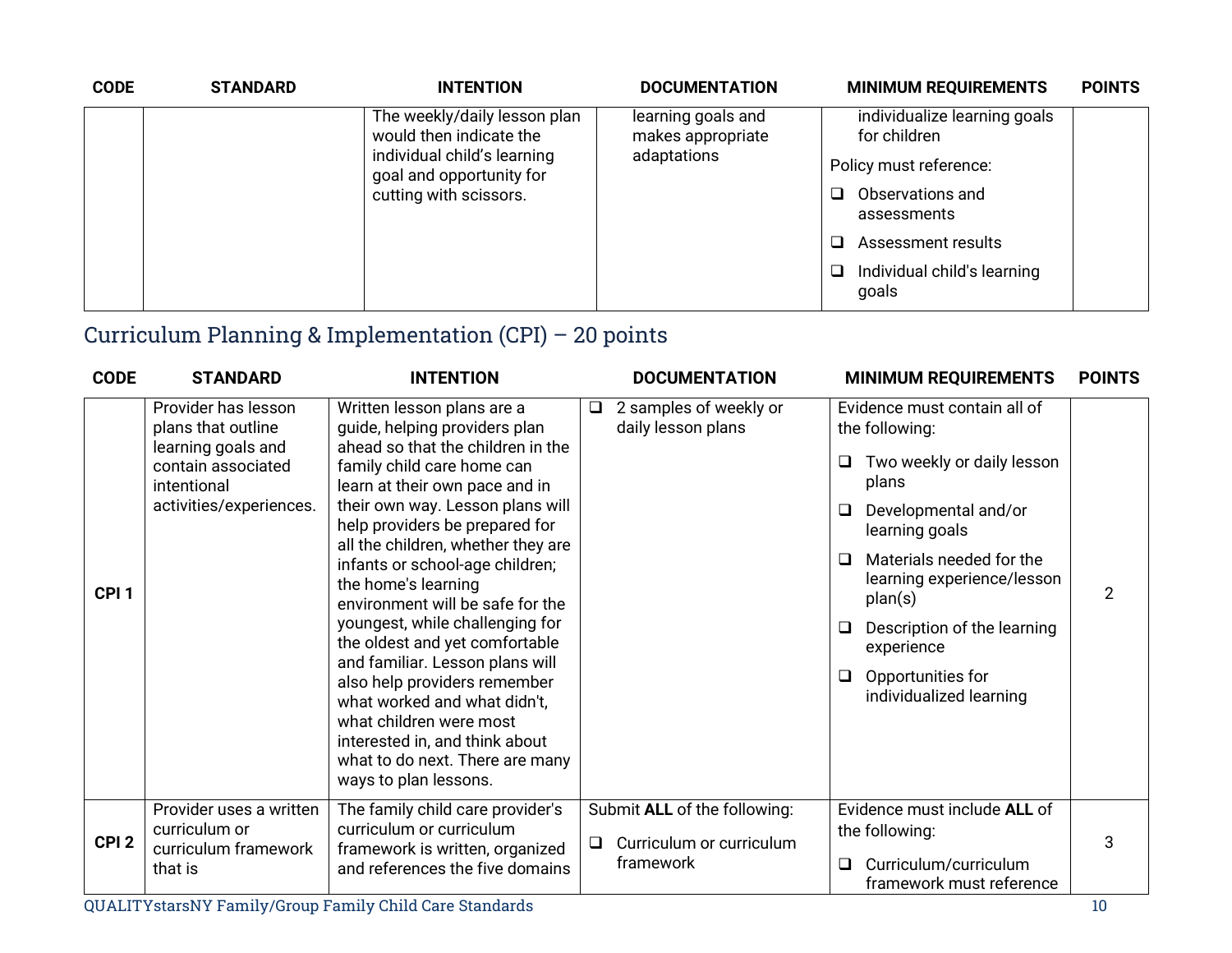| <b>CODE</b>      | <b>STANDARD</b>                                                                                                                                     | <b>INTENTION</b>                                                                                                                                                                             |                                                  | <b>DOCUMENTATION</b>                                                                                                                                                                                                                                       |                                        | <b>MINIMUM REQUIREMENTS</b>                                                                                                                                                                                                                                                                                                                                                                                                                                                                                                                                                         | <b>POINTS</b> |  |
|------------------|-----------------------------------------------------------------------------------------------------------------------------------------------------|----------------------------------------------------------------------------------------------------------------------------------------------------------------------------------------------|--------------------------------------------------|------------------------------------------------------------------------------------------------------------------------------------------------------------------------------------------------------------------------------------------------------------|----------------------------------------|-------------------------------------------------------------------------------------------------------------------------------------------------------------------------------------------------------------------------------------------------------------------------------------------------------------------------------------------------------------------------------------------------------------------------------------------------------------------------------------------------------------------------------------------------------------------------------------|---------------|--|
|                  | developmentally<br>appropriate and<br>addresses the key<br>domains of child<br>development.                                                         | of child development, in order to<br>promote optimal child<br>development.                                                                                                                   | <b>AND</b><br>❏<br>$\Box$<br><b>OR</b><br>$\Box$ | Documentation of use, such<br>as daily plans or notes to<br>parents<br>Acceptable types of evidence<br>include:<br>Lesson Plan(s)<br>Schedule(s) and/or explicit<br>statement of how<br>curriculum is appropriately<br>used in lesson plans or<br>schedule | <b>AND</b><br>❏<br>noted.<br>expected. | all key domains of child<br>development:<br>Physical development<br>Social-emotional<br>development<br>Approaches to<br>learning<br>Cognition<br>Language,<br>communication and<br>literacy<br>1 source of evidence of<br>program's use of<br>curriculum must be<br>submitted.<br>Any submitted evidence must<br>be completed and include<br>references to the curriculum so<br>that one can tell it is based on<br>the curriculum. For example, if<br>coding is used, a legend is<br>An explicit statement on how<br>curriculum is appropriately<br>transferred to lesson plans is |               |  |
| CPI <sub>3</sub> | Provider uses a written<br>curriculum or<br>curriculum framework<br>curriculum that is<br>evidence-based,<br>meaning research has<br>been conducted | Using a curriculum or<br>curriculum framework this is<br>evidence-based, gives the<br>provider and families assurance<br>that learning experiences that<br>are guided by the curriculum will | ❏                                                | Evidence of use of one of the<br>following curricula:<br><b>Before ABCs: Promoting</b><br><b>School Readiness in Infants</b><br>and Toddlers                                                                                                               | $\Box$                                 | Evidence must reference:<br>Cover page of the<br>curriculum, including title<br>(if applicable).                                                                                                                                                                                                                                                                                                                                                                                                                                                                                    | 3             |  |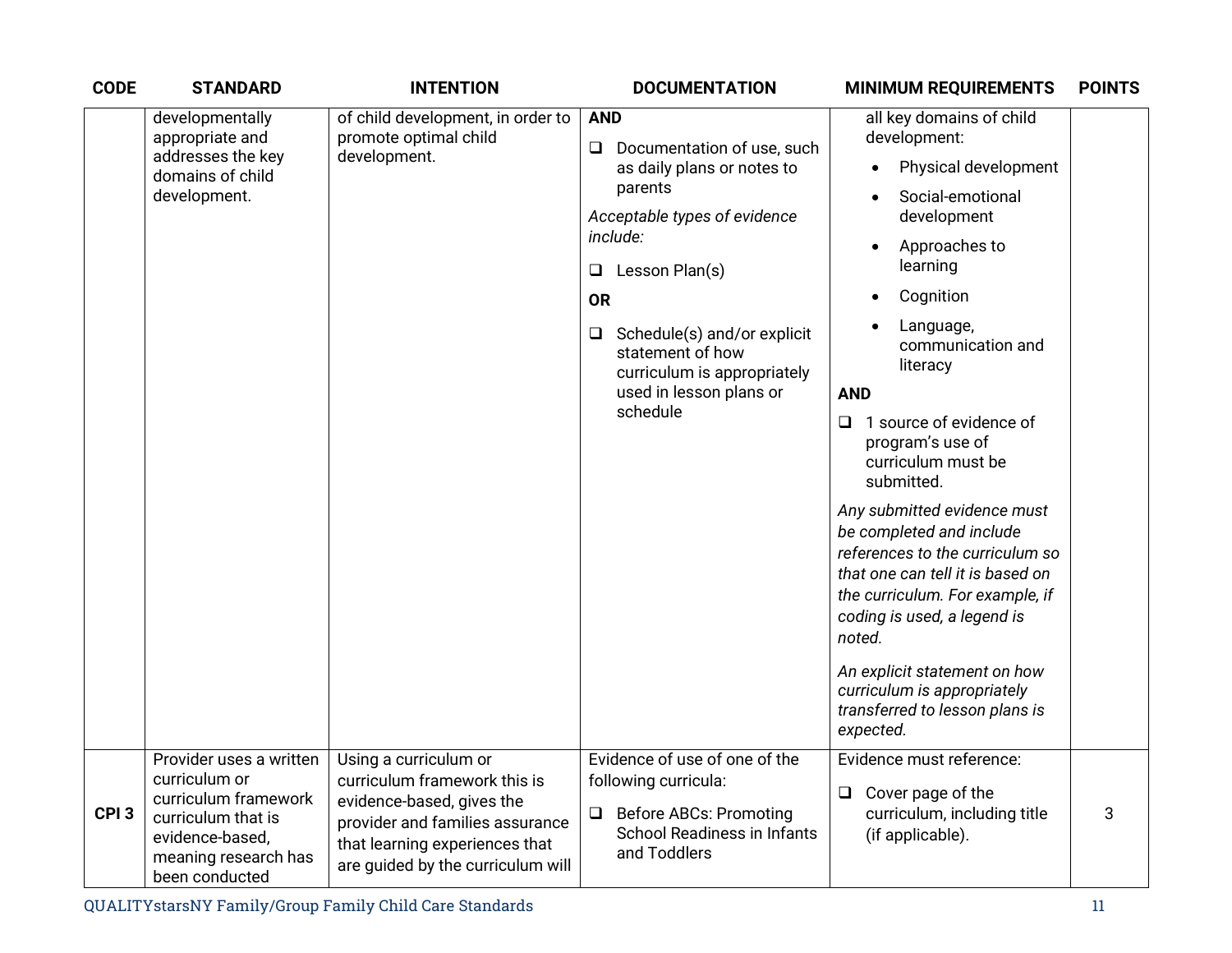| <b>CODE</b>      | <b>STANDARD</b>                                                                                                                                                                                                                                                                                                                            | <b>INTENTION</b>                                                                                                                                                                                                                                                      |                                            | <b>DOCUMENTATION</b>                                                                                                                                                                                                                                                                                                                                                                                                                                                                                                                                  |                                | <b>MINIMUM REQUIREMENTS</b>                                                                                                                                                                                                                                                                                                                  | <b>POINTS</b> |
|------------------|--------------------------------------------------------------------------------------------------------------------------------------------------------------------------------------------------------------------------------------------------------------------------------------------------------------------------------------------|-----------------------------------------------------------------------------------------------------------------------------------------------------------------------------------------------------------------------------------------------------------------------|--------------------------------------------|-------------------------------------------------------------------------------------------------------------------------------------------------------------------------------------------------------------------------------------------------------------------------------------------------------------------------------------------------------------------------------------------------------------------------------------------------------------------------------------------------------------------------------------------------------|--------------------------------|----------------------------------------------------------------------------------------------------------------------------------------------------------------------------------------------------------------------------------------------------------------------------------------------------------------------------------------------|---------------|
|                  | regarding the<br>relationship between<br>the curriculum and<br>children's learning.                                                                                                                                                                                                                                                        | effectively support children's<br>learning for each key domain of<br>child development.<br>Evidence-based means the<br>relationship between the<br>curriculum and child outcomes<br>has been proven effective<br>through published, scientifically-<br>based studies. | $\Box$<br>□<br>Q.<br>O<br>O<br>❏<br>⊔<br>❏ | Caring for Infants and<br><b>Toddlers in Groups:</b><br>Developmentally<br><b>Appropriate Practice</b><br>(Second Edition), Zero to<br><b>Three</b><br><b>Cradling Literacy</b><br><b>Creative Curriculum</b><br><b>Create Curriculum for</b><br>Infants, Toddlers, and Two's<br>Family Childcare Curriculum<br>High Scope Curriculum<br>The Montessori Approach<br>Other - provider MUST also<br>include evidence of the<br>research basis for the<br>curriculum components.<br>Reference(s) to applicable<br>studies and research is<br>encouraged. | $\Box$                         | If Other is selected,<br>program MUST also<br>include evidence of the<br>research basis for the<br>curriculum components.<br>Reference(s) to applicable<br>studies and research is<br>encouraged.                                                                                                                                            |               |
|                  | Program uses a                                                                                                                                                                                                                                                                                                                             | The written curriculum is                                                                                                                                                                                                                                             |                                            | Submit ALL of the following:                                                                                                                                                                                                                                                                                                                                                                                                                                                                                                                          |                                | Evidence must include ALL of                                                                                                                                                                                                                                                                                                                 |               |
| CPI <sub>4</sub> | written curriculum or<br>curriculum framework<br>that addresses the<br>child development<br>areas of learning<br>outlined in State or<br>Federal guidance<br>resources; the NYS<br><b>Early Learning</b><br>Guidelines (2020)<br>and/or The NYS<br>PreKindergarten<br>Learning Standards<br>$(2019)$ and/or the<br><b>Head Start Early</b> | aligned to major state initiatives<br>that reference children's<br>development and learning<br>needs.                                                                                                                                                                 | $\Box$<br><b>AND</b><br>Q                  | One copy of a curriculum or<br>curriculum framework cover<br>page<br>One copy of a completed<br>curriculum/framework<br>crosswalk, statement or<br>chart demonstrating<br>alignment between the<br>curriculum/framework and<br>every child development<br>area of learning outlined in<br>the chosen State or Federal                                                                                                                                                                                                                                 | $\Box$<br><b>AND</b><br>$\Box$ | the following:<br>Cover page for curriculum<br>or curriculum framework<br>Curriculum/framework<br>crosswalk is completed for<br><b>ALL</b> child development<br>areas of learning for the<br>chosen State or Federal<br>guidance resource<br>If written statement or chart is<br>submitted as evidence of<br>alignment, it clearly notes how | 4             |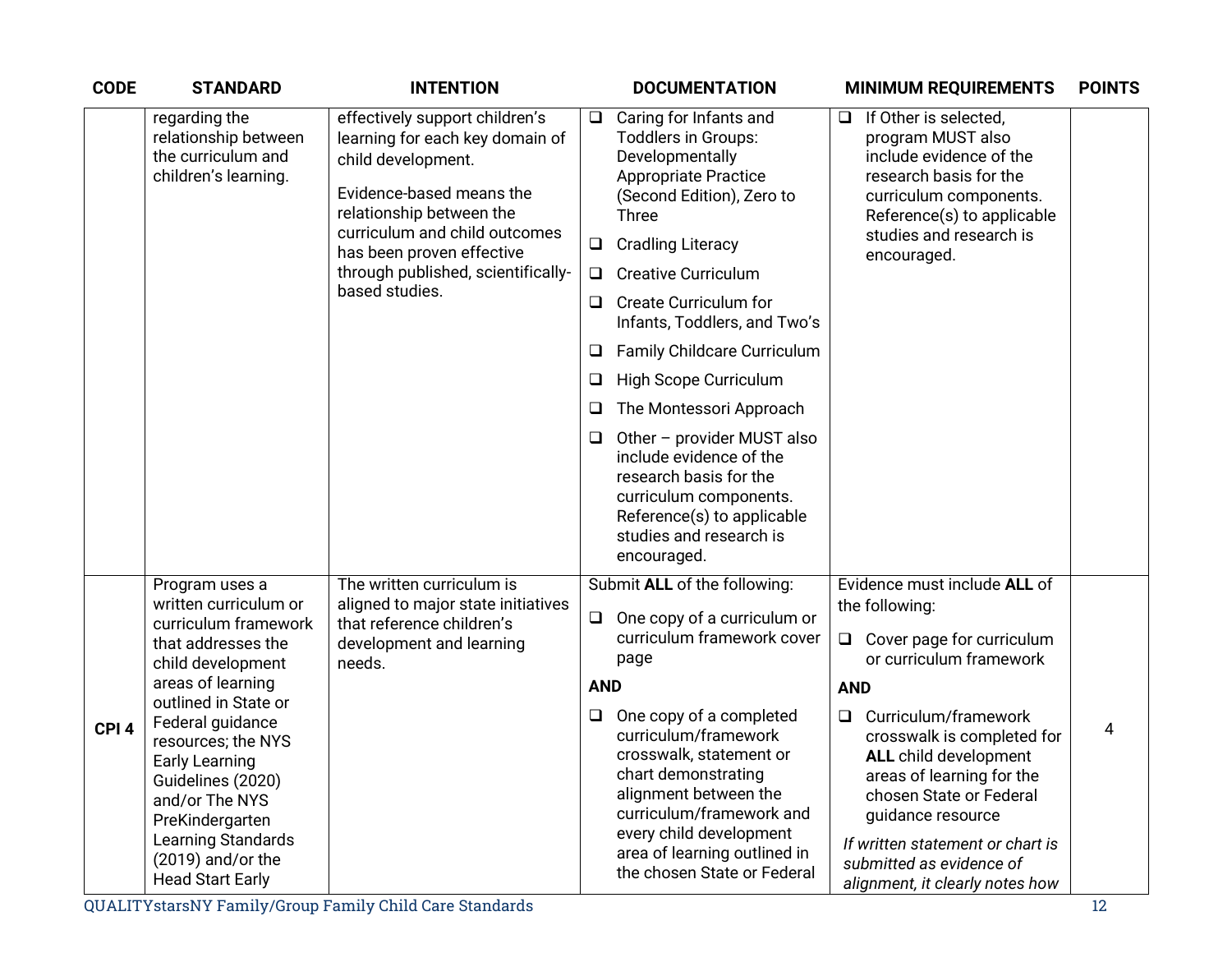| <b>CODE</b>      | <b>STANDARD</b>                                                                                                                                         | <b>INTENTION</b>                                                                                                                                                                                                                 | <b>DOCUMENTATION</b>                                                                                 | <b>POINTS</b><br><b>MINIMUM REQUIREMENTS</b>                                                                                                                 |  |
|------------------|---------------------------------------------------------------------------------------------------------------------------------------------------------|----------------------------------------------------------------------------------------------------------------------------------------------------------------------------------------------------------------------------------|------------------------------------------------------------------------------------------------------|--------------------------------------------------------------------------------------------------------------------------------------------------------------|--|
|                  | Learning Outcomes<br>Framework: Ages Birth<br>to Five                                                                                                   |                                                                                                                                                                                                                                  | guidance resource listed<br>below:<br><b>NYS Early Learning</b><br>$\bullet$<br>Guidelines (2020)    | curriculum/framework aligns<br>with ALL child development<br>areas of learning                                                                               |  |
|                  |                                                                                                                                                         |                                                                                                                                                                                                                                  | NYS PreKindergarten<br>$\bullet$<br>Learning Standards<br>(2019)                                     |                                                                                                                                                              |  |
|                  |                                                                                                                                                         |                                                                                                                                                                                                                                  | <b>Head Start Early</b><br>$\bullet$<br><b>Learning Outcomes</b><br>Framework: Ages Birth<br>to Five |                                                                                                                                                              |  |
|                  | The curriculum or<br>curriculum framework                                                                                                               | Written curriculum recognizes<br>the diversity of cultures,                                                                                                                                                                      | $\Box$ Submit copies of two<br>DIFFERENT activity/lesson                                             | Evidence must include the<br>following:                                                                                                                      |  |
|                  | is adapted to be<br>culturally competent<br>by incorporating into<br>the learning<br>environment culturally<br>sensitive books,<br>themes and projects. | linguistic abilities, family units,<br>disabilities, and religions that<br>exist within the family child care<br>home and throughout the world<br>and fosters a sense of<br>awareness, empathy,<br>understanding, and acceptance | plans referencing the use of<br>culturally sensitive books,<br>themes, or projects.                  | 2 DIFFERENT<br>$\Box$<br>activity/lesson plans. Each<br>activity/lesson plan<br>references the use of<br>culturally sensitive books,<br>themes, or projects. |  |
|                  |                                                                                                                                                         | of these differences.                                                                                                                                                                                                            |                                                                                                      | Examples:                                                                                                                                                    |  |
| CPI <sub>5</sub> |                                                                                                                                                         |                                                                                                                                                                                                                                  |                                                                                                      | Curriculum guides<br>$\overline{2}$<br>teachers in planning and<br>implementing learning<br>experiences related to<br>diverse cultures                       |  |
|                  |                                                                                                                                                         |                                                                                                                                                                                                                                  |                                                                                                      | Diverse elements of the<br>world are incorporated into<br>classroom and learning<br>experiences                                                              |  |
|                  |                                                                                                                                                         |                                                                                                                                                                                                                                  |                                                                                                      | Curriculum provides<br>opportunities for children<br>to confront biases                                                                                      |  |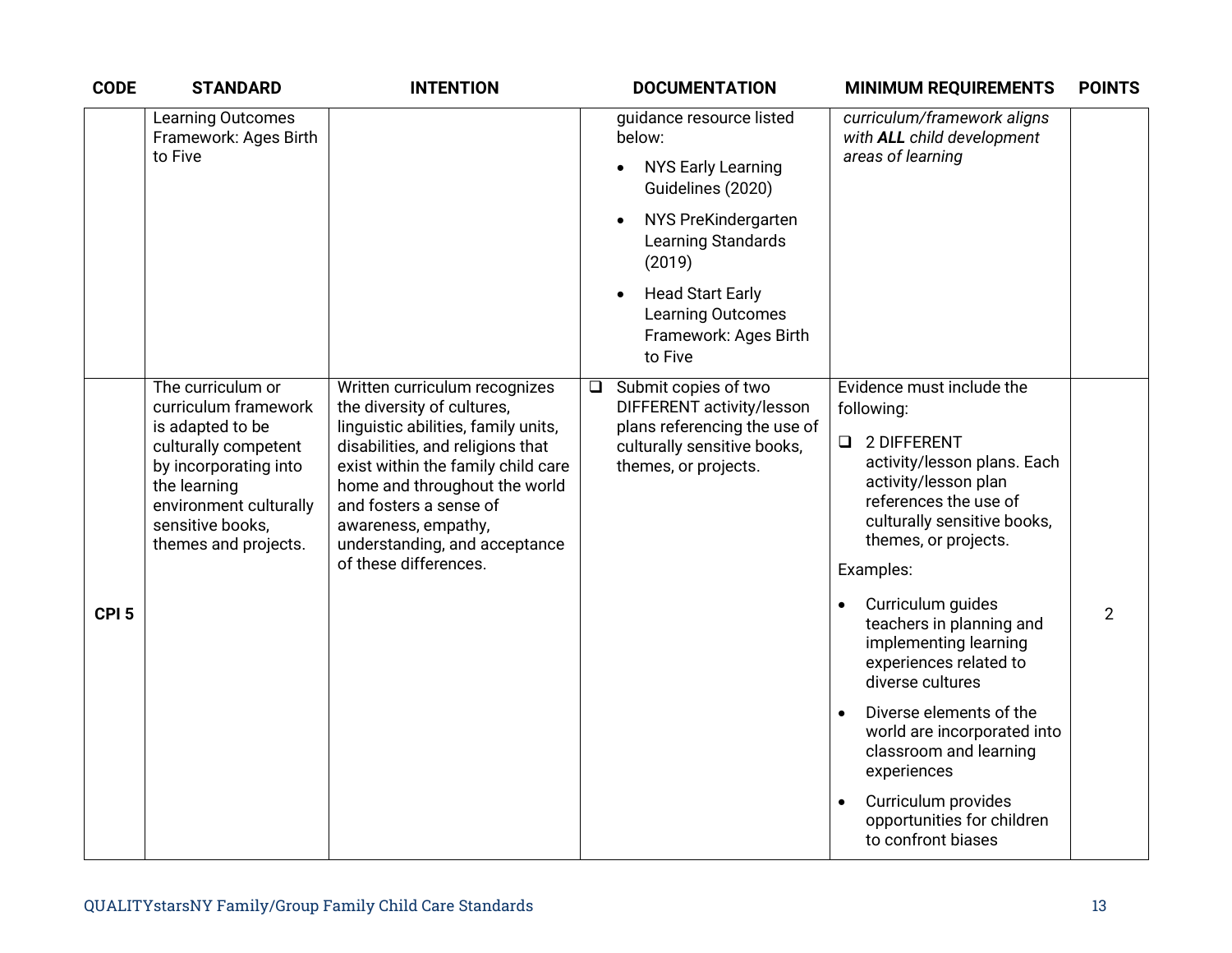| <b>CODE</b>      | <b>STANDARD</b>                                                                                                                                                                                                         | <b>INTENTION</b>                                                                                                                                                                                                                                                                                                                                                                              | <b>DOCUMENTATION</b>                                                                                                                                                                                                                                    | <b>MINIMUM REQUIREMENTS</b>                                                                                                                                                                                                                                                                                                                                                                      | <b>POINTS</b> |
|------------------|-------------------------------------------------------------------------------------------------------------------------------------------------------------------------------------------------------------------------|-----------------------------------------------------------------------------------------------------------------------------------------------------------------------------------------------------------------------------------------------------------------------------------------------------------------------------------------------------------------------------------------------|---------------------------------------------------------------------------------------------------------------------------------------------------------------------------------------------------------------------------------------------------------|--------------------------------------------------------------------------------------------------------------------------------------------------------------------------------------------------------------------------------------------------------------------------------------------------------------------------------------------------------------------------------------------------|---------------|
| CPI <sub>6</sub> | Provider and any<br>assistants receive<br>annual training to<br>implement the<br>curriculum.                                                                                                                            | Ongoing training is needed to<br>develop and continuously refine<br>the providers' abilities to<br>effectively implement curricula<br>activities.                                                                                                                                                                                                                                             | Evidence in The Aspire<br>$\Box$<br>Registry that at least 60% of<br>the staff of family child care<br>home have attended<br>Curriculum Implementation<br>training within the 15<br>months prior to Standards<br>Inventory submission                   | Evidence in The Aspire<br>$\Box$<br>Registry that at least 60%<br>of the staff of family child<br>care home have attended<br>Curriculum<br>Implementation training<br>within the 15 months prior<br>to Standards Inventory<br>submission                                                                                                                                                         | 3             |
|                  | Program has currently enrolled children with IFSPs or IEPs                                                                                                                                                              | $\Box$                                                                                                                                                                                                                                                                                                                                                                                        | If yes, continue<br>$\Box$                                                                                                                                                                                                                              | If no, go to Physical Well-being & Health                                                                                                                                                                                                                                                                                                                                                        |               |
| CPI <sub>7</sub> | Provider implements<br>appropriate<br>modifications and<br>provides additional<br>supports to enable<br>children with IFSPs or<br>IEPs more effective<br>inclusion in the full<br>range of the program's<br>activities. | When children with special<br>needs participate in a family<br>child care home, it is important<br>for the providers to modify and<br>support those children's<br>learning, using IEPs and IFSPs<br>for guidance, in order to provide<br>a more effective, inclusive<br>environment that gives children<br>as much access to the full<br>range of experiences with the<br>least restrictions. | One copy of a written statement<br>referencing:<br>$\Box$<br>1 currently enrolled child<br>with an IFSP or IEP (with<br>identifying information<br>removed)<br>Modifications made by<br>$\Box$<br>program to accommodate<br>child and/or child's family | Written statement that meets<br>ALL of the following criteria<br>Self-written by program<br>References at least 1<br>$\Box$<br>currently enrolled child<br>(with identifying<br>information removed) with<br>an IFSP/IEP<br>References modifications<br>$\Box$<br>made for the child and/or<br>family by the program<br>The specific IEP/IFSP with the<br>child's name should NOT be<br>included | 3             |

## Physical Well-being & Health (PH) - 8 points

| <b>CODE</b> | <b>STANDARD</b>                                       |                                                                |                                                                                                   | <b>MINIMUM</b>                          | <b>POINTS</b> |
|-------------|-------------------------------------------------------|----------------------------------------------------------------|---------------------------------------------------------------------------------------------------|-----------------------------------------|---------------|
|             |                                                       | <b>INTENTION</b>                                               | <b>DOCUMENTATION</b>                                                                              | <b>REQUIREMENTS</b>                     |               |
|             |                                                       | Program has currently enrolled children under 12 months of age | $\Box$ If yes, continue<br>$\Box$ If no, go to PH 2                                               |                                         |               |
| <b>PH1</b>  | Program provides<br>infants daily<br>opportunities to | Infants need freedom of<br>movement, including tummy           | Evidence must reference daily,<br>supervised exercise/movement<br>opportunities that include free | Evidence must show<br>exercise/movement |               |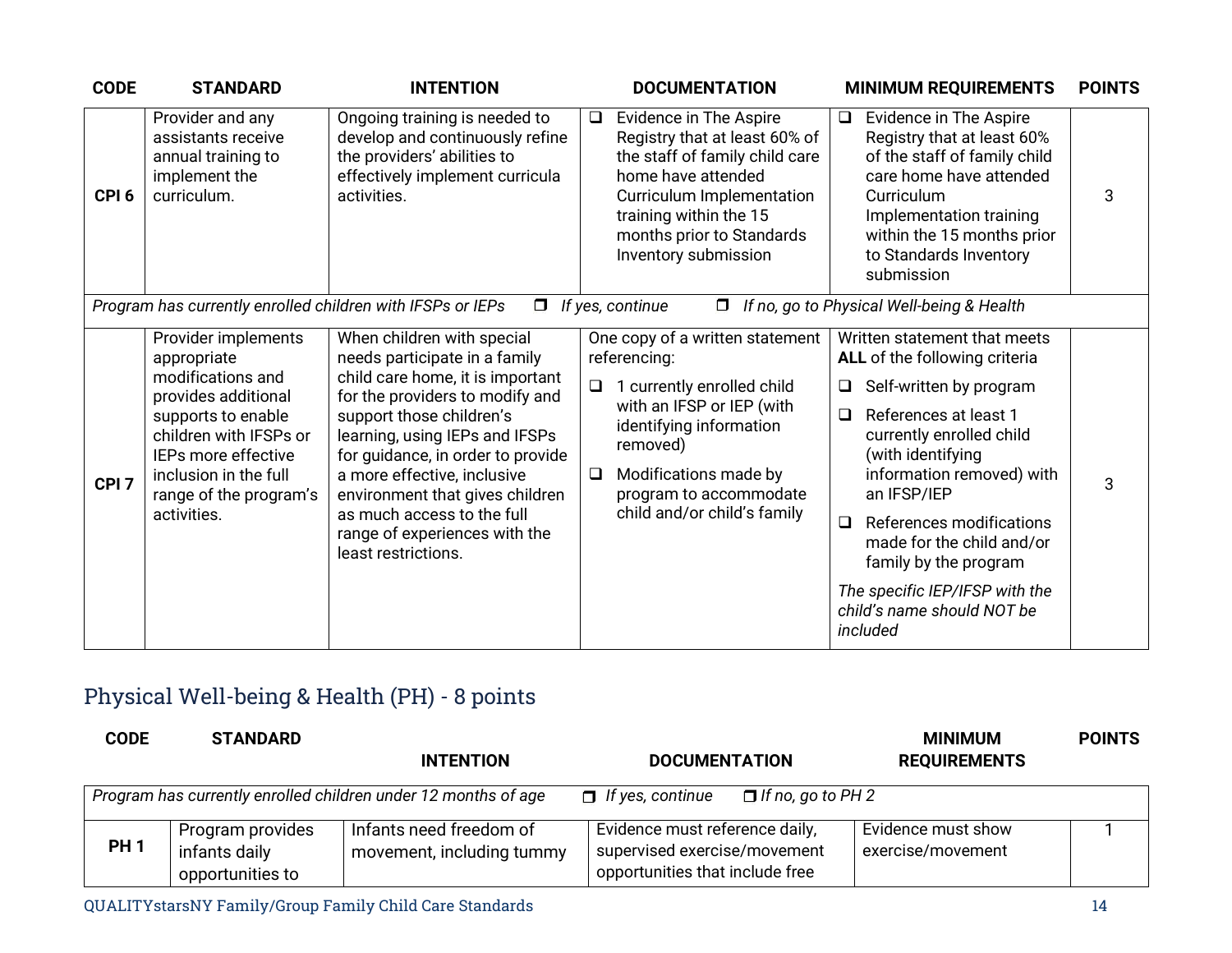| <b>CODE</b>     | <b>STANDARD</b>                                                                                                                                                                                          | <b>INTENTION</b>                                                                                                                                                                                                                                             | <b>DOCUMENTATION</b>                                                                                                                                                                                                                                                                                                                                                                                                                                                                                                        | <b>MINIMUM</b><br><b>REQUIREMENTS</b>                                                                                                                                                                  | <b>POINTS</b> |
|-----------------|----------------------------------------------------------------------------------------------------------------------------------------------------------------------------------------------------------|--------------------------------------------------------------------------------------------------------------------------------------------------------------------------------------------------------------------------------------------------------------|-----------------------------------------------------------------------------------------------------------------------------------------------------------------------------------------------------------------------------------------------------------------------------------------------------------------------------------------------------------------------------------------------------------------------------------------------------------------------------------------------------------------------------|--------------------------------------------------------------------------------------------------------------------------------------------------------------------------------------------------------|---------------|
|                 | move freely under<br>adult supervision to<br>explore indoor and<br>outdoor<br>environments,<br>including tummy<br>time when awake.                                                                       | time, to build strength and<br>motor skills.                                                                                                                                                                                                                 | movement on the stomach while<br>awake and alert, and other<br>movement indoors and outdoors<br>(weather permitting).<br>Acceptable types of evidence<br>include reference in:<br>Parent/family handbook<br>⊔<br>excerpt or policy statement<br>(i.e. program letterhead/logo<br>is clearly visible or it is clear<br>that it is part of a written<br>policy/handbook)<br><b>OR</b><br>Curriculum<br>$\Box$<br><b>OR</b><br>Daily schedule<br>$\Box$<br><b>OR</b><br>Lesson plans or goal<br>$\Box$<br>statements<br>$\Box$ | opportunities, including all<br>of the following:<br>$\Box$<br>Daily<br>Free movement on<br>⊔<br>stomach while awake<br>and alert<br>Under supervision<br>$\Box$<br>Indoor and outdoor<br>$\Box$       |               |
|                 |                                                                                                                                                                                                          | Provider enrolls children 12 months of age and older $\Box$ If yes, continue                                                                                                                                                                                 | $\Box$ If no, go to PH 3                                                                                                                                                                                                                                                                                                                                                                                                                                                                                                    |                                                                                                                                                                                                        |               |
| PH <sub>2</sub> | Program provides<br>opportunities for<br>toddlers and/or<br>preschoolers to have<br>at least 15 minutes<br>of developmentally<br>appropriate,<br>structured and<br>unstructured,<br>moderate to vigorous | Provider should support the<br>social-emotional, health,<br>physical, and fine and gross<br>motor development of children<br>through active play. Multiple<br>daily opportunities should be<br>offered for structured and<br>unstructured physical activity. | Documentation that references<br>and specifically names the<br>opportunities for structured and<br>unstructured physical activities<br>provided, and demonstrates that<br>these activities occur both inside<br>and outside.<br>Acceptable types of evidence<br>include:                                                                                                                                                                                                                                                    | Evidence references AND<br>specifically NAMES<br>opportunities for;<br>Structured physical<br>activity (name the<br>specific structured<br>activity or activities)<br>Unstructured/free play<br>$\Box$ | 1             |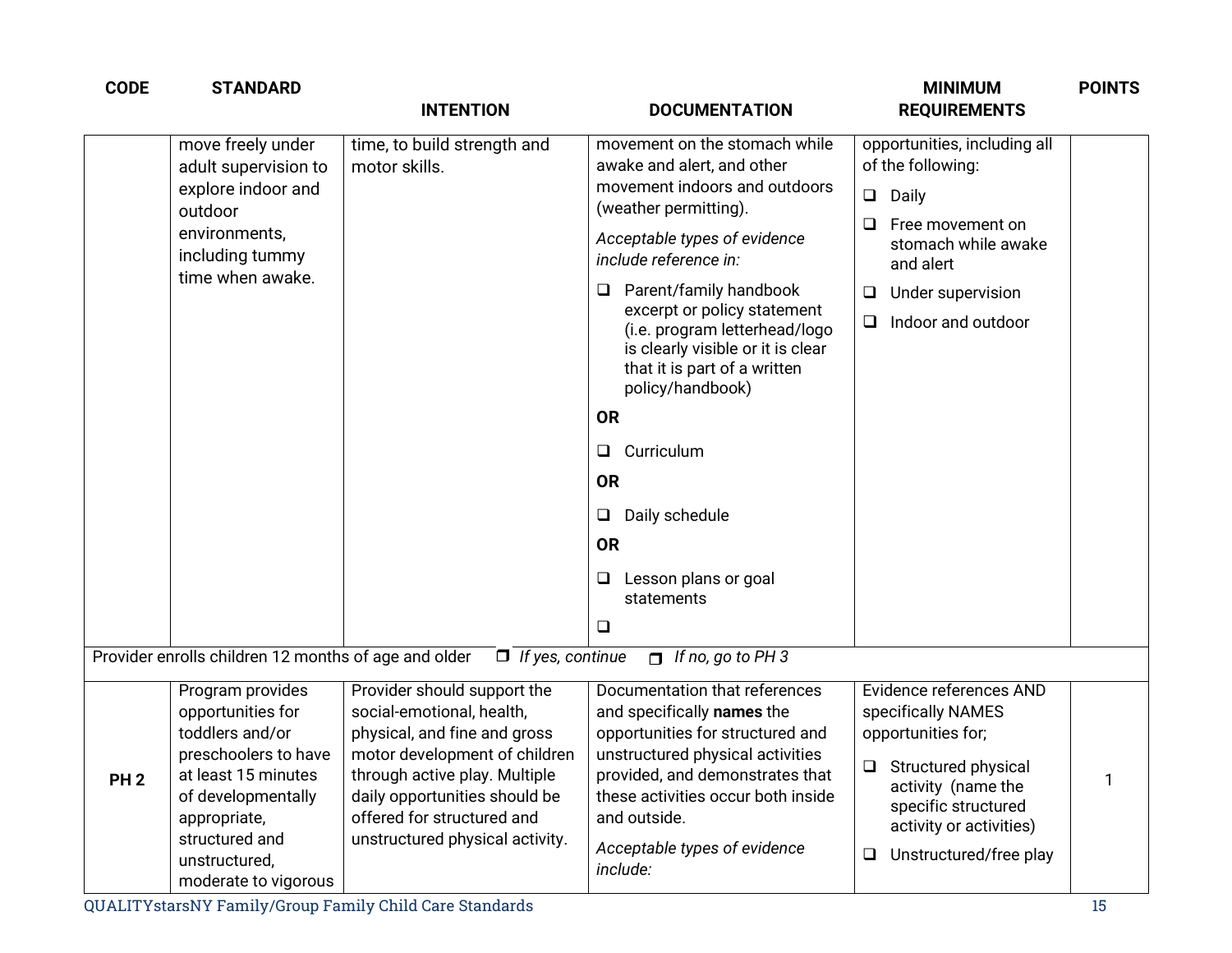| <b>CODE</b>     | <b>STANDARD</b>                                                                                                                                                                                                                                                                                                                                                | <b>INTENTION</b>                                                                                                                                                                                                                                                                         | <b>DOCUMENTATION</b>                                                                                                                                                                                                                                                                                                                       | <b>MINIMUM</b><br><b>REQUIREMENTS</b>                                                                                                                                                                                                                                                                                                                                                                                                                  | <b>POINTS</b>  |
|-----------------|----------------------------------------------------------------------------------------------------------------------------------------------------------------------------------------------------------------------------------------------------------------------------------------------------------------------------------------------------------------|------------------------------------------------------------------------------------------------------------------------------------------------------------------------------------------------------------------------------------------------------------------------------------------|--------------------------------------------------------------------------------------------------------------------------------------------------------------------------------------------------------------------------------------------------------------------------------------------------------------------------------------------|--------------------------------------------------------------------------------------------------------------------------------------------------------------------------------------------------------------------------------------------------------------------------------------------------------------------------------------------------------------------------------------------------------------------------------------------------------|----------------|
|                 | physical activity<br>(both inside and<br>outside) for every<br>hour they are in care.<br>For example, in a 3<br>hour program,<br>children should have<br>at least 45 minutes<br>of physical activity in<br>total, not necessarily<br>continuously.                                                                                                             |                                                                                                                                                                                                                                                                                          | Parent/family handbook<br>$\Box$<br><b>OR</b><br>Evidence of policy<br>$\Box$<br><b>OR</b><br>Daily schedule or plan<br>$\Box$<br>$\Box$                                                                                                                                                                                                   | Indoor play<br>$\Box$<br>Outdoor play (weather<br>□<br>permitting).<br>NOTE: Provide at least 15<br>minutes of<br>developmentally<br>appropriate, structured and<br>unstructured, moderate to<br>vigorous physical activity<br>(both inside and outside)<br>for every hour they are in<br>care. For example, in a 3<br>hour program, children<br>should have at least 45<br>minutes of physical activity<br>in total, not necessarily<br>continuously. |                |
| PH <sub>3</sub> | Provider has a policy<br>that details screen<br>time for children,<br>including that screen<br>time time is never<br>used for children<br>birth to age 2. For<br>children ages 2 to 5,<br>there is no more than<br>30 minutes once a<br>week of high quality<br>educational or<br>movement-based<br>commercial-free<br>programming and<br>screen time is never | Children's access to<br>television/video should be<br>nonexistent for infants and<br>toddlers and limited to 30<br>minutes per week for<br>preschoolers so as to reduce<br>the harmful effects of screen<br>time and commercial<br>marketing on health, learning,<br>behavior and sleep. | Submit one copy of a written<br>policy or handbook excerpt (i.e.<br>program letterhead/logo is clearly<br>visible or it is clear that it is part of<br>a written policy/handbook)<br>referencing:<br>$\Box$ Provider's screen time viewing<br>policies.<br>How viewing policies are<br>$\Box$<br>differentiated according to<br>age group. | Evidence must show:<br>Written policy that<br>$\Box$<br>references "no screen<br>time" is provided for<br>any age group in the<br>program. Policy can be<br>an excerpt from<br>program's staff or<br>family handbook (i.e.<br>program<br>letterhead/logo is<br>clearly visible or it is<br>clear that it is part of a<br>written policy).<br><b>OR</b><br>Written policy<br>differentiating screen time                                                | $\overline{2}$ |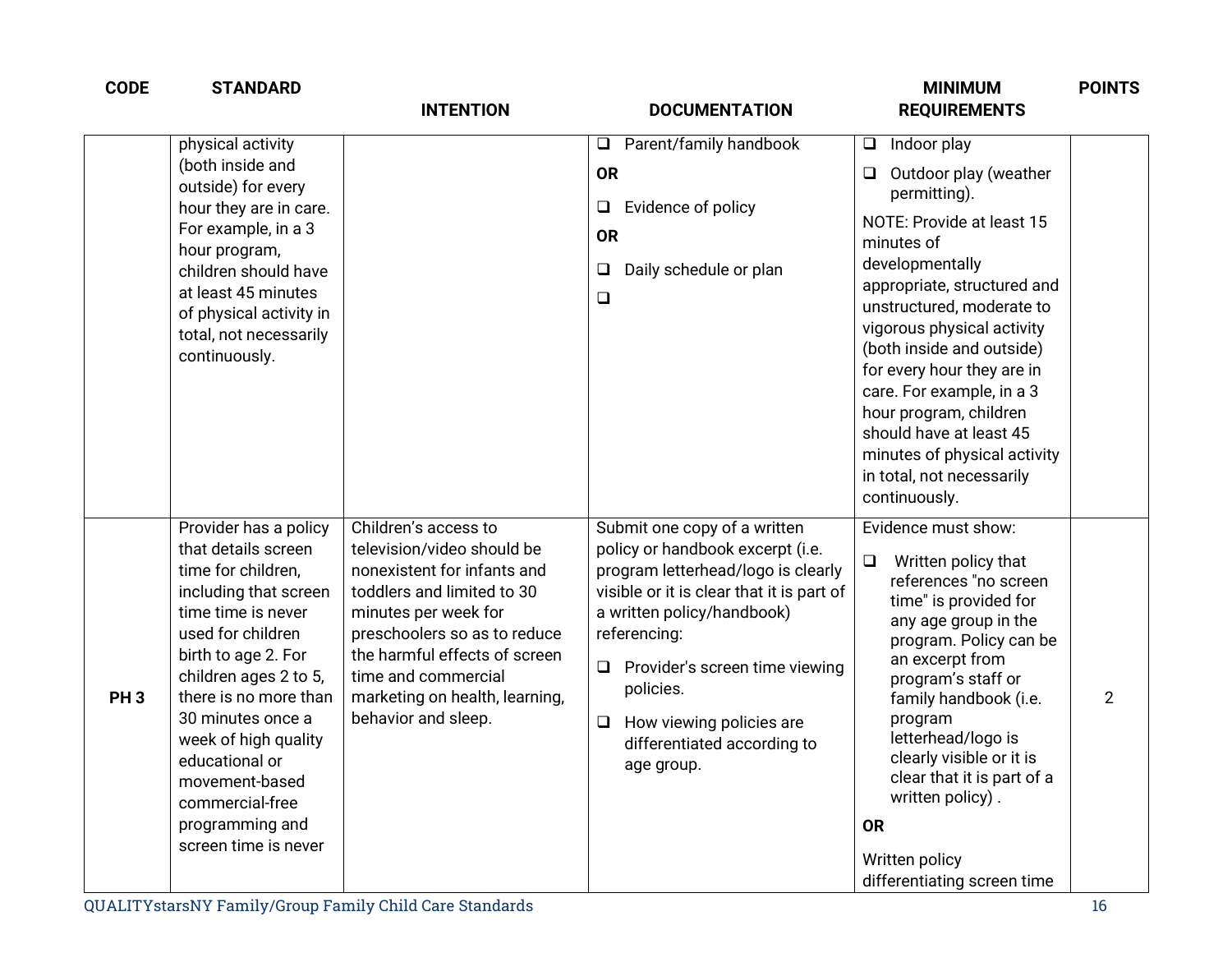| <b>CODE</b>     | <b>STANDARD</b>                                                                                       | <b>INTENTION</b>                                                                                                                                                                        | <b>DOCUMENTATION</b>                                                                                                  | <b>MINIMUM</b><br><b>REQUIREMENTS</b>                                                                                               | <b>POINTS</b>  |
|-----------------|-------------------------------------------------------------------------------------------------------|-----------------------------------------------------------------------------------------------------------------------------------------------------------------------------------------|-----------------------------------------------------------------------------------------------------------------------|-------------------------------------------------------------------------------------------------------------------------------------|----------------|
|                 | used during nap and<br>meal time.                                                                     |                                                                                                                                                                                         |                                                                                                                       | by age group that<br>references ALL of the<br>following:                                                                            |                |
|                 |                                                                                                       |                                                                                                                                                                                         |                                                                                                                       | No screen time for<br>□<br>children birth to age 2<br>(if applicable).                                                              |                |
|                 |                                                                                                       |                                                                                                                                                                                         |                                                                                                                       | For children ages 2-5 (if<br>$\Box$<br>applicable):                                                                                 |                |
|                 |                                                                                                       |                                                                                                                                                                                         |                                                                                                                       | $\Box$ 30 minutes/week<br>MAX of screen<br>time                                                                                     |                |
|                 |                                                                                                       |                                                                                                                                                                                         |                                                                                                                       | No screen time<br>$\Box$<br>during naps                                                                                             |                |
|                 |                                                                                                       |                                                                                                                                                                                         |                                                                                                                       | No screen time<br>$\Box$<br>during meals                                                                                            |                |
|                 |                                                                                                       |                                                                                                                                                                                         |                                                                                                                       | All screen time is<br>$\Box$<br>quality educational<br>and/or movement-<br>based                                                    |                |
|                 |                                                                                                       |                                                                                                                                                                                         |                                                                                                                       | No commercial<br>$\Box$<br>advertising                                                                                              |                |
|                 | Provider promotes                                                                                     | Nutrition is important to                                                                                                                                                               | <b>PARTICIPATES IN CACFP</b>                                                                                          | <b>PARTICIPATES IN CACFP</b>                                                                                                        |                |
|                 | the consumption of<br>meals and snacks                                                                | children's growth and<br>development. Childhood is also                                                                                                                                 | Submit evidence of CACFP<br>$\Box$<br>participation                                                                   | Evidence of<br>$\Box$<br>participation in CACFP                                                                                     |                |
| PH <sub>4</sub> | that meet the Child<br>and Adult Care Food<br>Program (CACFP)<br>meal pattern for the<br>ages served. | a time to teach nutrition and<br>healthy habits that will last a<br>lifetime. Menus that comply<br>with the CACFP meal pattern<br>requirements meet children's<br>nutrition, growth and | <b>DOES NOT PARTICIPATE in</b><br><b>CACFP</b><br>One week of menus for all<br>□<br>meals/snacks served<br><b>AND</b> | (i.e., CACFP billing,<br><b>CACFP</b> reimbursement<br>checks,<br>correspondence from<br><b>CACFP Sponsor or</b><br>CACFP contract) | $\overline{2}$ |
|                 |                                                                                                       | developmental needs.                                                                                                                                                                    | Statement of compliance with<br>$\Box$<br>CACFP minimum meal pattern                                                  | <b>DOES NOT PARTICIPATE</b><br>in CACFP                                                                                             |                |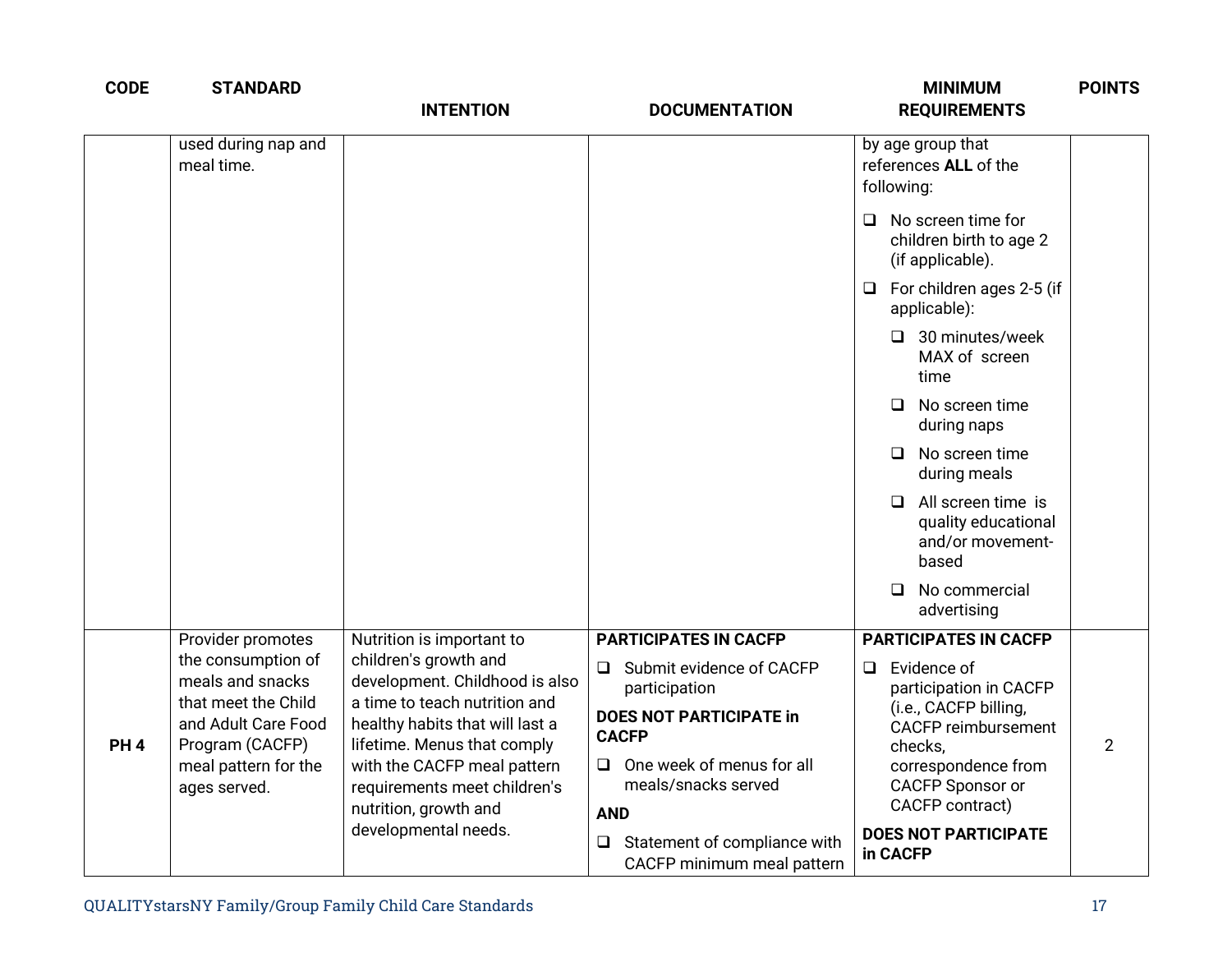| <b>CODE</b> | <b>STANDARD</b>                                                         | <b>INTENTION</b>                                                                                                                                                                                                                    | <b>DOCUMENTATION</b>                                                                                                                                                                                                                                                                                                                                    | <b>MINIMUM</b><br><b>REQUIREMENTS</b>                                                                                                                   | <b>POINTS</b> |
|-------------|-------------------------------------------------------------------------|-------------------------------------------------------------------------------------------------------------------------------------------------------------------------------------------------------------------------------------|---------------------------------------------------------------------------------------------------------------------------------------------------------------------------------------------------------------------------------------------------------------------------------------------------------------------------------------------------------|---------------------------------------------------------------------------------------------------------------------------------------------------------|---------------|
|             |                                                                         | There must be a clear link<br>between CACFP guidelines and<br>the meal pattern (portion size                                                                                                                                        | components for all meals and<br>snacks served.                                                                                                                                                                                                                                                                                                          | One week of menus for<br>$\Box$<br>all meals/snacks<br>served                                                                                           |               |
|             |                                                                         | and components for meals and<br>snacks) on menus.                                                                                                                                                                                   |                                                                                                                                                                                                                                                                                                                                                         | <b>AND</b>                                                                                                                                              |               |
|             |                                                                         | For more information about<br>CACFP meal patterns, visit the<br><b>USDA Food and Nutrition</b><br>website for family day care<br>homes.                                                                                             |                                                                                                                                                                                                                                                                                                                                                         | Statement of<br>$\Box$<br>compliance with<br><b>CACFP</b> minimum meal<br>pattern components<br>for all meals and<br>snacks served.                     |               |
| <b>PH5</b>  | Provider implements<br>a program-wide<br>obesity prevention<br>program. | It is important for providers to<br>establish program-wide goals<br>that instill in children, families,<br>and staff, the importance of<br>healthy, active living and to<br>provide them with the tools to<br>adopt healthy habits. | Submit written evidence of<br>implementation of a program-<br>wide formal obesity prevention<br>program for children, families, and<br>staff.<br>Acceptable types of evidence<br>include:<br>Program assessment(s)<br>$\Box$<br><b>OR</b><br>Action plan(s)<br>$\Box$<br><b>OR</b><br>Timeline(s)<br>$\Box$<br><b>OR</b><br>Goal statement(s)<br>$\Box$ | Evidence demonstrates the<br>adoption and<br>implementation of a<br>program-wide obesity<br>prevention program for<br>children, families, and<br>staff. | 1             |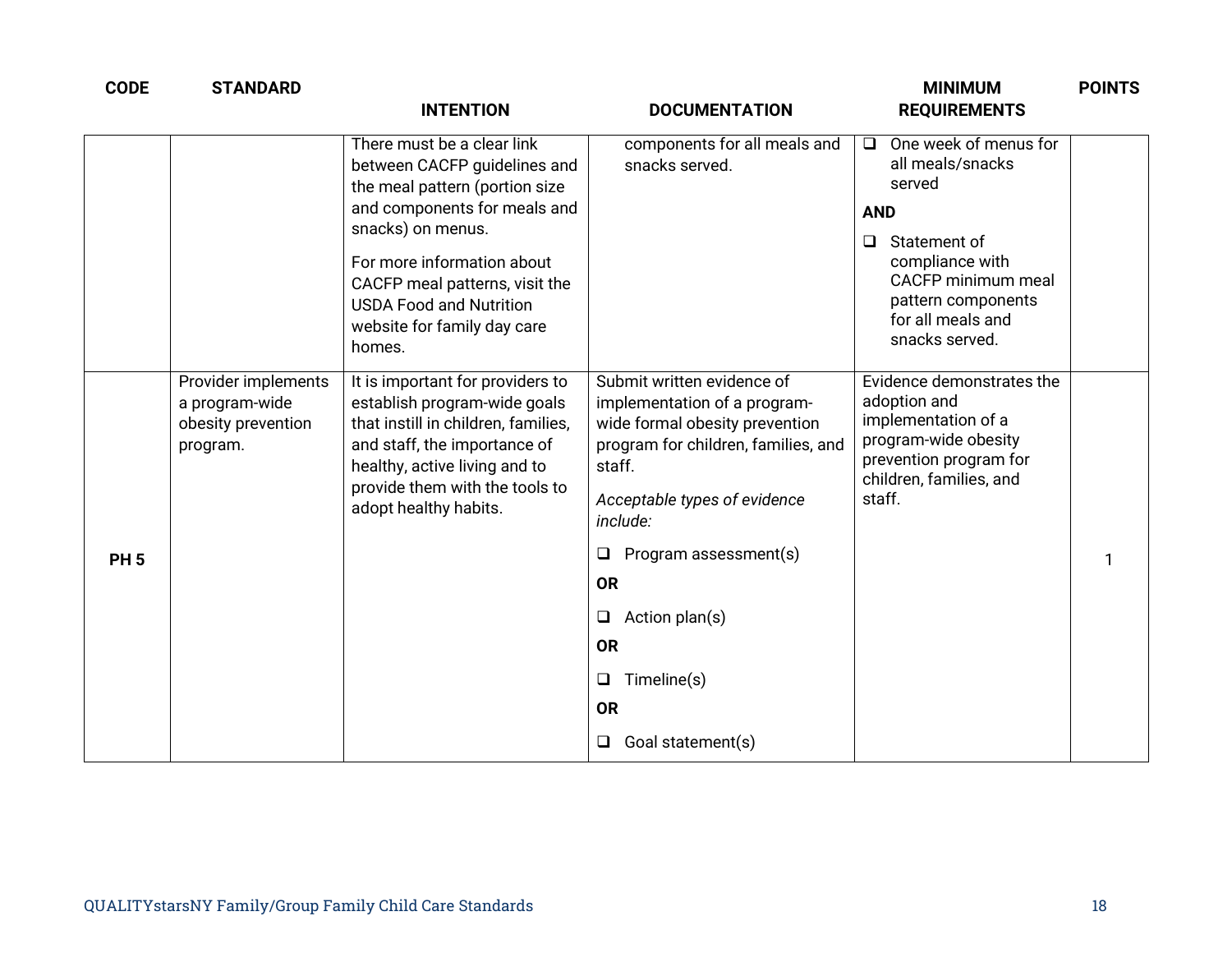| <b>CODE</b>     | <b>STANDARD</b>                                                                                                   | <b>INTENTION</b>                                                            | <b>DOCUMENTATION</b>                                                                                                                                                                                                                               | <b>MINIMUM</b><br><b>REQUIREMENTS</b>                                                                                                                                                                                                          | <b>POINTS</b> |
|-----------------|-------------------------------------------------------------------------------------------------------------------|-----------------------------------------------------------------------------|----------------------------------------------------------------------------------------------------------------------------------------------------------------------------------------------------------------------------------------------------|------------------------------------------------------------------------------------------------------------------------------------------------------------------------------------------------------------------------------------------------|---------------|
| PH <sub>6</sub> | Provider attends<br>training regarding<br>implementation of<br>the program-wide<br>obesity prevention<br>program. | Provider is trained to<br>implement a formal obesity<br>prevention program. | Evidence in The Aspire<br>$\Box$<br>Registry that the provider has<br>attended training regarding<br>implementation of the<br>program-wide obesity<br>prevention program within the<br>15 months prior to Standards<br><b>Inventory Submission</b> | Evidence in The Aspire<br>Registry that the<br>provider has attended<br>training regarding<br>implementation of the<br>program-wide obesity<br>prevention program<br>within the 15 months<br>prior to Standards<br><b>Inventory Submission</b> |               |

## **FAMILY ENGAGEMENT**

*Research Rationale: There is substantial evidence that parent involvement and parent-provider communication is important for high quality early childhood education and that parent-involvement is related to child development outcomes. Parent-provider communication in the parent's dominant language is necessary for optimum results.*

#### Communication (C) - 25 points

| <b>CODE</b>    | <b>STANDARD</b>                                                                                                                                                          | <b>INTENTION</b>                                                                                                                                                                                                                                                            | <b>DOCUMENTATION</b>                                                                                                                                                                                                                           | <b>MINIMUM REQUIREMENTS</b>                                                                                                                                                                                                                | <b>POINTS</b> |
|----------------|--------------------------------------------------------------------------------------------------------------------------------------------------------------------------|-----------------------------------------------------------------------------------------------------------------------------------------------------------------------------------------------------------------------------------------------------------------------------|------------------------------------------------------------------------------------------------------------------------------------------------------------------------------------------------------------------------------------------------|--------------------------------------------------------------------------------------------------------------------------------------------------------------------------------------------------------------------------------------------|---------------|
|                | Provider enrolls children under 12 months of age                                                                                                                         | $\Box$ Yes, continue                                                                                                                                                                                                                                                        | $\Box$ No, go to C2                                                                                                                                                                                                                            |                                                                                                                                                                                                                                            |               |
| C <sub>1</sub> | Provider communicates<br>with parents of infants in<br>writing on a daily basis<br>about care giving routines,<br>such as feeding, sleeping,<br>and diapering/toileting. | It is important to keep<br>families informed as to the<br>health and schedule of their<br>child on a daily basis. Verbal<br>communications are great,<br>but not enough to ensure<br>that parents have the<br>information they need at the<br>end of a busy day, when their | Submit all of the following:<br>Copies of completed<br>$\Box$<br>form(s) for 1 child<br>(with identifying<br>information removed -<br>label submitted<br>evidence as child 1)<br>communicating<br>information and times<br>of day for feeding, | Evidence must include;<br>Completed form(s) for 1<br>❏<br>child (with identifying<br>information removed -<br>label submitted evidence<br>as child 1) that reference<br>the following care routines<br>and times of day:<br>$\Box$ Feeding | 3             |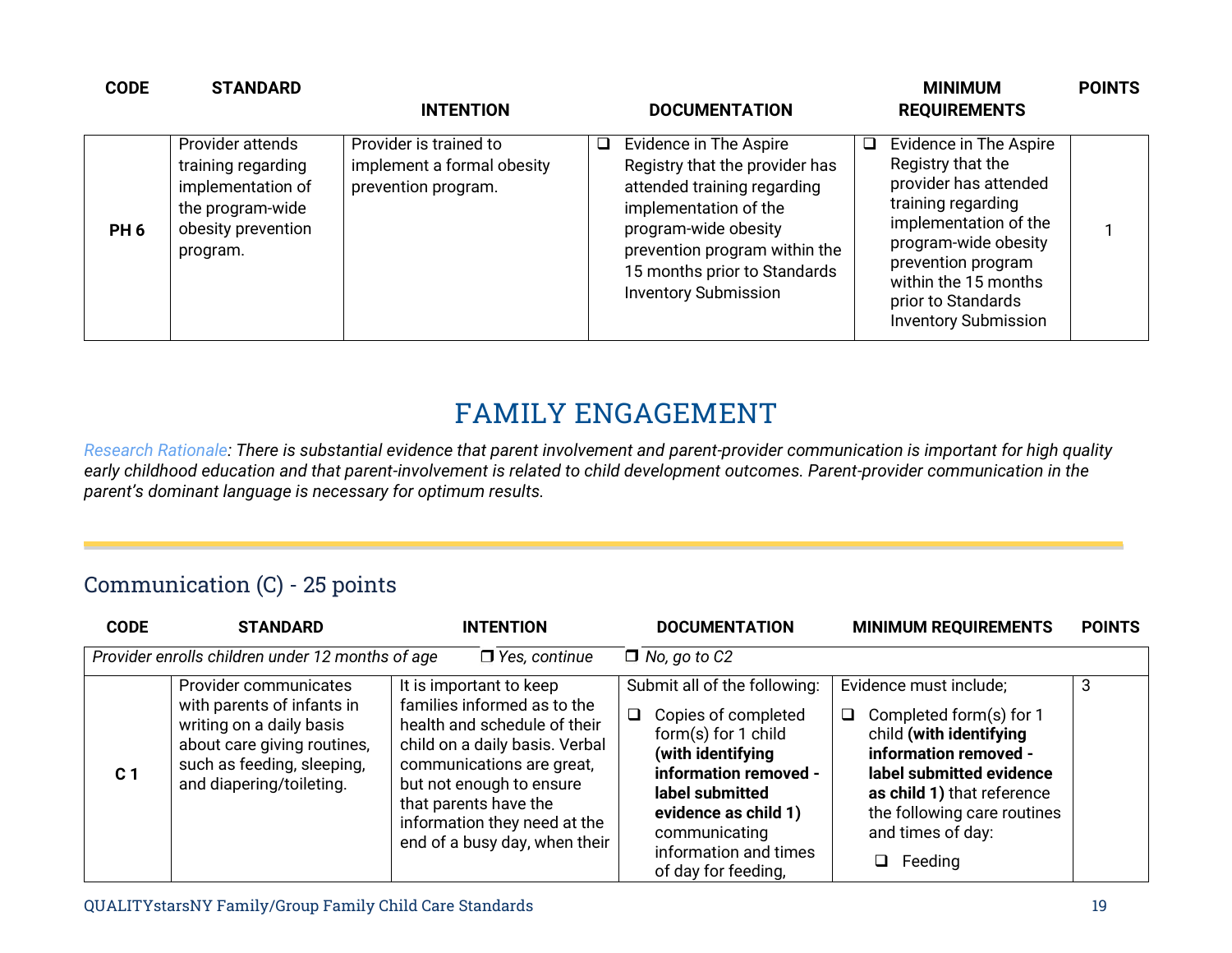| <b>CODE</b>    | <b>STANDARD</b>                                                                                                                                                                                                                             | <b>INTENTION</b>                                                                                                                           | <b>DOCUMENTATION</b>                                                                                                                                                                                                                                                                                                                                                                                                                                                             | <b>MINIMUM REQUIREMENTS</b>                                                                                                                                                                                                                                                              | <b>POINTS</b> |
|----------------|---------------------------------------------------------------------------------------------------------------------------------------------------------------------------------------------------------------------------------------------|--------------------------------------------------------------------------------------------------------------------------------------------|----------------------------------------------------------------------------------------------------------------------------------------------------------------------------------------------------------------------------------------------------------------------------------------------------------------------------------------------------------------------------------------------------------------------------------------------------------------------------------|------------------------------------------------------------------------------------------------------------------------------------------------------------------------------------------------------------------------------------------------------------------------------------------|---------------|
|                |                                                                                                                                                                                                                                             | infants might be fussy and<br>need their full attention.                                                                                   | sleeping, diapering to<br>families<br><b>AND</b><br>Written policy (i.e.<br>Q.<br>program<br>letterhead/logo is<br>clearly visible or it is<br>clear that it is part of a<br>manual/handbook)<br>stating how written<br>reports/forms are<br>shared with families on<br>a daily basis.                                                                                                                                                                                           | $\Box$ Sleeping<br>Diapering<br>$\Box$<br><b>AND</b><br>$\Box$<br>Written policy (i.e. program<br>letterhead/logo is clearly<br>visible or it is clear that it<br>is part of a<br>manual/handbook) stating<br>how written reports/forms<br>are shared with families on<br>a daily basis. |               |
| C <sub>2</sub> | Program communicates<br>with families in a<br>comprehensive, written<br>format about the program's<br>history, philosophy,<br>admissions policies, other<br>procedures, applicable<br>regulations, and parent<br>involvement opportunities. | Important program<br>$\Box$<br>information and policies<br>should be written down,<br>periodically updated and<br>distributed to families. | Evidence must include<br>information on the<br>program's history,<br>philosophy, admissions<br>policies and parent/family<br>involvement opportunities.<br>Acceptable types of<br>evidence include:<br>Parent/family<br>□<br>handbook<br><b>OR</b><br>Written policy (i.e.<br>$\Box$<br>program<br>letterhead/logo is<br>clearly visible or it is<br>clear that it is part of a<br>manual/handbook)<br><b>OR</b><br>Handouts<br>$\Box$<br><b>OR</b><br>$\Box$ Website posting(s) | Evidence must reference:<br>Program's history<br>$\Box$<br>Program's philosophy<br>$\Box$<br>$\Box$<br><b>Admissions policies</b><br>Parent/family involvement<br>Q<br>opportunities.                                                                                                    | 8             |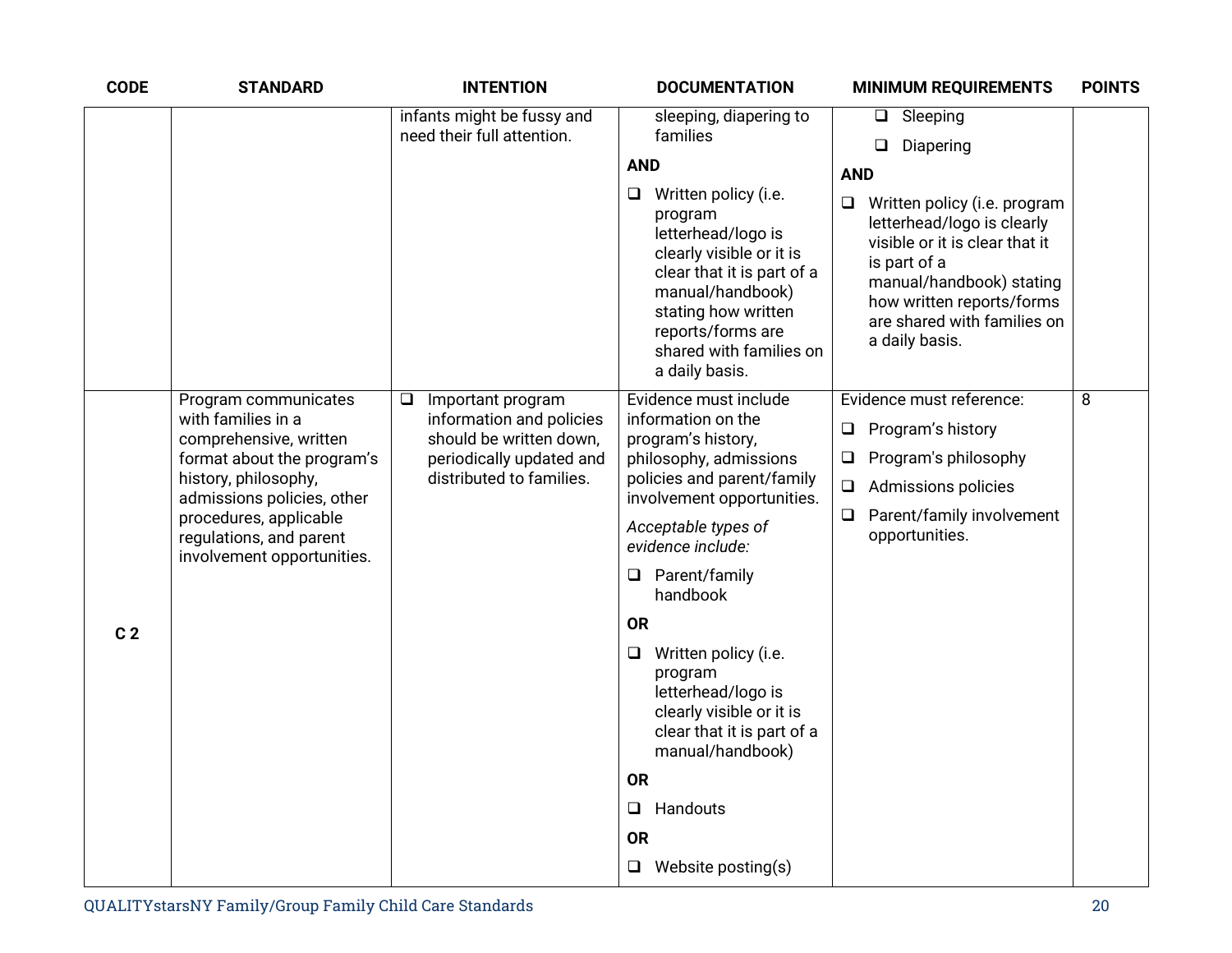| <b>CODE</b>    | <b>STANDARD</b>                                                                                                                                | <b>INTENTION</b>                                                                                                                                                                                                                                                                                                                                                                                                                                                                                                                             | <b>DOCUMENTATION</b><br><b>MINIMUM REQUIREMENTS</b>                                                                                                                                                                                                                                                                                                                                                                                                                                                                                                                                                                                                                                                             | <b>POINTS</b> |
|----------------|------------------------------------------------------------------------------------------------------------------------------------------------|----------------------------------------------------------------------------------------------------------------------------------------------------------------------------------------------------------------------------------------------------------------------------------------------------------------------------------------------------------------------------------------------------------------------------------------------------------------------------------------------------------------------------------------------|-----------------------------------------------------------------------------------------------------------------------------------------------------------------------------------------------------------------------------------------------------------------------------------------------------------------------------------------------------------------------------------------------------------------------------------------------------------------------------------------------------------------------------------------------------------------------------------------------------------------------------------------------------------------------------------------------------------------|---------------|
|                |                                                                                                                                                |                                                                                                                                                                                                                                                                                                                                                                                                                                                                                                                                              | <b>OR</b>                                                                                                                                                                                                                                                                                                                                                                                                                                                                                                                                                                                                                                                                                                       |               |
|                |                                                                                                                                                |                                                                                                                                                                                                                                                                                                                                                                                                                                                                                                                                              | Other (written source,<br>$\Box$<br>no pictures)                                                                                                                                                                                                                                                                                                                                                                                                                                                                                                                                                                                                                                                                |               |
| C <sub>3</sub> | Provider periodically<br>communicates in writing<br>with families about<br>program and child activities<br>and other pertinent<br>information. | It is important to regularly<br>share information about<br>general program events and<br>children's activities with<br>families so that they are<br>aware of activities and may<br>prepare or plan to<br>participate. Information<br>should be presented in a<br>format easily accessible to<br>families and translated, if<br>necessary.                                                                                                                                                                                                    | Submit copies of two<br>2 written communications<br>$\Box$<br>written<br>(e.g., newsletters, e-<br>newsletters, e-mails, and<br>communications sent<br>on two DIFFERENT<br>website postings) to families<br>dates within the 15<br>that:<br>months prior to<br>Outline the specific nature<br>❏<br>Standards Inventory<br>of general program events<br>submission, outlining<br>and child activities.<br>the specific nature of<br>Were sent on 2 DIFFERENT<br>general program<br>ப<br>events and child<br>dates.<br>activities and clearly<br>$\Box$<br>Are dated within the 15<br>indicating that the<br>months prior to Standards<br>information was<br>Inventory submission.<br>communicated to<br>families | 4             |
| C <sub>4</sub> | Provider meets one-on-one<br>with parents about their<br>individual child's<br>developments at least twice<br>a year.                          | Children grow fast and<br>sometimes behave<br>differently at home and the<br>provider's child care.<br>Therefore, it is important for<br>families and providers to<br>intentionally meet at least<br>twice a year for a two-way<br>discussion about their<br>child's development,<br>including physical well-being,<br>health, and motor<br>development; social and<br>emotional development;<br>approaches to learning;<br>cognitive and general<br>knowledge; and language,<br>communication, and literacy.<br>Providers and families will | Evidence must demonstrate:<br>Evidence must<br>demonstrate that meetings<br>$\Box$<br>Documentation for a<br>occurred on at least 2<br>single child dated within<br>different dates within the<br>the 15 months prior to<br>previous 15 months.<br><b>Standards Inventory</b><br>submission.<br>Acceptable types of<br>evidence include:<br>Meetings occurred on at<br>❏<br>least 2 DIFFERENT dates<br><b>Meeting invitation</b><br>Q.<br><b>OR</b><br>Between at least one<br>□<br>parent and<br>$\Box$ Calendar showing<br>provider/assistant with<br>schedule of teachers'<br>regard to child's<br>conferences<br>development<br><b>OR</b><br>Conference<br>$\Box$<br>announcement(s)                        | 4             |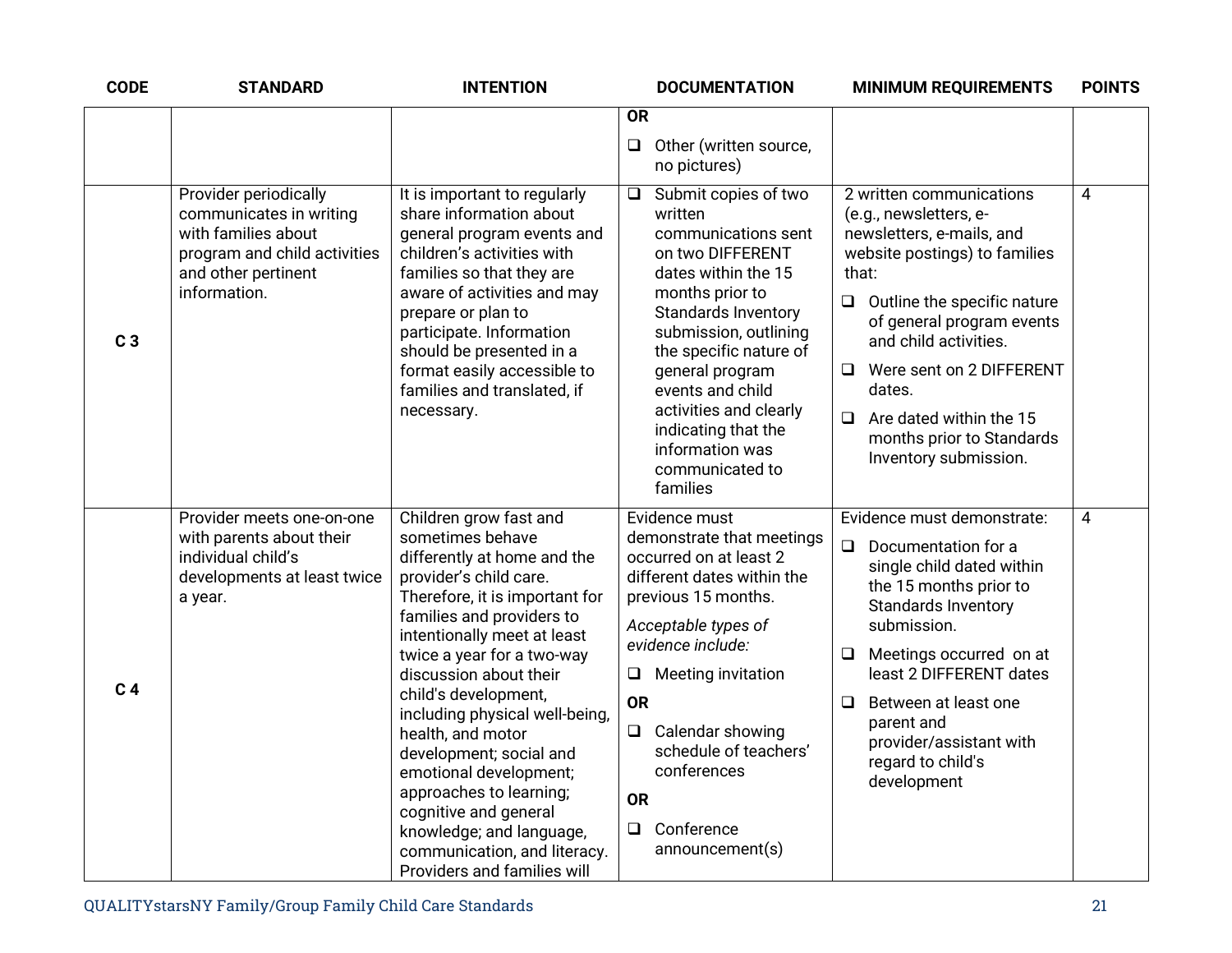| <b>CODE</b>    | <b>STANDARD</b>                                                                                                                                            | <b>INTENTION</b>                                                                                                                                                                                                                          | <b>DOCUMENTATION</b>                                                                                                                                                                                                                                                                                                                                                                                                                       | <b>MINIMUM REQUIREMENTS</b>                                                                                                                                                                                        | <b>POINTS</b> |
|----------------|------------------------------------------------------------------------------------------------------------------------------------------------------------|-------------------------------------------------------------------------------------------------------------------------------------------------------------------------------------------------------------------------------------------|--------------------------------------------------------------------------------------------------------------------------------------------------------------------------------------------------------------------------------------------------------------------------------------------------------------------------------------------------------------------------------------------------------------------------------------------|--------------------------------------------------------------------------------------------------------------------------------------------------------------------------------------------------------------------|---------------|
|                |                                                                                                                                                            | be able to use this shared<br>knowledge to support<br>learning at home and in the<br>family child care home.                                                                                                                              | <b>OR</b><br>$\Box$<br>Parent/family<br>handbook<br><b>OR</b><br>Sign in sheet(s)<br>$\Box$<br>$\Box$                                                                                                                                                                                                                                                                                                                                      |                                                                                                                                                                                                                    |               |
| C <sub>5</sub> | Provider shares information<br>with parents about the<br>provider's, and any<br>assistant's, educational<br>qualifications and<br>professional experience. | Families are informed, in<br>writing, of the qualifications<br>of the people who are taking<br>care of and providing<br>learning experiences to their<br>children so they can trust<br>and develop significant<br>positive relationships. | Submit written evidence of<br>having communicated<br>qualifications and<br>experience of provider and<br>at least one current<br>assistants' (if applicable)<br>to families.<br>Acceptable types of<br>evidence include:<br>Handbook with staff<br>⊔<br>qualification<br>information<br><b>OR</b><br>Staff member profiles<br>$\Box$<br><b>OR</b><br>Newsletter<br>$\Box$<br><b>OR</b><br>$\Box$<br>Memo<br><b>OR</b><br>Website<br>$\Box$ | Evidence demonstrating<br>communication to families<br>about staff qualifications and<br>professional experience for:<br>$\Box$ Provider<br><b>AND</b><br>At least 1 current<br>$\Box$<br>assistant, if applicable | 4             |
| C <sub>6</sub> | Provider provides written<br>information about family<br>resources and supports,<br>such as information on<br>child development, oral                      | It is helpful to families when<br>family child care programs<br>provide information about                                                                                                                                                 | Evidence must show that<br>written information about<br>relevant family resources                                                                                                                                                                                                                                                                                                                                                          | Evidence must include ALL of<br>the following:<br>$\Box$<br>Written statement (such<br>as a note to families or                                                                                                    | 9             |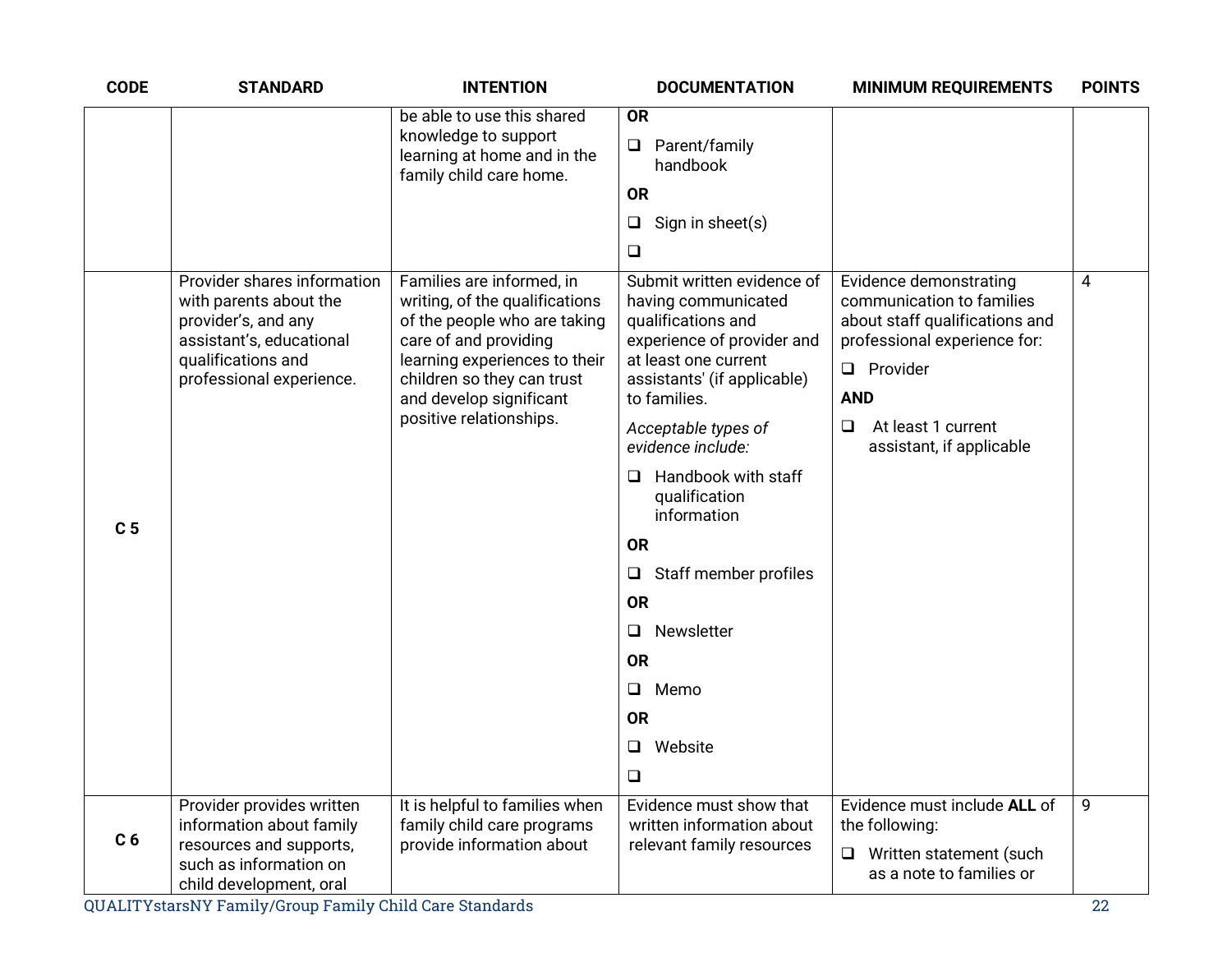| <b>CODE</b> | <b>STANDARD</b>                                                                            | <b>INTENTION</b>                                   | <b>DOCUMENTATION</b>                                                                                                                                                                                                                                                                                                                                                               | <b>MINIMUM REQUIREMENTS</b>                                                                                                                                                                                                                                                                                | <b>POINTS</b> |
|-------------|--------------------------------------------------------------------------------------------|----------------------------------------------------|------------------------------------------------------------------------------------------------------------------------------------------------------------------------------------------------------------------------------------------------------------------------------------------------------------------------------------------------------------------------------------|------------------------------------------------------------------------------------------------------------------------------------------------------------------------------------------------------------------------------------------------------------------------------------------------------------|---------------|
|             | health, child health<br>insurance, tax credits, and<br>child care financial<br>assistance. | family resources and<br>supports in the community. | and supports is accessible<br>to families.<br>Program must provide ALL<br>of the following:<br>Reference to the<br>ப<br>availability of<br>resources<br><b>AND</b><br>3 sample<br>$\Box$<br>resources/supports<br>offered (e.g.,<br>information on child<br>development, oral<br>health, child health<br>insurance, tax credits,<br>child care financial<br>assistance, and other) | statement in family<br>handbook) referencing<br>available resources and<br>supports.<br><b>AND</b><br>3 sample<br>Q<br>resources/supports<br>offered (e.g., information<br>on child development, oral<br>health, child health<br>insurance, tax credits,<br>child care financial<br>assistance, and other) |               |

## Family Involvement & Support (FIS) - 32 points

| <b>CODE</b>      | <b>STANDARD</b>                                  | <b>INTENTION</b>                                                                                                                                                                                    | <b>DOCUMENTATION</b>                                                                                                                                                                       | <b>MINIMUM REQUIREMENTS</b>                                                                                                                                                                       | <b>POINTS</b> |
|------------------|--------------------------------------------------|-----------------------------------------------------------------------------------------------------------------------------------------------------------------------------------------------------|--------------------------------------------------------------------------------------------------------------------------------------------------------------------------------------------|---------------------------------------------------------------------------------------------------------------------------------------------------------------------------------------------------|---------------|
|                  | Provider enrolls children under 12 months of age | Yes, continue<br>$\Box$                                                                                                                                                                             | $\Box$ No, go to FIS 2                                                                                                                                                                     |                                                                                                                                                                                                   |               |
| FIS <sub>1</sub> | Provider supports<br>breastfeeding.              | There are proven health<br>benefits and development<br>advantages associated with<br>breastfeeding. Providers<br>should support mothers who<br>desire to provide breast milk<br>for their children. | <b>PARTICIPATES IN CACFP</b><br>Completed and current (not<br>❏<br>expired) CACFP<br><b>Breastfeeding Friendly</b><br><b>Certificate</b><br><b>DOES NOT PARTICIPATE IN</b><br><b>CACFP</b> | <b>PARTICIPATES IN CACFP</b><br>$\Box$<br><b>CACFP Breastfeeding</b><br><b>Friendly Certificate is</b><br>completed and current, not<br>expired<br><b>DOES NOT PARTICIPATE IN</b><br><b>CACFP</b> | 2             |
|                  |                                                  | <b>Completed CACFP Self-</b><br>□<br><b>Assessment</b> (must be<br>specific to CACFP).                                                                                                              | <b>CACFP Self-Assessment is</b><br>$\Box$<br>completed (must be<br>specific to CACFP).                                                                                                     |                                                                                                                                                                                                   |               |
| FIS <sub>2</sub> | Provider offers family<br>social gatherings that | Engaging extended family<br>members in the program's                                                                                                                                                | Submit written evidence of<br>intentionally having offered                                                                                                                                 | Written evidence of<br>$\Box$<br>intentionally having                                                                                                                                             | 3             |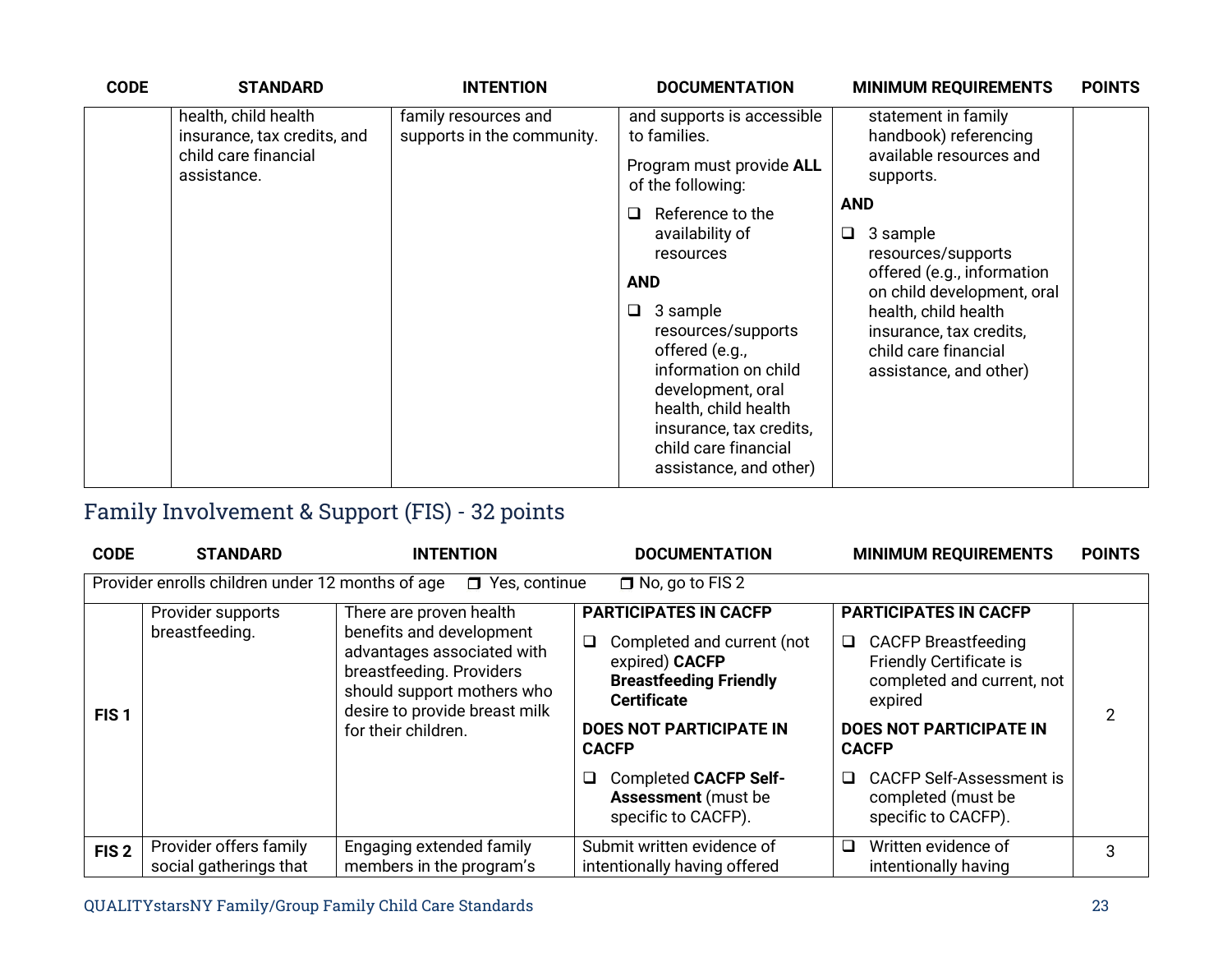| <b>CODE</b>      | <b>STANDARD</b>                                                                                                                                                                              | <b>INTENTION</b>                                                                             | <b>DOCUMENTATION</b>                                                                                                                  | <b>MINIMUM REQUIREMENTS</b>                                                                             | <b>POINTS</b> |
|------------------|----------------------------------------------------------------------------------------------------------------------------------------------------------------------------------------------|----------------------------------------------------------------------------------------------|---------------------------------------------------------------------------------------------------------------------------------------|---------------------------------------------------------------------------------------------------------|---------------|
|                  | intentionally include<br>activities sends the message<br>other family members,<br>that every member of each<br>in addition to parents.<br>child's family and<br>communities are important to |                                                                                              | family social gatherings inclusive<br>of all family members, in addition<br>to parents (e.g. grandparents,<br>siblings, uncles, etc.) | offered family social<br>gatherings inclusive of all<br>family members, in<br>addition to parents (e.g. |               |
|                  |                                                                                                                                                                                              | children's development.                                                                      | Acceptable types of evidence<br>include:                                                                                              | grandparents, siblings,<br>uncles, etc.).                                                               |               |
|                  |                                                                                                                                                                                              |                                                                                              | Announcement, invitation, or<br>flyer                                                                                                 |                                                                                                         |               |
|                  |                                                                                                                                                                                              |                                                                                              | <b>OR</b>                                                                                                                             |                                                                                                         |               |
|                  |                                                                                                                                                                                              |                                                                                              | Calendar showing<br>⊔<br>gathering(s) with event<br>details                                                                           |                                                                                                         |               |
|                  |                                                                                                                                                                                              |                                                                                              | <b>OR</b>                                                                                                                             |                                                                                                         |               |
|                  |                                                                                                                                                                                              |                                                                                              | Newsletter<br>$\Box$                                                                                                                  |                                                                                                         |               |
|                  |                                                                                                                                                                                              |                                                                                              | $\Box$                                                                                                                                |                                                                                                         |               |
|                  | Provider offers<br>volunteering<br>opportunities for                                                                                                                                         | It is important to provide<br>families with opportunities to<br>participate in their child's | Evidence must show that<br>provider offers opportunities for<br>family members to volunteer.                                          | Evidence must<br>$\Box$<br>demonstrate that provider<br>offers opportunities for                        |               |
|                  | families, such as help<br>with field trips and<br>opportunities to share                                                                                                                     | program. Allowing family<br>members to volunteer will<br>enhance the trust and               | Acceptable types of evidence<br>include:                                                                                              | family members to<br>volunteer.                                                                         |               |
|                  | talents and expertise.                                                                                                                                                                       | partnership between families                                                                 | <b>Policy Statement</b><br>$\Box$                                                                                                     | Indication that families can<br>initiate volunteer opportunities                                        |               |
| FIS <sub>3</sub> |                                                                                                                                                                                              | and care givers.                                                                             | <b>OR</b>                                                                                                                             | that will then be considered<br>can also meet this standard.                                            | 3             |
|                  |                                                                                                                                                                                              |                                                                                              | Memo<br>$\Box$                                                                                                                        |                                                                                                         |               |
|                  |                                                                                                                                                                                              |                                                                                              | <b>OR</b>                                                                                                                             |                                                                                                         |               |
|                  |                                                                                                                                                                                              |                                                                                              | Announcement, invitation, or<br>⊔<br>flyer                                                                                            |                                                                                                         |               |
|                  |                                                                                                                                                                                              |                                                                                              | $\Box$                                                                                                                                |                                                                                                         |               |
|                  | Families complete a<br>program evaluation or                                                                                                                                                 | Providers, who are looking to<br>improve their family child care                             | Provide ALL of the following:                                                                                                         | Evidence must include:                                                                                  |               |
| FIS <sub>4</sub> | survey annually and<br>results are used for<br>program improvement.                                                                                                                          | homes, welcome feedback<br>about the program's strengths<br>and weaknesses from              | 2 completed surveys or other<br>$\Box$<br>evaluation tool(s), dated<br>within the 15 months prior to                                  | 2 completed surveys or<br>$\Box$<br>other evaluation tool(s),<br>dated within the 15                    | 4             |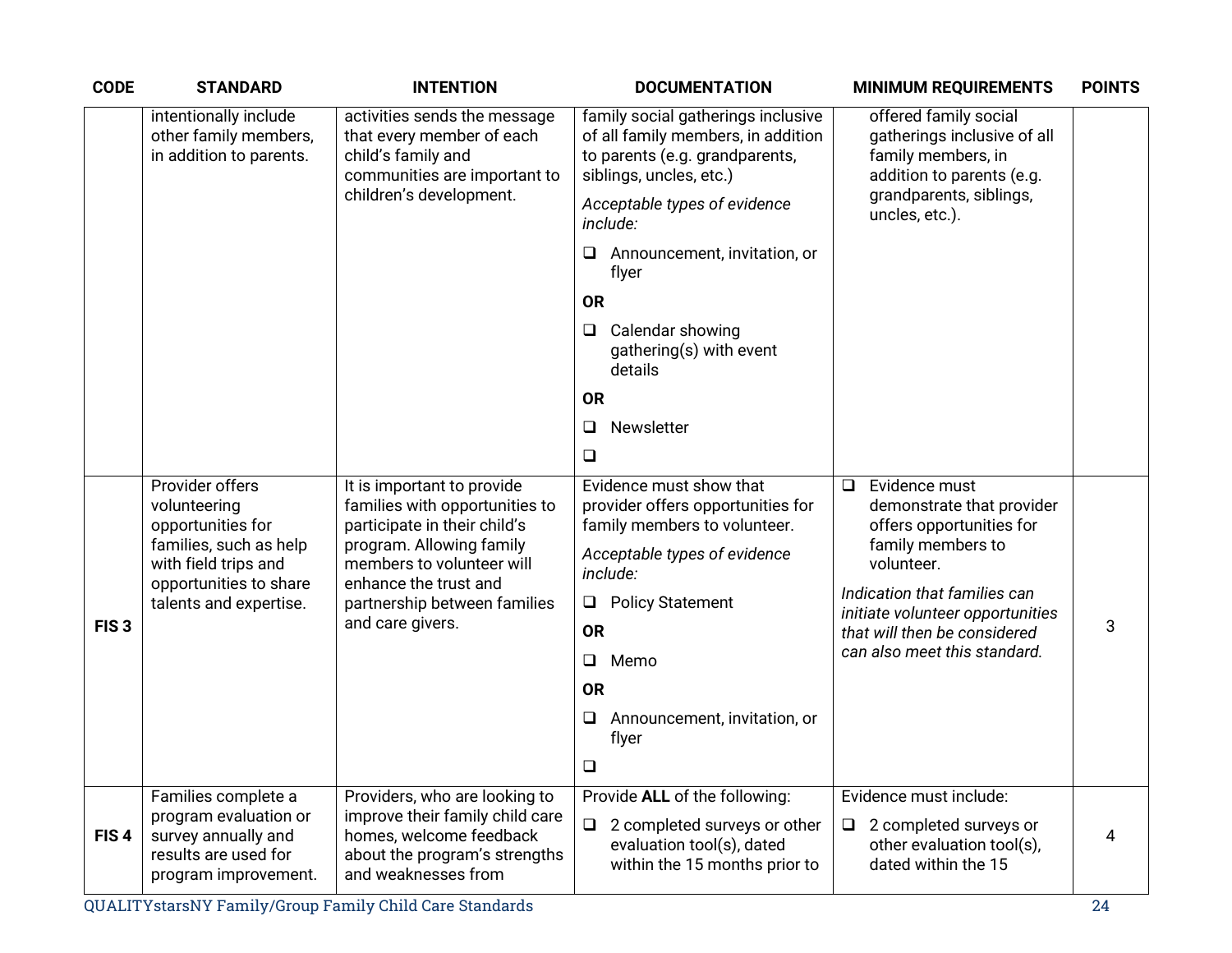| <b>CODE</b>      | <b>STANDARD</b>                                                                                                | <b>INTENTION</b>                                                                            | <b>DOCUMENTATION</b><br><b>MINIMUM REQUIREMENTS</b>                                                                                                                                                                  | <b>POINTS</b> |
|------------------|----------------------------------------------------------------------------------------------------------------|---------------------------------------------------------------------------------------------|----------------------------------------------------------------------------------------------------------------------------------------------------------------------------------------------------------------------|---------------|
|                  |                                                                                                                | families. This information is<br>analyzed and used to improve                               | <b>Standards Inventory</b><br>months prior to Standards<br>submission<br>Inventory submission                                                                                                                        |               |
|                  |                                                                                                                | the program.                                                                                | <b>AND</b><br><b>AND</b>                                                                                                                                                                                             |               |
|                  |                                                                                                                |                                                                                             | One copy of a written<br>Improvement/action plan<br>❏<br>❏<br>based on results from<br>improvement or action plan<br>based on the results of these<br>completed surveys or<br>surveys or evaluations.<br>evaluation. |               |
|                  | Provider completes a<br>self-assessment on                                                                     | Providers should regularly<br>assess whether their                                          | Provide ALL of the following:<br>Evidence must include ALL of<br>the following:                                                                                                                                      |               |
|                  | family-responsive<br>practices using a tool,<br>such as the Center for                                         | responsiveness to families<br>and the supports they need<br>are effective. The results will | Program assessment tool, at<br>$\Box$<br>least 50% completed<br>$\Box$ Program assessment tool<br>is at least 50% completed<br><b>AND</b>                                                                            |               |
| FIS <sub>5</sub> | the Study of Social                                                                                            | be used to determine                                                                        | <b>AND</b><br>One improvement/action<br>$\Box$                                                                                                                                                                       | 5             |
|                  | Policy's Family<br>Strengthening Self-<br>Assessment tool, and<br>results are used for<br>program improvement. | improvements to the family<br>child care program's<br>responsive practices.                 | plan based on assessment<br>1 improvement/action<br>$\Box$<br>plan based on assessment<br>results<br>results                                                                                                         |               |
|                  | Provider and any                                                                                               | Provider's family child care                                                                | Submit ALL of the following:<br>Evidence must include:                                                                                                                                                               |               |
|                  | assistants complete a<br>self-assessment of<br>cultural                                                        | program is actively working to<br>improve its cultural and<br>linguistic competency so that | One copy of a completed<br>$\Box$<br>Completed self-<br>$\Box$<br>self-assessment.<br>assessment                                                                                                                     |               |
|                  | awareness/Anti-Bias                                                                                            | it can work with and support                                                                | <b>AND</b><br><b>AND</b>                                                                                                                                                                                             |               |
| FIS <sub>6</sub> | Education using an<br>evidence-based tool.<br>The results are used for<br>program improvement.                 | diverse families.                                                                           | One copy of a written<br>Completed improvement<br>$\Box$<br>$\Box$<br>improvement or action plan<br>plan based on assessment<br>based on assessment<br>results.<br>results.                                          | 5             |
|                  |                                                                                                                |                                                                                             | Acceptable tools include:                                                                                                                                                                                            |               |
|                  |                                                                                                                |                                                                                             | The National Association for<br>$\bullet$<br>the Education of Young<br>Children (NAEYC) Pathways<br>to Cultural Competence<br>Checklist                                                                              |               |
|                  |                                                                                                                |                                                                                             | Self-Assessment Checklist<br>for Personnel Providing                                                                                                                                                                 |               |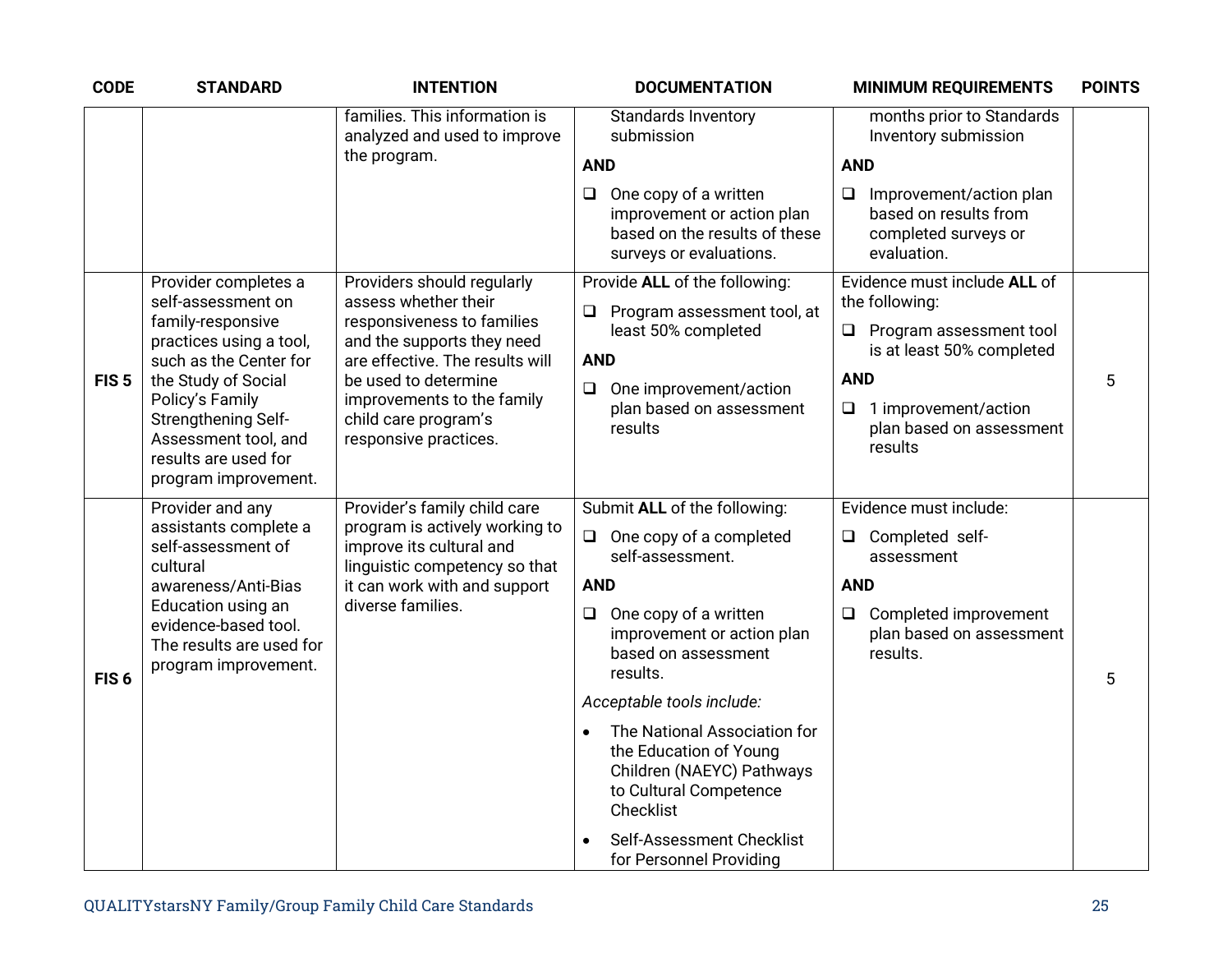| <b>CODE</b>      | <b>STANDARD</b>                                                                                                           | <b>INTENTION</b>                                                                                                   | <b>DOCUMENTATION</b><br><b>MINIMUM REQUIREMENTS</b>                                                                                                                                                                                                                                                                                                                                                                                                                                                                                                                                                                                                                                            | <b>POINTS</b>  |
|------------------|---------------------------------------------------------------------------------------------------------------------------|--------------------------------------------------------------------------------------------------------------------|------------------------------------------------------------------------------------------------------------------------------------------------------------------------------------------------------------------------------------------------------------------------------------------------------------------------------------------------------------------------------------------------------------------------------------------------------------------------------------------------------------------------------------------------------------------------------------------------------------------------------------------------------------------------------------------------|----------------|
|                  |                                                                                                                           |                                                                                                                    | Services and Supports In<br>Early Intervention                                                                                                                                                                                                                                                                                                                                                                                                                                                                                                                                                                                                                                                 |                |
|                  |                                                                                                                           |                                                                                                                    | <b>Early Childhood Settings</b><br>from the National Center on<br><b>Cultural Competence</b>                                                                                                                                                                                                                                                                                                                                                                                                                                                                                                                                                                                                   |                |
|                  |                                                                                                                           |                                                                                                                    | Other - must include<br>information to indicate the<br>tool is related to cultural<br>awareness/anti-bias<br>education                                                                                                                                                                                                                                                                                                                                                                                                                                                                                                                                                                         |                |
|                  |                                                                                                                           | Provider enrolls children whose home language is not English:                                                      | $\Box$ Yes, continue<br>$\Box$ No, go to Transitions                                                                                                                                                                                                                                                                                                                                                                                                                                                                                                                                                                                                                                           |                |
| FIS <sub>7</sub> | Provider and any<br>assistants greet<br>children and families in<br>the home languages of<br>the children and<br>parents. | Staff supports the needs of<br>children and families whose<br>home language is not English.                        | Submit ALL of the following:<br>Evidence must reference:<br>One copy of a list of<br>$\Box$<br>List contains languages<br>$\Box$<br>children's home languages.<br>other than English which<br>are spoken by children at<br><b>AND</b><br>home.<br>One copy of a written policy<br>$\Box$<br><b>AND</b><br>or practice statement (or<br>excerpt thereof) discussing<br>$\Box$<br>Policy/practice statement<br>how program greets children<br>(i.e. program<br>and families in their home<br>letterhead/logo is clearly<br>visible or it is clear that it<br>language(s).<br>is part of a<br>manual/handbook)<br>discussing how provider<br>and any assistants greet<br>children and families in | $\overline{2}$ |
|                  | Provider has access to                                                                                                    | To support the needs of                                                                                            | their home language(s).<br>Provide ONE of the following:<br>Evidence must include:                                                                                                                                                                                                                                                                                                                                                                                                                                                                                                                                                                                                             |                |
|                  | at least one English<br>speaker who also<br>speaks those languages                                                        | children who speak a home<br>language other than English<br>and to communicate                                     | $\Box$<br>Policy statement<br>List of primary languages<br>of children/families<br><b>OR</b>                                                                                                                                                                                                                                                                                                                                                                                                                                                                                                                                                                                                   |                |
| FIS <sub>8</sub> | who can assist with<br>translation or other<br>requests (e.g., another                                                    | effectively with families about<br>their children, a provider<br>needs to have utilized<br>someone who speaks both | <b>AND</b><br>Resumes showing language<br>$\Box$<br>Evidence that provider<br>fluency<br>❏<br>utilizes person who can<br><b>OR</b><br>translate between provider                                                                                                                                                                                                                                                                                                                                                                                                                                                                                                                               | $\overline{2}$ |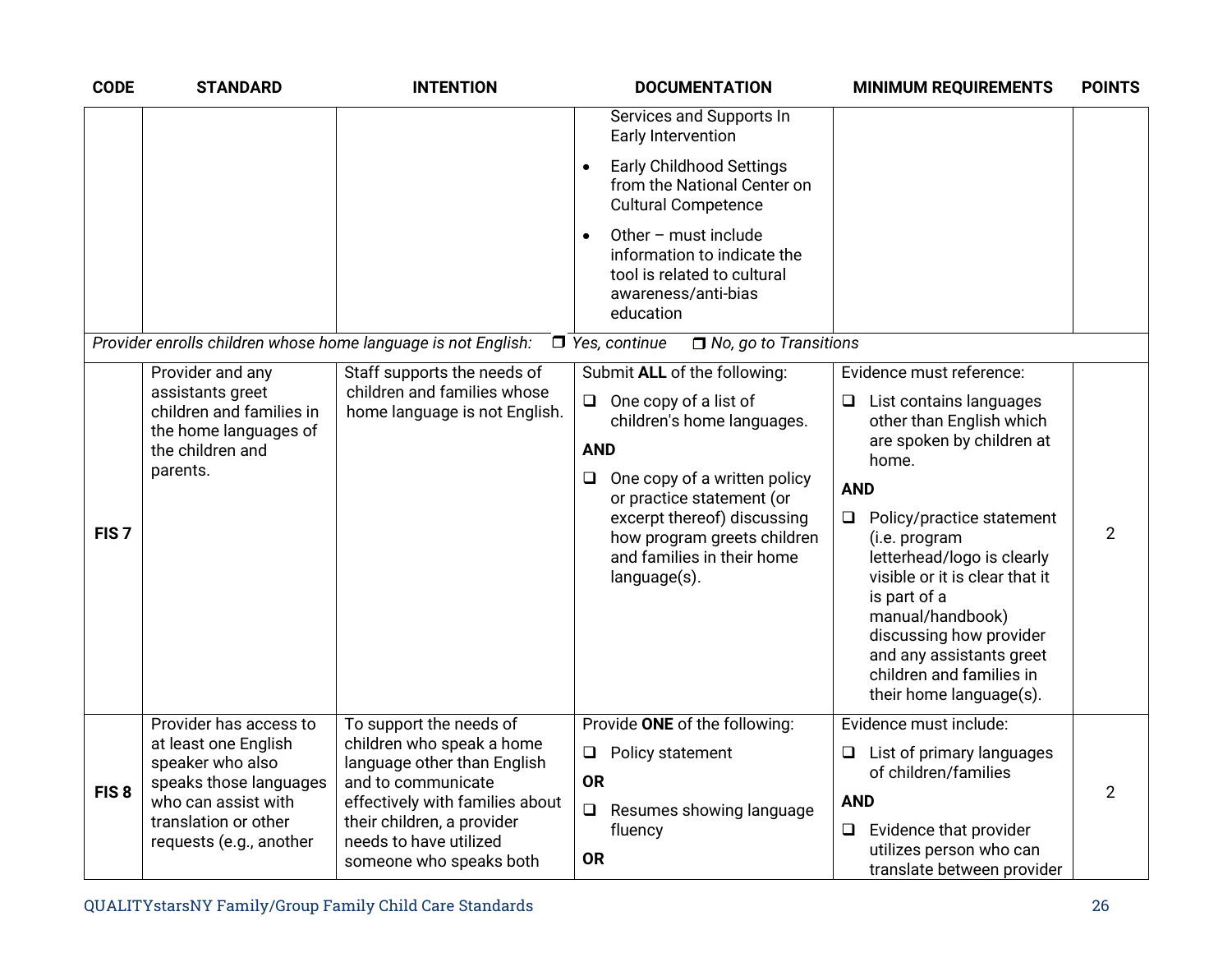| <b>CODE</b>      | <b>STANDARD</b>                                                                                              | <b>INTENTION</b>                                                                                                                                                                                                                                                                   |        | <b>DOCUMENTATION</b>                                                                                                                                                                                                                           |   | <b>MINIMUM REQUIREMENTS</b>                                                                                                                                                                                                                   | <b>POINTS</b> |
|------------------|--------------------------------------------------------------------------------------------------------------|------------------------------------------------------------------------------------------------------------------------------------------------------------------------------------------------------------------------------------------------------------------------------------|--------|------------------------------------------------------------------------------------------------------------------------------------------------------------------------------------------------------------------------------------------------|---|-----------------------------------------------------------------------------------------------------------------------------------------------------------------------------------------------------------------------------------------------|---------------|
|                  | parent, community<br>volunteer, or neighbor).                                                                | English and the language<br>spoken by the family.                                                                                                                                                                                                                                  | $\Box$ | Statement from person(s)<br>who speaks the dominant<br>language                                                                                                                                                                                |   | and families who speak in<br>other language                                                                                                                                                                                                   |               |
| FIS <sub>9</sub> | Provider completes<br>training to address the<br>needs of Emergent<br><b>Multilingual Learners</b><br>(EML). | Providers will be more<br>capable of supporting the<br>needs of children and families<br>whose home language is not<br>English, if they participate in<br>regular training to develop and<br>refine their knowledge of<br>practices related to English<br>Language Learners (ELL). | ப      | Evidence in The Aspire<br>Registry that at least the<br>provider has attended<br>training that addresses the<br>needs of Emergent<br>Multilingual Learners (EML)<br>within the 15 months prior to<br><b>Standards Inventory</b><br>submission. | ◻ | Evidence in The Aspire<br>Registry that at least the<br>provider has attended<br>training that addresses the<br>needs of Emergent<br><b>Multilingual Learners</b><br>(EML) within the 15<br>months prior to Standards<br>Inventory submission | 6             |

## Transitions (T) - 8 points

| <b>CODE</b>    | <b>STANDARD</b>                                                                                                                                                                                                      | <b>INTENTION</b>                                                                                                                                                                                                                                                                                                                                                                                                                           | <b>DOCUMENTATION</b>                                                                                                                                                                                                                                                                  | <b>MINIMUM</b><br><b>REQUIREMENTS</b>                                                                                                                                      | <b>POINTS</b> |
|----------------|----------------------------------------------------------------------------------------------------------------------------------------------------------------------------------------------------------------------|--------------------------------------------------------------------------------------------------------------------------------------------------------------------------------------------------------------------------------------------------------------------------------------------------------------------------------------------------------------------------------------------------------------------------------------------|---------------------------------------------------------------------------------------------------------------------------------------------------------------------------------------------------------------------------------------------------------------------------------------|----------------------------------------------------------------------------------------------------------------------------------------------------------------------------|---------------|
| T <sub>1</sub> | Provider has a written<br>policy and procedures to<br>support children and<br>families transitioning into<br>the home childcare setting,<br>which includes providing<br>information on separation<br>and attachment. | Separation is difficult for both young<br>children and their parents/families.<br>Providers should be knowledgeable<br>about the meaning of separation at<br>different ages and have the skills to<br>help both children and<br>parents/families to understand and<br>cope with separation. Having a<br>specific written policy demonstrates<br>a provider's awareness of transitions<br>and acknowledges its significance to<br>families. | Evidence must reference<br>ways in which the provider<br>supports families when<br>starting the program,<br>including providing<br>information on separation<br>and attachment.<br>Acceptable types of<br>evidence include:<br>Policy statement<br>Q.<br><b>OR</b><br>Procedures<br>□ | Evidence must<br>reference:<br>Ways provider<br>❏<br>supports families<br>when starting the<br>program<br>Separation<br>⊔<br>information<br>Attachment<br>◻<br>information | 4             |
| T <sub>2</sub> | Provider has a written<br>policy and procedures to<br>support children and<br>families transitioning out of<br>the home child care setting<br>including when children<br>transition to another care                  | A provider should follow procedures<br>to help children and their families<br>anticipate and adjust to new<br>routines. Careful implementation and<br>clarity in written policies and<br>procedures reduce the trauma and<br>upset. When possible, families                                                                                                                                                                                | Evidence must reference<br>ways in which the program<br>supports families in<br>transitioning out of their                                                                                                                                                                            | Evidence shows that<br>$\Box$<br>program supports<br>families as children<br>transition out of their<br>family child care                                                  | 4             |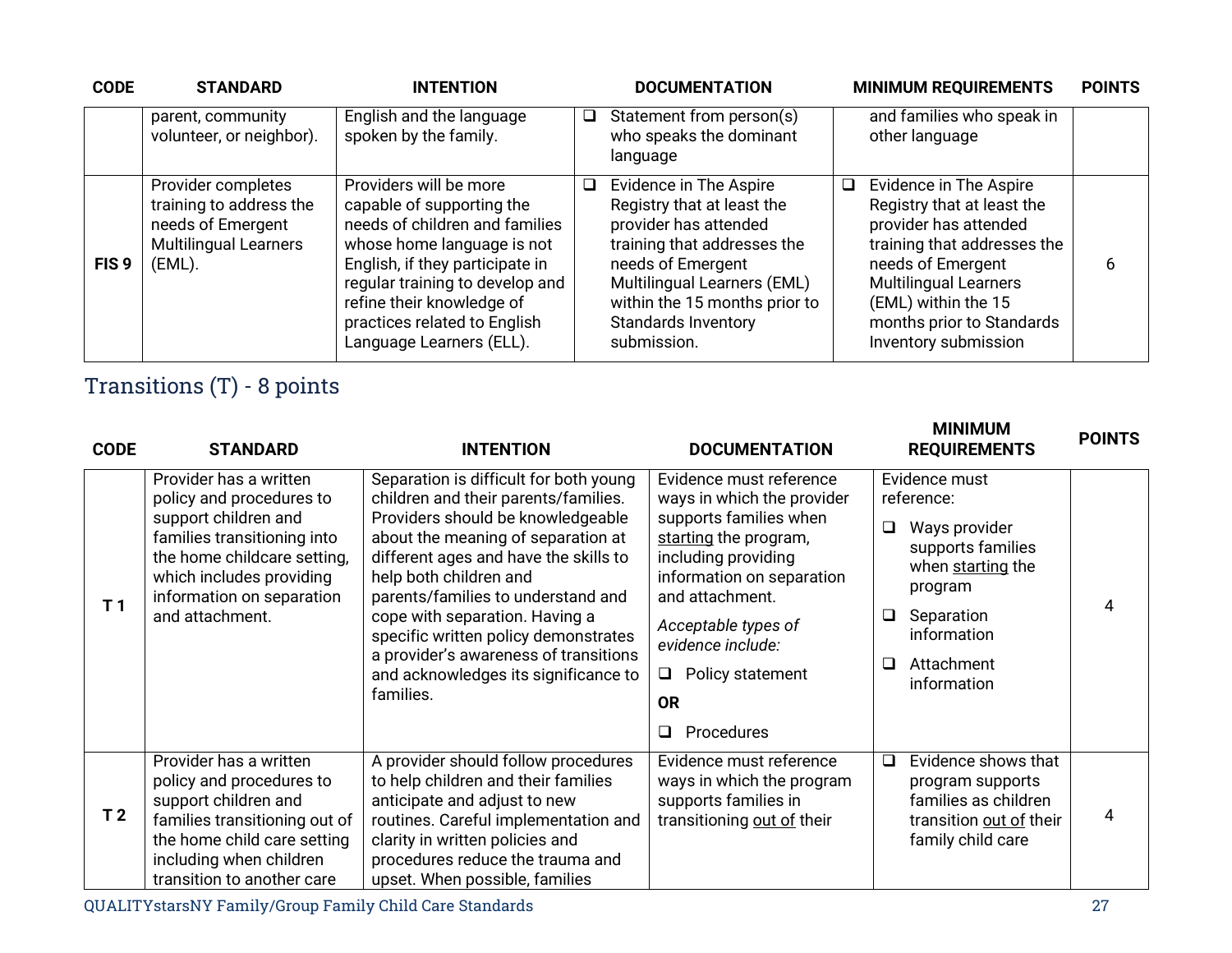| <b>CODE</b> | <b>STANDARD</b>                                     | <b>INTENTION</b>                                                                                            | <b>DOCUMENTATION</b>                                                                   | <b>IVIIINIIVIUIVI</b><br><b>REQUIREMENTS</b> | <b>POINTS</b> |  |  |
|-------------|-----------------------------------------------------|-------------------------------------------------------------------------------------------------------------|----------------------------------------------------------------------------------------|----------------------------------------------|---------------|--|--|
|             | or educational setting (e.g.,<br>other family home, | should be included in the planning<br>for changes in their child's routine or                               | family child care home and<br>into another program.                                    | home and into<br>another program.            |               |  |  |
|             | kindergarten).                                      | primary caregiver. Additionally, in the<br>case of children going to<br>Kindergarten, providers should have | Acceptable types of<br>evidence include:                                               |                                              |               |  |  |
|             |                                                     | resources to aid families in making                                                                         | Policy statement<br>$\Box$                                                             |                                              |               |  |  |
|             |                                                     | this large transition to school.                                                                            | <b>OR</b>                                                                              |                                              |               |  |  |
|             |                                                     |                                                                                                             | ❏<br>Procedures                                                                        |                                              |               |  |  |
|             |                                                     |                                                                                                             | <b>OR</b>                                                                              |                                              |               |  |  |
|             |                                                     |                                                                                                             | Excerpt from<br>❏<br>parent/family handbook                                            |                                              |               |  |  |
|             |                                                     |                                                                                                             | <b>OR</b>                                                                              |                                              |               |  |  |
|             |                                                     |                                                                                                             | Sample of information<br>❏<br>given to families (e.g.<br>kindergarten<br>registration) |                                              |               |  |  |
|             |                                                     |                                                                                                             | <b>OR</b>                                                                              |                                              |               |  |  |
|             |                                                     |                                                                                                             | Evidence of meetings or<br>❏<br>other supports                                         |                                              |               |  |  |

**MINIMUM** 

## **QUALIFICATIONS AND EXPERIENCE**

*Research Rationale: There is a substantial amount of evidence that teacher education and training are related to other measures of program quality and to child outcomes. There is substantial evidence that director professional development is related to other measures of program quality and limited evidence that director professional development is related to child outcomes. While there is limited and conflicting evidence that experience of staff is related to other measures of program quality or child development outcomes, consumers value experience.*

QUALITYstarsNY Family/Group Family Child Care Standards 28 **Note**: Points are earned for the highest degree completed AND for each of several credentials AND for experience. The provider earns points in Management (qualifications and experience). Both the provider and any assistants earn points in the Provider and Assistants Qualifications and Experience sections. If there is an assistant, these points are weighted by percent of time worked by the provider and the assistant and averaged. To be equitable between group family and family child care, the provider's qualifications and experience count more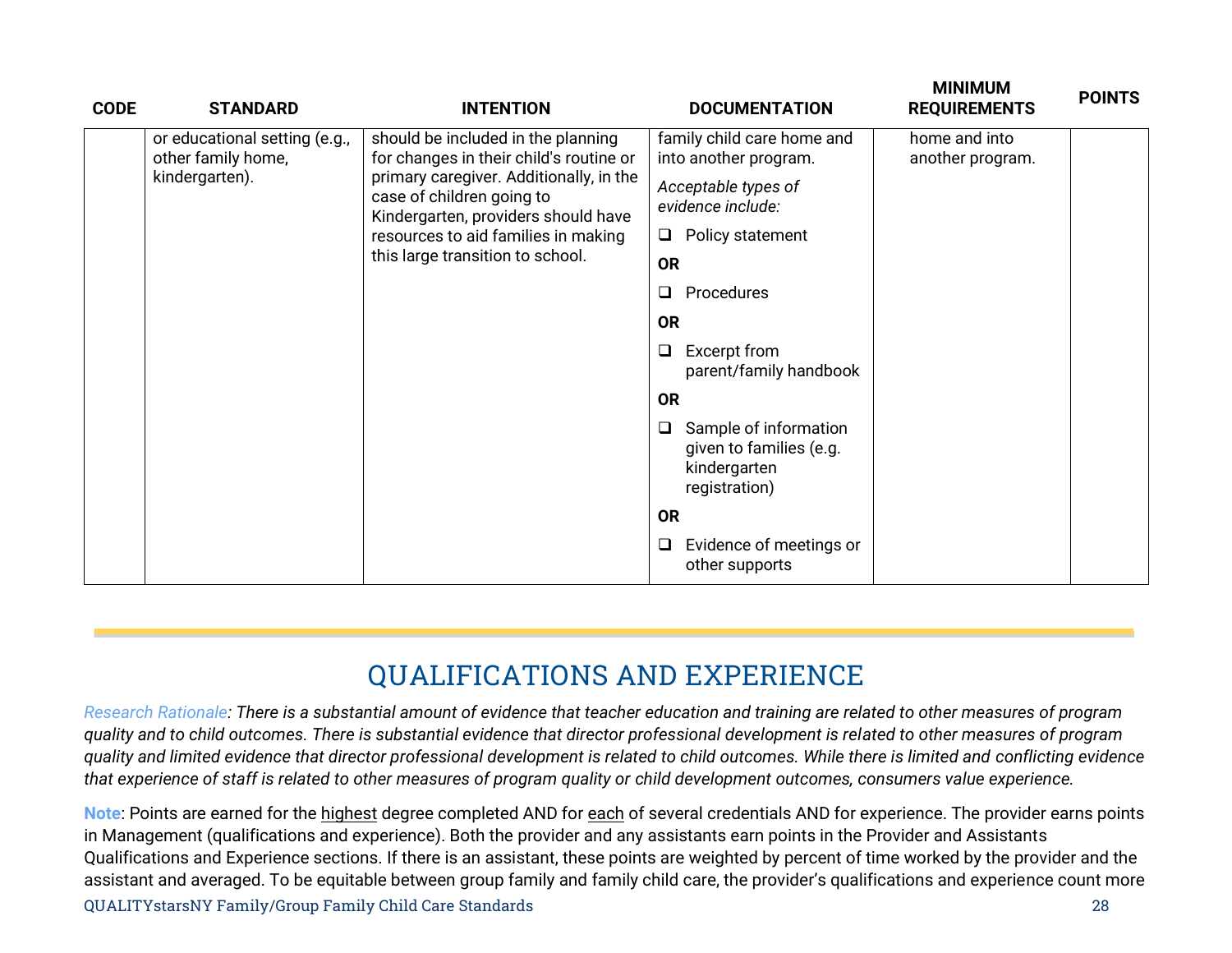heavily than the assistant's. Provider and any assistants submit documentation pertaining to professional qualification and experience to The Aspire Registry for New York's Early Childhood Workforce Registry for verification. Providers must review their Qualifications & Experience Report, available in their QUALITYstarsNY Profile, and confirm that it reflects all qualifications, education, and trainings for themselves and their assistants (if applicable) BEFORE submitting their Standards Inventory for rating.

#### Provider Management Qualifications - 12 points

| <b>CODE</b>      | <b>STANDARD</b>                                                                                                           | <b>INTENTION</b>                                                                                                                                   |        | <b>DOCUMENTATION</b>                                                           |        | <b>MINIMUM REQUIREMENTS</b>                                                    | <b>POINTS</b> |
|------------------|---------------------------------------------------------------------------------------------------------------------------|----------------------------------------------------------------------------------------------------------------------------------------------------|--------|--------------------------------------------------------------------------------|--------|--------------------------------------------------------------------------------|---------------|
| PMQ <sub>1</sub> | 15 clock hours in management,<br>leadership, and/or<br>administration (or for Group<br>FCC in supervision)<br>$-OR-$      | Provider has the appropriate<br>education and background<br>in ECE to manage a<br>developmentally appropriate<br>and high quality program.         | $\Box$ | As indicated in The<br>Aspire Registry, verified<br>with training certificates | $\Box$ | As indicated in The Aspire<br>Registry, verified with<br>training certificates | 2             |
| PMQ <sub>2</sub> | 3 to 5 credits in management,<br>leadership, and/or<br>administration (or for Group<br>FCC in supervision)<br>$-OR-$      | Administrator has the<br>appropriate education and<br>background in ECE to<br>manage a developmentally<br>appropriate and high quality<br>program. | $\Box$ | As indicated in The<br>Aspire Registry, verified<br>with transcript            | $\Box$ | As indicated in The Aspire<br>Registry, verified with<br>transcript            | 6             |
| PMQ <sub>3</sub> | 6 to 8 credits in management,<br>leadership, and/or<br>administration (or for Group<br>FCC in supervision)<br>$-OR-$      | Administrator has the<br>appropriate education and<br>background in ECE to<br>manage a developmentally<br>appropriate and high quality<br>program. | $\Box$ | As indicated in The<br>Aspire Registry, verified<br>with transcript            | $\Box$ | As indicated in The Aspire<br>Registry, verified with<br>transcript            | 9             |
| PMQ <sub>4</sub> | 9 or more credits (13.5 CEUs)<br>in management, leadership,<br>and/or administration (or for<br>Group FCC in supervision) | Administrator has the<br>appropriate education and<br>background in ECE to<br>manage a developmentally<br>appropriate and high quality<br>program. | $\Box$ | As indicated in The<br>Aspire Registry, verified<br>with transcript            | $\Box$ | As indicated in The Aspire<br>Registry, verified with<br>transcript            | 12            |

#### Provider Administrative Experience - 2 points

|  | <b>CODE</b> | . AND<br>---- | ΙN<br>I IUN | TION<br>DО<br>:IMFN | <b>MINIMUM REQUIREMENT</b> | <b>JIN</b> |
|--|-------------|---------------|-------------|---------------------|----------------------------|------------|
|--|-------------|---------------|-------------|---------------------|----------------------------|------------|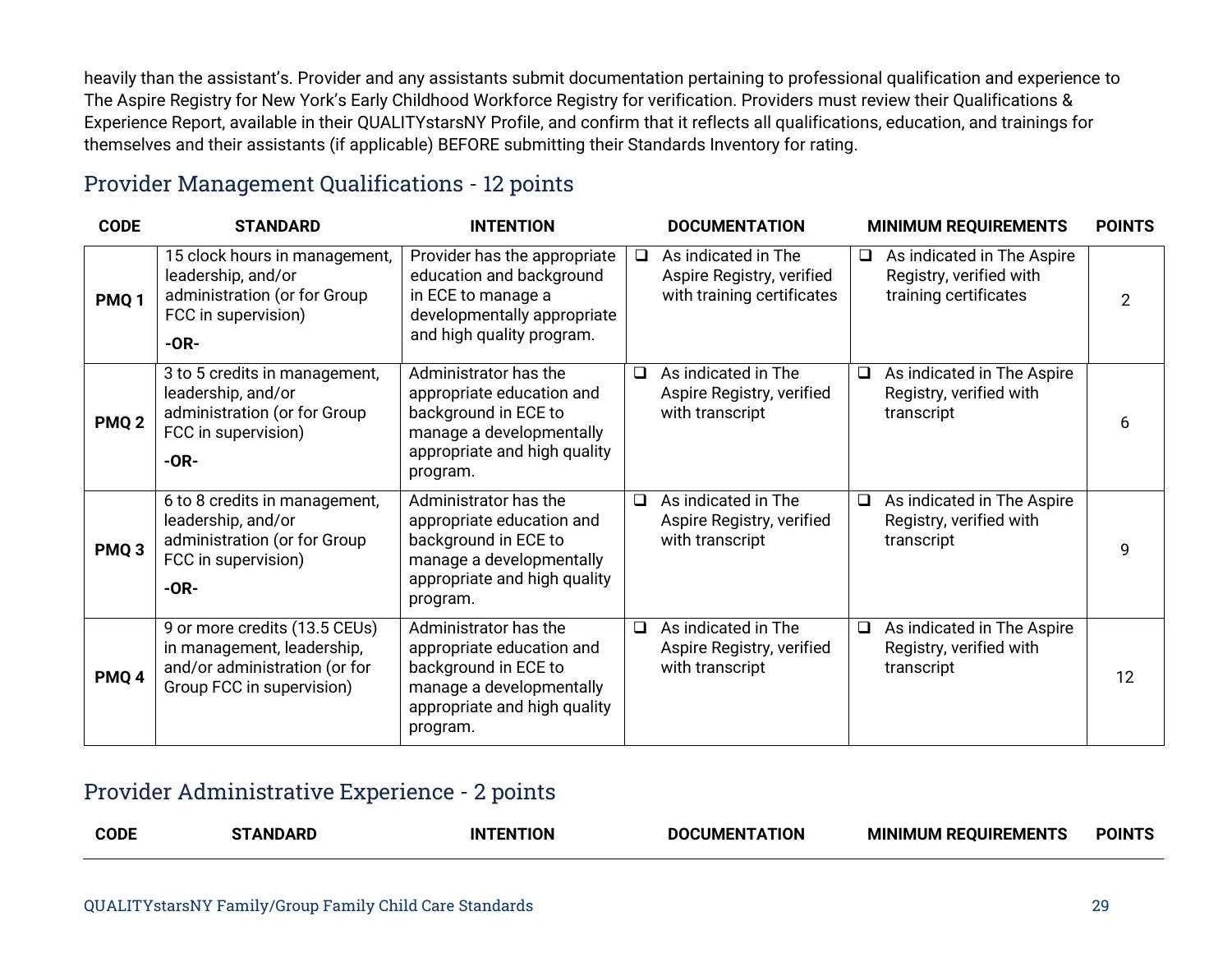| PAE <sub>1</sub> | At least 3 years of experience in<br>an administrative position in an<br>early care and education<br>program | Provider has the appropriate<br>experience in supervising a<br>care program to manage a<br>developmentally appropriate<br>and high quality program. |  | As indicated in<br>program's Aspire<br>Registry employment<br>tab | a. | As indicated in program's<br><b>Aspire Registry</b><br>employment tab |  |  |
|------------------|--------------------------------------------------------------------------------------------------------------|-----------------------------------------------------------------------------------------------------------------------------------------------------|--|-------------------------------------------------------------------|----|-----------------------------------------------------------------------|--|--|
|------------------|--------------------------------------------------------------------------------------------------------------|-----------------------------------------------------------------------------------------------------------------------------------------------------|--|-------------------------------------------------------------------|----|-----------------------------------------------------------------------|--|--|

## Provider & Assistant Qualifications - 58 points

| <b>CODE</b>      | <b>STANDARD</b>                                                                                                                                                                                                             | <b>INTENTION</b>                                                                                                                    |        | <b>DOCUMENTATION</b>                                                 |        | <b>MINIMUM REQUIREMENTS</b>                                                 | <b>POINTS</b> |
|------------------|-----------------------------------------------------------------------------------------------------------------------------------------------------------------------------------------------------------------------------|-------------------------------------------------------------------------------------------------------------------------------------|--------|----------------------------------------------------------------------|--------|-----------------------------------------------------------------------------|---------------|
| PAQ <sub>1</sub> | <b>Child Development Associate</b><br>(CDA) credential with Infant-<br><b>Toddler specialization</b><br>$-OR-$<br><b>Child Development Associate</b><br>(CDA) credential with Family<br>Child Care specialization<br>$-OR-$ | Staff has the appropriate<br>education and background<br>in ECE to provide<br>developmentally appropriate<br>and high quality care. | □      | As indicated in The<br>Aspire Registry, verified<br>with certificate | $\Box$ | As indicated in The Aspire<br>Registry, verified with<br>certificate        | 23            |
|                  | <b>Child Development Associate</b><br>(CDA) credential with Preschool<br>specialization                                                                                                                                     |                                                                                                                                     |        |                                                                      |        |                                                                             |               |
| PAQ <sub>2</sub> | Montessori, Infant/Toddler<br>Credential<br>$-OR-$<br>Montessori, Early Childhood<br>Credential<br>$-OR-$<br>Montessori, International                                                                                      | Staff has the appropriate<br>education and background<br>in ECE to provide<br>developmentally appropriate<br>and high quality care. | $\Box$ | As indicated in The<br>Aspire Registry, verified<br>with certificate |        | $\Box$ As indicated in The Aspire<br>Registry, verified with<br>certificate | 28            |
| PAQ <sub>3</sub> | Credential<br>NYS Infant-Toddler Credential<br>$-OR-$<br>NYS Family Child Care<br>Credential                                                                                                                                | Staff has the appropriate<br>education and background<br>in ECE to provide<br>developmentally appropriate<br>and high quality care. | $\Box$ | As indicated in The<br>Aspire Registry, verified<br>with certificate | $\Box$ | As indicated in The Aspire<br>Registry, verified with<br>certificate        | 31            |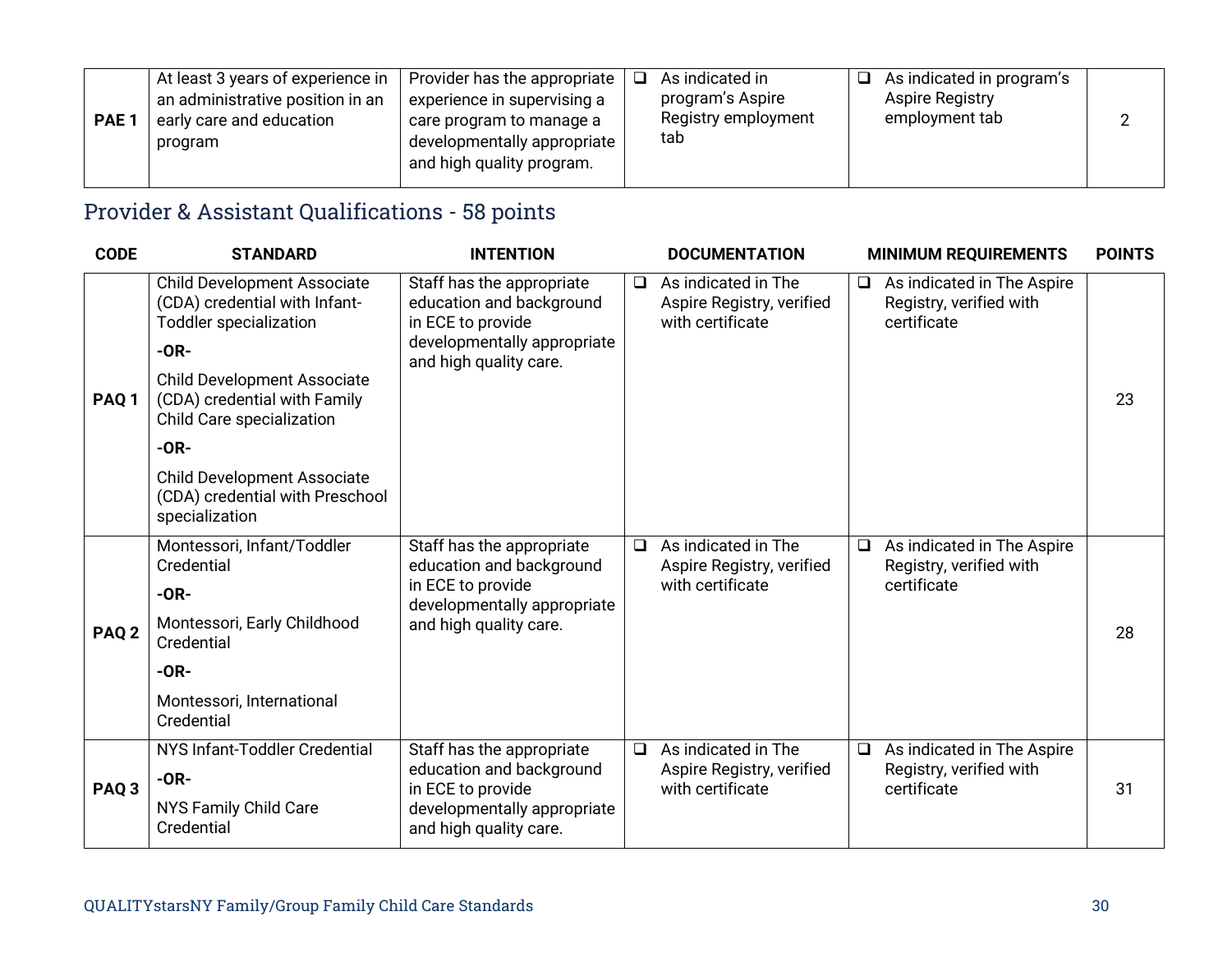| PAQ <sub>4</sub> | No higher education degree but<br>at least 9 college credits in ECE<br>$-OR-$                                                                                                               | Staff has the appropriate<br>education and background<br>in ECE to provide<br>developmentally appropriate<br>and high quality care. | $\Box$ | As indicated in The<br>Aspire Registry, verified<br>with transcript  | $\Box$ | As indicated in The Aspire<br>Registry, verified with<br>transcript  | 28 |
|------------------|---------------------------------------------------------------------------------------------------------------------------------------------------------------------------------------------|-------------------------------------------------------------------------------------------------------------------------------------|--------|----------------------------------------------------------------------|--------|----------------------------------------------------------------------|----|
| PAQ <sub>5</sub> | No higher education degree but<br>at least 18 college credits in<br><b>ECE</b><br>$-OR-$                                                                                                    | Staff has the appropriate<br>education and background<br>in ECE to provide<br>developmentally appropriate<br>and high quality care. | $\Box$ | As indicated in The<br>Aspire Registry, verified<br>with transcript  | $\Box$ | As indicated in The Aspire<br>Registry, verified with<br>transcript  | 35 |
| PAQ <sub>6</sub> | Associates degree in ECE, or<br>Associates degree in a related<br>field and 9 ECE credits, or any<br>Associates degree and at least<br>24 credits in ECE<br>$-OR-$                          | Staff has the appropriate<br>education and background<br>in ECE to provide<br>developmentally appropriate<br>and high quality care. | $\Box$ | As indicated in The<br>Aspire Registry, verified<br>with transcript  | $\Box$ | As indicated in The Aspire<br>Registry, verified with<br>transcript  | 38 |
| PAQ <sub>7</sub> | Bachelor's degree in ECE, or<br>Bachelor's degree in a related<br>field and 9 ECE credits, or any<br>Bachelor's degree and at least<br>24 credits in ECE.<br>$-OR-$                         | Staff has the appropriate<br>education and background<br>in ECE to provide<br>developmentally appropriate<br>and high quality care. | $\Box$ | As indicated in The<br>Aspire Registry, verified<br>with transcript  | ⊔      | As indicated in The Aspire<br>Registry, verified with<br>transcript  | 45 |
| PAQ <sub>8</sub> | Master's degree or higher in<br>ECE, or Master's degree in a<br>related field and 9 ECE credits<br>or any Master's degree or higher<br>and at least 24 credits in ECE                       | Staff has the appropriate<br>education and background<br>in ECE to provide<br>developmentally appropriate<br>and high quality care. | $\Box$ | As indicated in The<br>Aspire Registry, verified<br>with transcript  | $\Box$ | As indicated in The Aspire<br>Registry, verified with<br>transcript  | 48 |
| PAQ <sub>9</sub> | NYS Early Childhood Teacher<br>(Birth - Grade 2) Certificate<br>$-OR-$<br><b>NYS Students with Disabilities</b><br>(Birth - Grade 2) Certificate<br>$-OR-$<br>NYC Teacher (N-6) Certificate | Staff has the appropriate<br>education and background<br>in ECE to provide<br>developmentally appropriate<br>and high quality care. | $\Box$ | As indicated in The<br>Aspire Registry, verified<br>with certificate | $\Box$ | As indicated in The Aspire<br>Registry, verified with<br>certificate | 5  |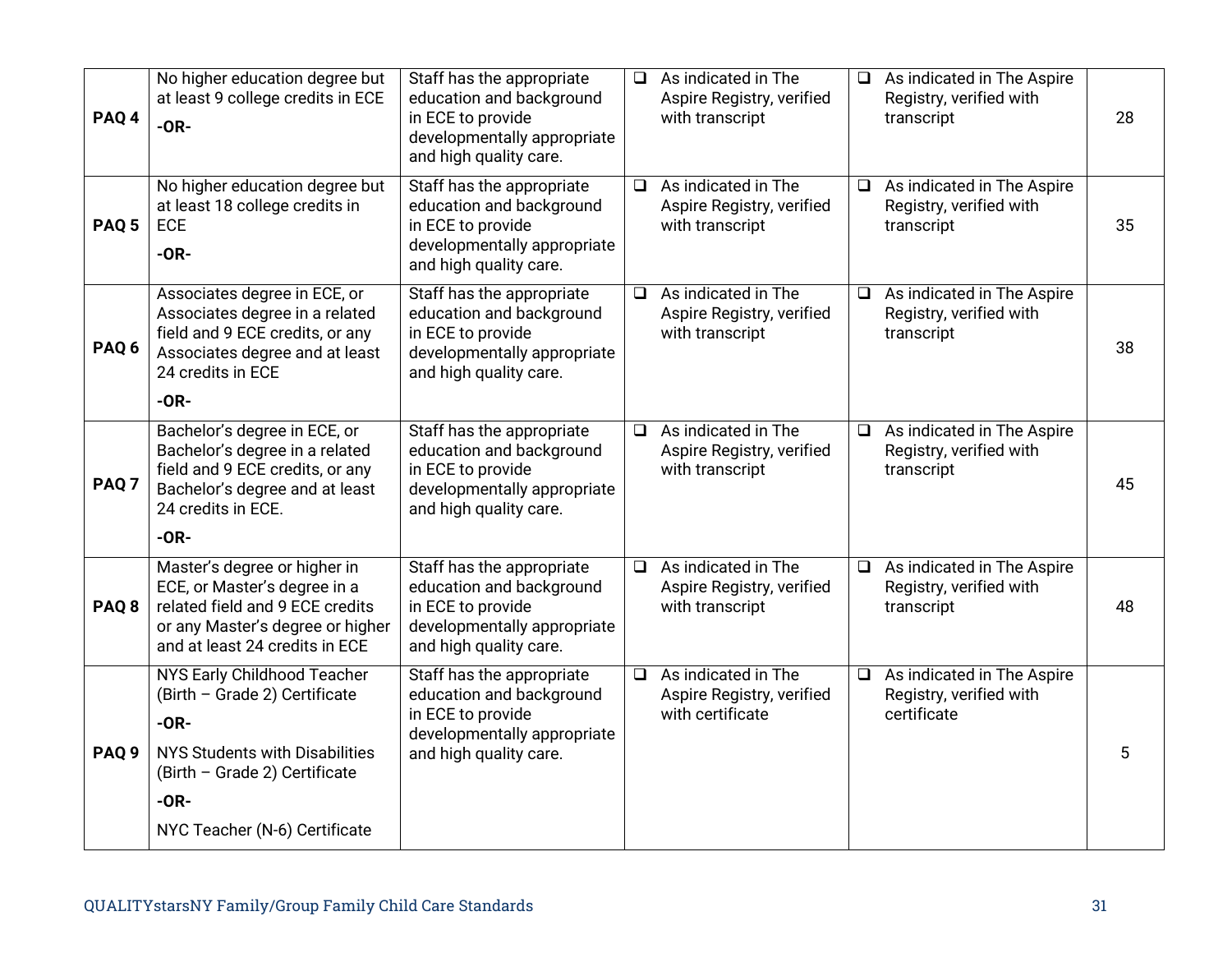| $\Box$ As indicated in The Aspire<br><b>Family Development Credential</b><br>As indicated in The<br>Staff has the appropriate<br>ר<br>education and background<br>Registry, verified with<br>Aspire Registry, verified<br><b>PAQ</b><br>with certificate<br>certificate<br>in ECE to provide<br>10<br>developmentally appropriate  <br>and high quality care. |  |
|---------------------------------------------------------------------------------------------------------------------------------------------------------------------------------------------------------------------------------------------------------------------------------------------------------------------------------------------------------------|--|
|---------------------------------------------------------------------------------------------------------------------------------------------------------------------------------------------------------------------------------------------------------------------------------------------------------------------------------------------------------------|--|

## Provider & Assistant Experience - 6 points

| <b>CODE</b> | <b>STANDARD</b>                                                                                         | <b>INTENTION</b>                                                                                                                                 | <b>DOCUMENTATION</b>                                                          | <b>MINIMUM</b><br><b>REQUIREMENTS</b>                             | <b>POINTS</b> |
|-------------|---------------------------------------------------------------------------------------------------------|--------------------------------------------------------------------------------------------------------------------------------------------------|-------------------------------------------------------------------------------|-------------------------------------------------------------------|---------------|
| E 1         | At least 3 years of experience<br>in any teaching position in an<br>early care and education<br>program | Staff has the appropriate<br>experience in supervising a care<br>program to manage a<br>developmentally appropriate and<br>high quality program. | As indicated in<br><b>□</b><br>program's Aspire<br>Registry employment<br>tab | As indicated in<br>program's Aspire<br>Registry employment<br>tab | 6             |

#### Retention - 12 points

| <b>CODE</b> | <b>STANDARD</b>                                                                                                        | <b>INTENTION</b>                                                                           | <b>DOCUMENTATION</b>                                            | <b>MINIMUM</b><br><b>REQUIREMENTS</b>                    | <b>POINTS</b> |
|-------------|------------------------------------------------------------------------------------------------------------------------|--------------------------------------------------------------------------------------------|-----------------------------------------------------------------|----------------------------------------------------------|---------------|
| <b>R</b> 1  | Provider has been a registered or<br>licensed (group) family day care<br>operator continuously for 5 or more<br>years. | The program has<br>maintained a healthy care<br>environment over a long<br>period of time. | License status as<br>indicated in The<br><b>Aspire Registry</b> | License status as<br>indicated in The Aspire<br>Registry | 12            |

## **MANAGEMENT AND LEADERSHIP**

*Research Rationale: There is some evidence that the implementation of program policies and procedures is related to other measures of quality and child development outcomes.*

Note: For multi-site organizations, this section may need to be completed by staff in the central office. Documentation must apply to the program submitting for rating.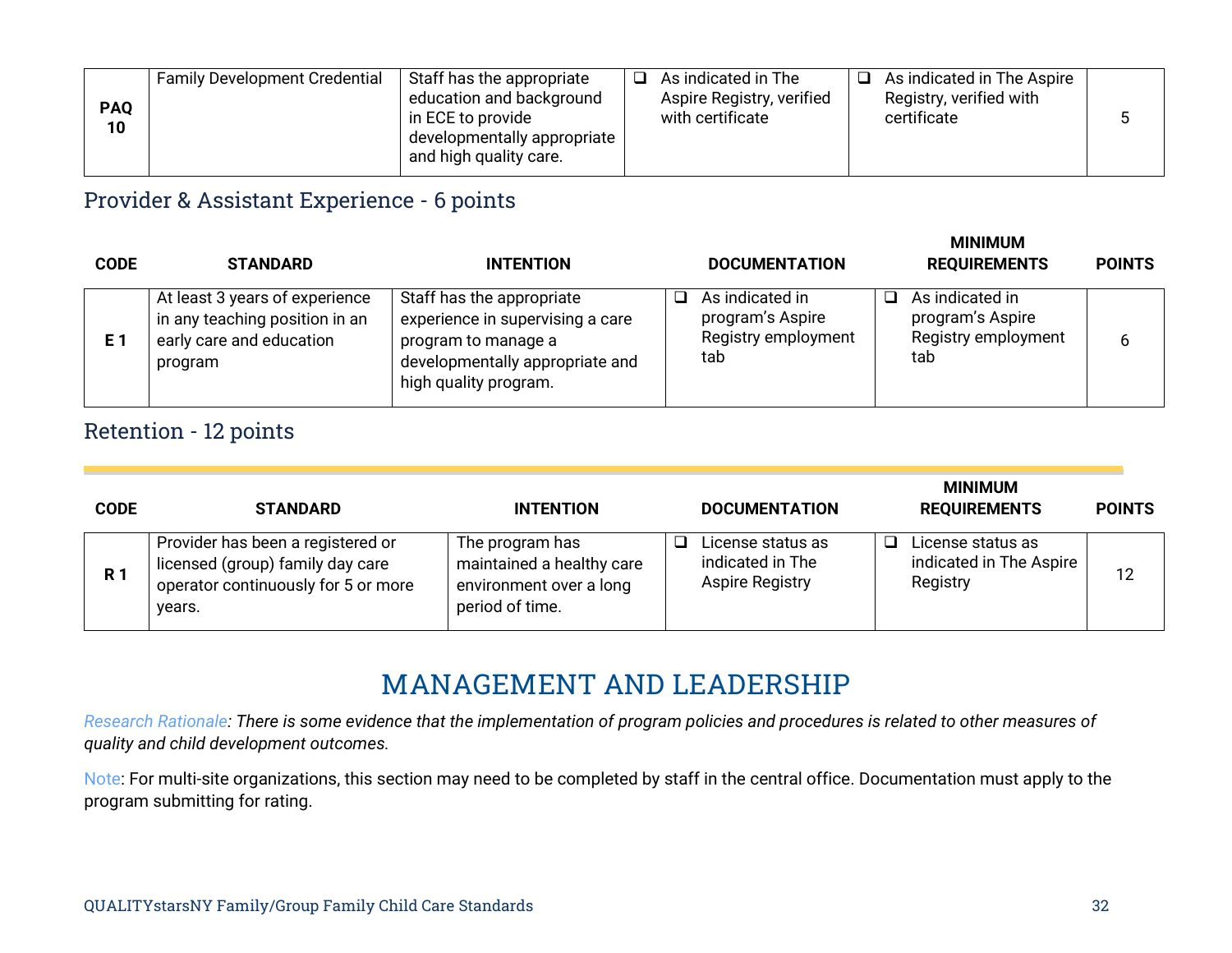## Administrative Self-Assessment (ASA) - 10 points

| <b>CODE</b>      | <b>STANDARD</b>                                                                                                                                                                                                               | <b>INTENTION</b>                                                                                                                                                        | <b>DOCUMENTATION</b>                                                                                                                                                                                                                                                             | <b>MINIMUM REQUIREMENTS</b>                                                                                                                                                                                                                                                          | <b>POINTS</b> |
|------------------|-------------------------------------------------------------------------------------------------------------------------------------------------------------------------------------------------------------------------------|-------------------------------------------------------------------------------------------------------------------------------------------------------------------------|----------------------------------------------------------------------------------------------------------------------------------------------------------------------------------------------------------------------------------------------------------------------------------|--------------------------------------------------------------------------------------------------------------------------------------------------------------------------------------------------------------------------------------------------------------------------------------|---------------|
| ASA <sub>1</sub> | Provider conducts a self-<br>assessment using a tool,<br>such as the Business<br><b>Administration Scale (BAS)</b><br>or the self-study for<br><b>National Association for</b><br>Family Child Care<br>Accreditation (NAFCC). | Provider is<br>systematically looking<br>to improve the<br>management and<br>business practices of<br>the family child care<br>program.                                 | Submit ONE of the following:<br>$\Box$<br><b>Completed Business</b><br><b>Administration Scale (BAS)</b><br>Item Summary Form AND<br>completed BAS Profile<br><b>OR</b><br><b>NAFCC Candidacy Report</b><br>Q<br><b>OR</b><br><b>NAFCC Accreditation</b><br>$\Box$<br>Assessment | Evidence must include:<br><b>BAS Submission Requires:</b><br>$\Box$<br>Completed BAS Item<br><b>Summary Form</b><br><b>AND</b><br><b>Completed BAS Profile</b><br>⊔<br><b>OR</b><br><b>NAFCC Candidacy Report</b><br>❏<br><b>OR</b><br><b>NAFCC Accreditation</b><br>□<br>Assessment | 5             |
| ASA <sub>2</sub> | Program demonstrates<br>progress on a plan aligned<br>to the<br>administrative/management<br>self-assessment.                                                                                                                 | After an evaluation, it is<br>important that<br>management follows<br>through on area(s)<br>identified as needing<br>improvement in order<br>to improve the<br>program. | Plan indicating progress<br>$\Box$<br>made for at least 3<br>indicators identified as<br>needing improvement, with<br>concrete steps to make<br>improvements for each.                                                                                                           | Submit a plan that meets the<br>following criteria:<br>Indicates it is based on<br>$\Box$<br>program management self-<br>assessment results<br>Outlines at least 3 indicators<br>❏<br>in need of improvement<br>Outlines steps taken to<br>$\Box$<br>achieve improvement             | 5             |

## Financial Accountability & Sustainability (FAS) - 27 points

| <b>CODE</b> | <b>STANDARD</b>                                    | <b>INTENTION</b>                                                                                                                        |        | <b>DOCUMENTATION</b>                                                                                              | <b>MINIMUM REQUIREMENTS</b>                                                                                                                   | <b>POINTS</b>  |
|-------------|----------------------------------------------------|-----------------------------------------------------------------------------------------------------------------------------------------|--------|-------------------------------------------------------------------------------------------------------------------|-----------------------------------------------------------------------------------------------------------------------------------------------|----------------|
| <b>FAS1</b> | Liability insurance premium is<br>current to date. | Even in the best homes,<br>accidents happen.<br>Therefore, it is imperative<br>that family child care<br>providers protect their family | $\Box$ | Submit written<br>evidence referencing<br>liability insurance is<br>current an in effect at<br>least 1 month past | Evidence must reference:<br>Liability insurance<br>□<br>certificate effective date is<br>at least 1 month past self-<br>study submission date | $\overline{2}$ |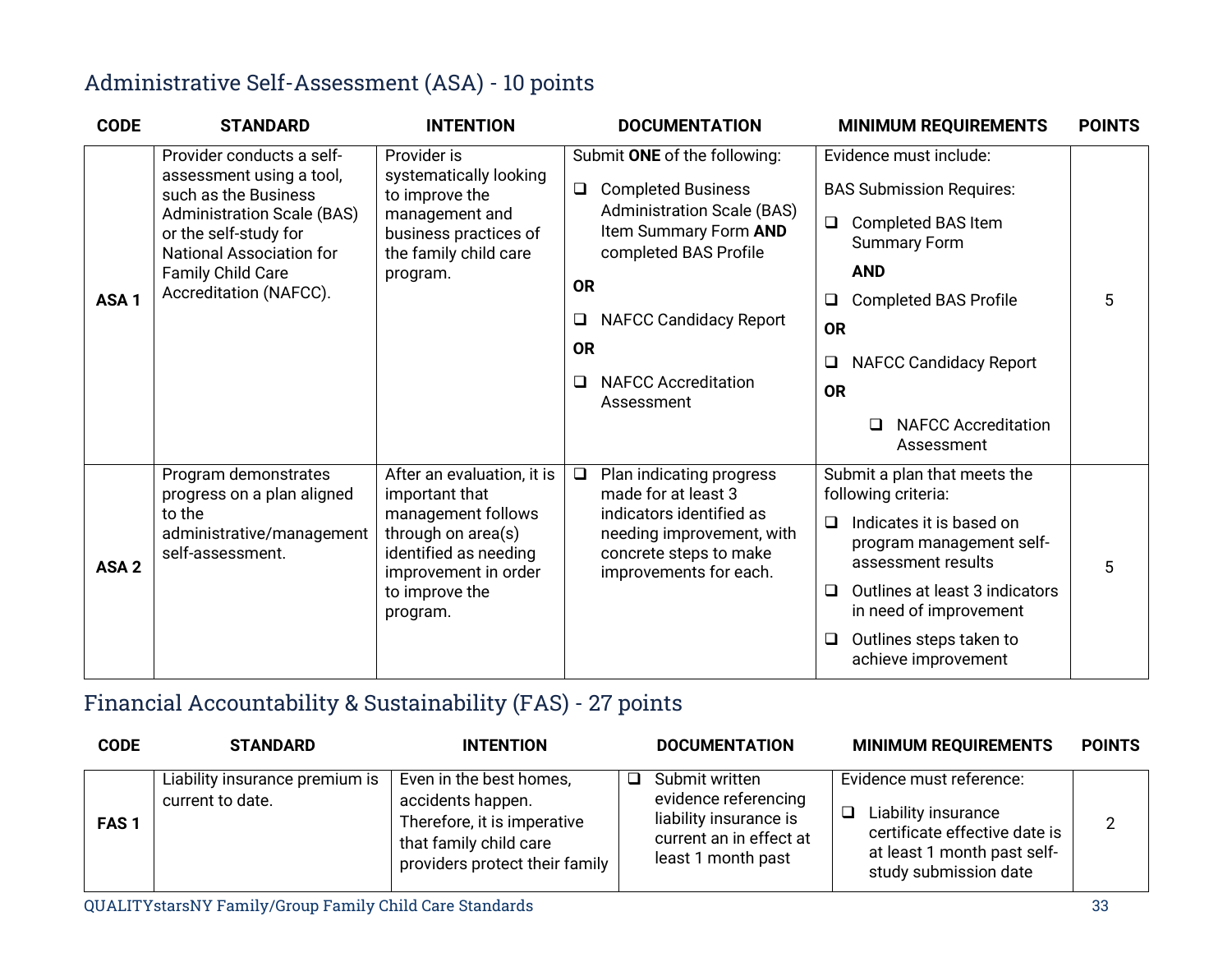| <b>CODE</b>      | <b>STANDARD</b>                                                                                                                                                             | <b>INTENTION</b>                                                                                                                                                                                                                                                                                                                               |                                                | <b>DOCUMENTATION</b>                                                                                                                 | <b>MINIMUM REQUIREMENTS</b>                                                                                                                                                                                                                                             | <b>POINTS</b>  |
|------------------|-----------------------------------------------------------------------------------------------------------------------------------------------------------------------------|------------------------------------------------------------------------------------------------------------------------------------------------------------------------------------------------------------------------------------------------------------------------------------------------------------------------------------------------|------------------------------------------------|--------------------------------------------------------------------------------------------------------------------------------------|-------------------------------------------------------------------------------------------------------------------------------------------------------------------------------------------------------------------------------------------------------------------------|----------------|
|                  |                                                                                                                                                                             | and home with appropriate,<br>up-to-date liability insurance.                                                                                                                                                                                                                                                                                  | submission date.                               | Standards Inventory                                                                                                                  |                                                                                                                                                                                                                                                                         |                |
| FAS <sub>2</sub> | Local, state and federal taxes<br>are paid on time.                                                                                                                         | Fiscal responsibilities,<br>including the payment of<br>taxes, should be maintained<br>at all times.                                                                                                                                                                                                                                           | Submit evidence<br>$\Box$<br>state and federal | demonstrating that<br>income taxes were<br>paid on time, dated<br>within the 15 months<br>prior to Standards<br>Inventory submission | Evidence must demonstrate:<br>Paid federal income taxes<br>□<br><b>AND</b><br>Paid state Income taxes<br>❏<br>Documents dated within<br>$\Box$<br>the 15 months prior to<br><b>Standards Inventory</b><br>submission                                                    | $\overline{2}$ |
| FAS <sub>3</sub> | Provider has a current-year<br>operating budget showing<br>revenues and expenses.                                                                                           | Providers must plan for<br>future expenditures by<br>creating a regular budget for<br>their business, separate<br>from their family's (usually<br>annually).<br><b>Examples: Quick Book</b><br>report, Calendar Keeper,<br>accountant's report, etc.                                                                                           | Q<br>submission                                | One copy of a current<br>program/operating<br>budget dated within<br>the 15 months prior to<br>Standards Inventory                   | Evidence must show<br><b>Budget clearly indicates</b><br>$\Box$<br>program revenues.<br>Budget indicates program<br>expenses.<br>Budget is dated within the<br>$\Box$<br>15 months prior to<br>Standards Inventory<br>submission.                                       | 3              |
| FAS <sub>4</sub> | Provider records income and<br>expenses at least monthly and<br>reviews income and expense<br>statements, comparing actual<br>revenues and expenses to<br>budget quarterly. | Providers should be aware<br>of current financial<br>resources and expenses, in<br>order to remain a viable<br>business and service for<br>families. Regular analysis of<br>the family child care<br>business income and<br>expenses will help providers<br>adjust fees, pay assistant(s),<br>and provide materials and<br>experiences for the | Q.<br>reports                                  | Quarterly financial                                                                                                                  | Evidence must include all of<br>the following:<br>$\Box$ Quarterly (4) financial<br>reports (unless provider<br>operates only for 9<br>months/year, in which<br>case 3 reports is<br>sufficient)<br>Reports compare<br>❏<br>actual and projected<br>income and expenses | 4              |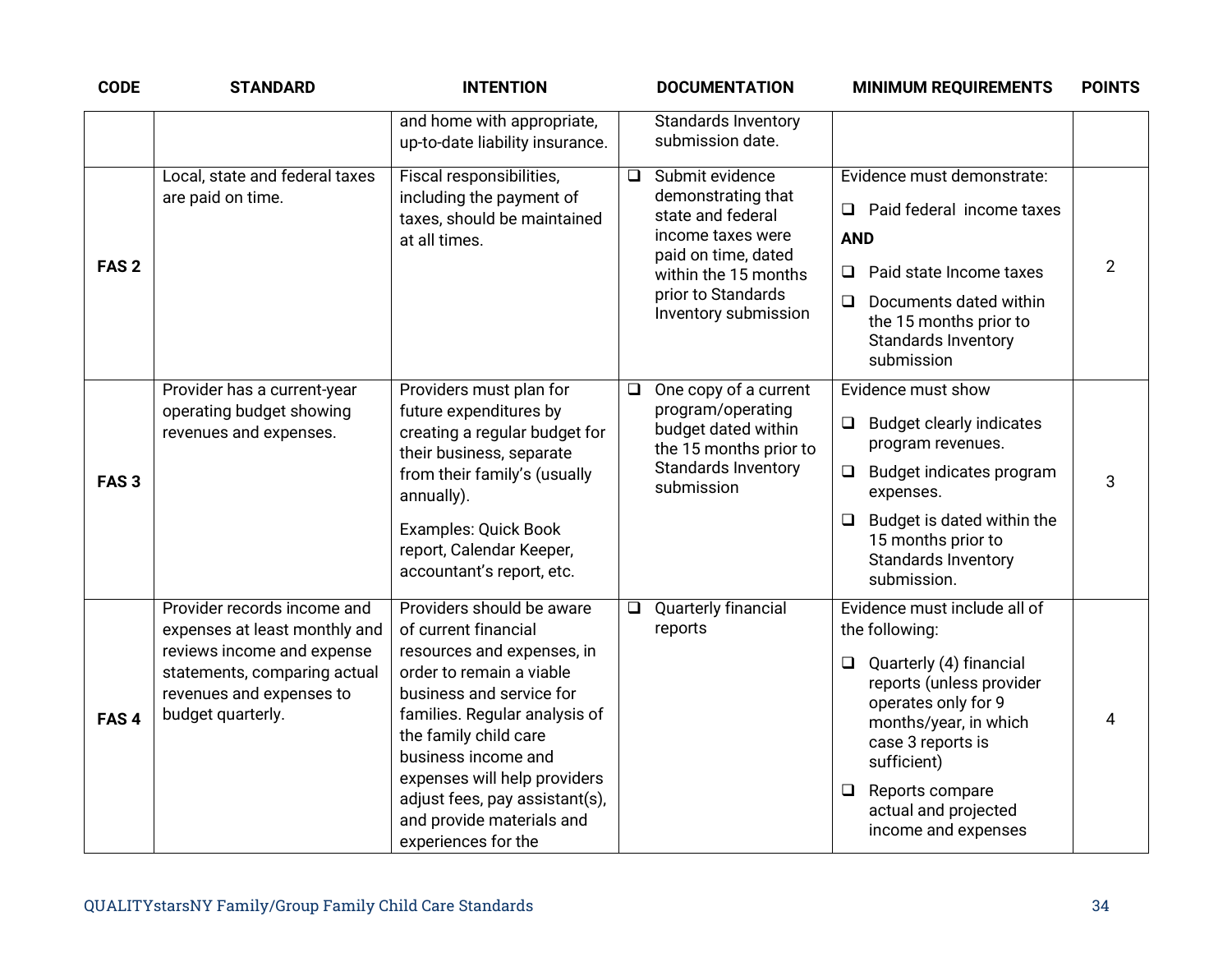| <b>CODE</b>      | <b>STANDARD</b>                                                                                                                    | <b>INTENTION</b>                                                                                                                                                                                                                                                                                               | <b>DOCUMENTATION</b>                                                                    | <b>MINIMUM REQUIREMENTS</b>                                                                                                                                                                                                                                                                                                                                           | <b>POINTS</b>  |
|------------------|------------------------------------------------------------------------------------------------------------------------------------|----------------------------------------------------------------------------------------------------------------------------------------------------------------------------------------------------------------------------------------------------------------------------------------------------------------|-----------------------------------------------------------------------------------------|-----------------------------------------------------------------------------------------------------------------------------------------------------------------------------------------------------------------------------------------------------------------------------------------------------------------------------------------------------------------------|----------------|
|                  |                                                                                                                                    | children's learning<br>environment.                                                                                                                                                                                                                                                                            |                                                                                         | $\Box$ Dated within the previous<br>15 months.                                                                                                                                                                                                                                                                                                                        |                |
| FAS <sub>5</sub> | Provider has a system of<br>record keeping that tracks<br>incomes and expenses for tax<br>purposes and individual cost<br>of care. | Providers who have an<br>effective system for tracking<br>income and expenses, will<br>be able to pay the<br>appropriate amount of taxes<br>(not too much or too little)<br>on time. This system keeps<br>more funds available so<br>providers can manage<br>expenses more effectively.                        | Evidence of record<br>$\Box$<br>keeping system                                          | Evidence should include:<br>Logbook or spreadsheet<br>$\Box$<br>Dated income entries<br>□<br>Dated expense entries<br>❏                                                                                                                                                                                                                                               | 4              |
| FAS <sub>6</sub> | Provider calculates cost of<br>care, has goals for her own<br>compensation, and uses both<br>to set tuition rates.                 | Having an accurate<br>understanding of the cost of<br>care, including<br>compensation for the<br>provider and any<br>assistant(s) is important for<br>the small business, family<br>child care home. Using this<br>information effectively will<br>help providers plan for the<br>future and stay in business. | Cost of care<br>❏<br>calculation sheet or<br>printout                                   | Evidence should demonstrate<br>the following:<br>Cost of care calculation<br>❏<br>that includes:<br>$\Box$ Income goal<br><b>Estimated expenses</b><br>$\Box$<br>Weekly child care rate<br>$\Box$<br>depending on number<br>of children to be<br>served (See Resource<br>Guide)<br>Determination of tuition<br>□<br>rates that align with cost<br>of care calculation | $\overline{2}$ |
| FAS <sub>7</sub> | There is an independent<br>preparation of taxes by<br>someone with accounting or<br>bookkeeping expertise.                         | Family child care providers<br>have many responsibilities<br>and it is easy to make<br>accounting errors. In order<br>to protect your family child<br>care business, it is important<br>to have another person with                                                                                            | Submit ALL of the<br>following:<br>Bill/invoice from tax<br>Q<br>preparer<br><b>AND</b> | Evidence should indicate:<br>Tax preparer is someone<br>$\Box$<br>other than the family child<br>care provider<br>Tax preparer has specific<br>❏<br>knowledge of tax                                                                                                                                                                                                  | 4              |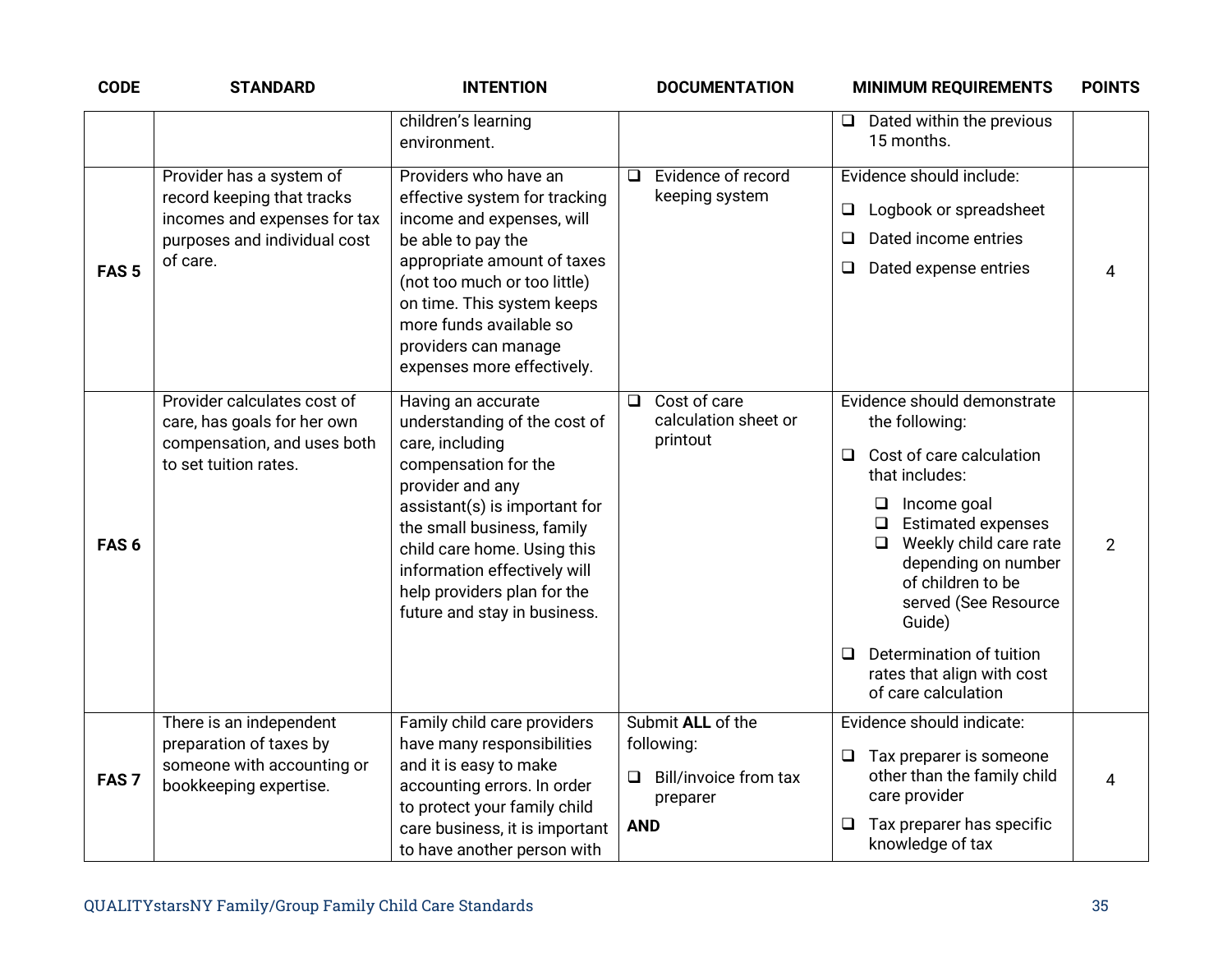| <b>CODE</b>      | <b>STANDARD</b>                                                                                                                               | <b>INTENTION</b>                                                                                                                                             | <b>DOCUMENTATION</b>                                                                                                                                                                                                                                                                                                     | <b>MINIMUM REQUIREMENTS</b>                                                                                                                                                                                                                                                                                                                                                                                        | <b>POINTS</b> |
|------------------|-----------------------------------------------------------------------------------------------------------------------------------------------|--------------------------------------------------------------------------------------------------------------------------------------------------------------|--------------------------------------------------------------------------------------------------------------------------------------------------------------------------------------------------------------------------------------------------------------------------------------------------------------------------|--------------------------------------------------------------------------------------------------------------------------------------------------------------------------------------------------------------------------------------------------------------------------------------------------------------------------------------------------------------------------------------------------------------------|---------------|
|                  |                                                                                                                                               | accounting expertise<br>prepare your tax forms.                                                                                                              | Tax form with<br>$\Box$<br>preparer's signature                                                                                                                                                                                                                                                                          | requirements for the small<br>business                                                                                                                                                                                                                                                                                                                                                                             |               |
| FAS <sub>8</sub> | Provider uses technology to<br>manage finances and<br>enrollment, e.g., uses Minute<br>Menu for CACFP or<br>automated time and<br>attendance. | Technology provides a<br>valuable time-saving tool for<br>managing finances and<br>enrollment.                                                               | <b>Enrollment or financial</b><br>❏<br>monitoring report(s)<br><b>OR</b><br>Minute Menu reports<br>❏                                                                                                                                                                                                                     | Evidence should indicate the<br>following:<br>One print out of a report<br>$\Box$<br>from a technology tool,<br>such as Minute Menu,<br>Quick Books, payroll<br>service provider, or<br>another management tool                                                                                                                                                                                                    | 2             |
| FAS <sub>9</sub> | Provider has established<br>procedures to market and fill<br>open child care seats (slots).                                                   | Provider should have a plan<br>in place to market open<br>slots, so they can fill<br>vacancies as soon as<br>possible and have a steady<br>source of income. | Submit ALL of the<br>following:<br>One copy of written<br>$\Box$<br>procedures used to<br>market and fill open<br>child care seats/slots<br>(i.e. program<br>letterhead/logo is<br>clearly visible or it is<br>clear that it is part of a<br>manual/handbook)<br><b>AND</b><br>One copy of a<br>$\Box$<br>marketing tool | Evidence must include ALL of<br>the following:<br>Procedures discussing the<br>❏<br>marketing and filling of<br>open child care<br>seats/slots (i.e. program<br>letterhead/logo is clearly<br>visible or it is clear that it<br>is part of a<br>manual/handbook)<br><b>AND</b><br>Examples of acceptable<br>$\Box$<br>marketing tools include<br>bulletins, billboard signs,<br>advertising, and business<br>cards | 4             |

## Policies and Procedures (PP) - 27 points

| <b>CODE</b> | <b>STANDARD</b>                                                                                        | <b>INTENTION</b>                                                                                                       |   | <b>DOCUMENTATION</b>                                                             | <b>MINIMUM REQUIREMENTS</b>                                                    | <b>POINTS</b> |
|-------------|--------------------------------------------------------------------------------------------------------|------------------------------------------------------------------------------------------------------------------------|---|----------------------------------------------------------------------------------|--------------------------------------------------------------------------------|---------------|
| <b>PP</b>   | Provider uses substitutes no<br>more than 20% of the time (e.g.,<br>no more than one day per<br>week). | It is important for family<br>child care homes to maintain<br>as much consistency among<br>the adults who care for the | ◻ | Policy statement<br>noting use of<br>substitutes that<br>indicates that provider | Evidence must include the<br>following:<br>Policy statement<br>describing when |               |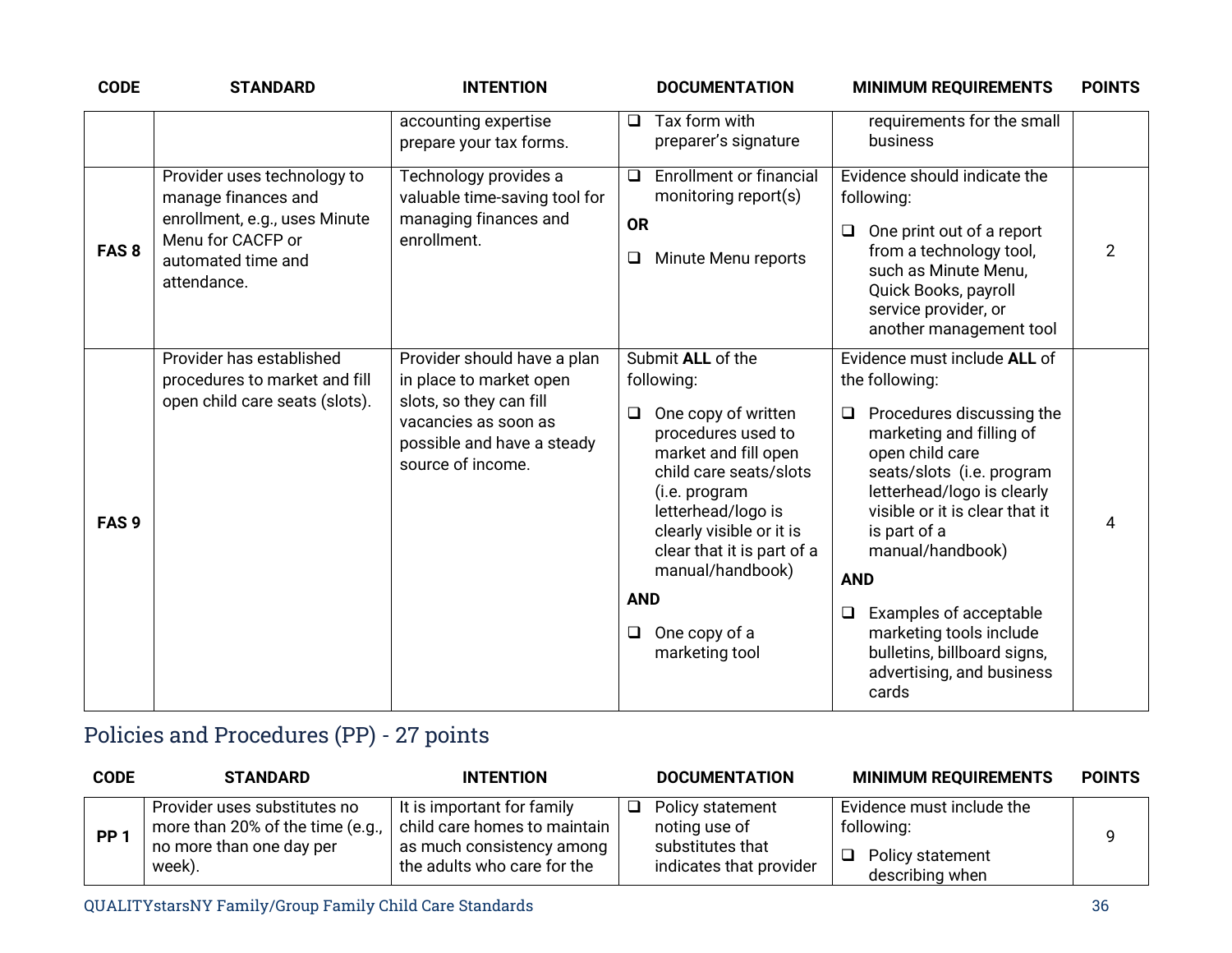| <b>CODE</b>     | <b>STANDARD</b>                                                                                                                                                                                                                             | <b>INTENTION</b>                                                                                                                                                                                                                                                                                                                                                                                                                                                                                                                                                                                                                                                                                        | <b>DOCUMENTATION</b>                                                                                                                                                                                                                                                                                                                                                                                                                                      | <b>MINIMUM REQUIREMENTS</b>                                                                                                                                                                                                                                                                                                                                                                                                                                                                      | <b>POINTS</b> |
|-----------------|---------------------------------------------------------------------------------------------------------------------------------------------------------------------------------------------------------------------------------------------|---------------------------------------------------------------------------------------------------------------------------------------------------------------------------------------------------------------------------------------------------------------------------------------------------------------------------------------------------------------------------------------------------------------------------------------------------------------------------------------------------------------------------------------------------------------------------------------------------------------------------------------------------------------------------------------------------------|-----------------------------------------------------------------------------------------------------------------------------------------------------------------------------------------------------------------------------------------------------------------------------------------------------------------------------------------------------------------------------------------------------------------------------------------------------------|--------------------------------------------------------------------------------------------------------------------------------------------------------------------------------------------------------------------------------------------------------------------------------------------------------------------------------------------------------------------------------------------------------------------------------------------------------------------------------------------------|---------------|
|                 |                                                                                                                                                                                                                                             | children, so that providers<br>can ensure the safety and<br>well-being of children at all<br>times and that children can<br>feel safe and secure.                                                                                                                                                                                                                                                                                                                                                                                                                                                                                                                                                       | uses substitutes no<br>more than 20% of the<br>time                                                                                                                                                                                                                                                                                                                                                                                                       | substitutes are used that<br>indicates that provider<br>uses substitutes no more<br>than 20% of the time                                                                                                                                                                                                                                                                                                                                                                                         |               |
| PP <sub>2</sub> | <b>Provider maintains</b><br>confidentiality regarding<br>children and family information<br>and communicates this<br>confidentiality policy to any<br>family members, employees<br>and substitutes.                                        | Providers have a<br>responsibility to respect and<br>maintain confidentiality<br>regarding children, their<br>families, and staff.                                                                                                                                                                                                                                                                                                                                                                                                                                                                                                                                                                      | <b>Confidentiality policy</b><br>$\Box$                                                                                                                                                                                                                                                                                                                                                                                                                   | Evidence must show:<br>Confidentiality policy that<br>references how employees<br>maintain confidentiality for<br>ALL of the following;<br>Children<br>$\Box$<br>Families<br>□<br>Employees<br>❏                                                                                                                                                                                                                                                                                                 | 6             |
| PP <sub>3</sub> | The provider and any paid<br>employees have professional<br>development plans that match<br>the Core Body of Knowledge:<br><b>New York State's Core</b><br><b>Competencies for Early</b><br><b>Childhood Educators</b><br>competency areas. | Every provider and assistant<br>will benefit personally and<br>professionally from having<br>an individual, written plan for<br>professional development in<br>order to gain the necessary<br>knowledge and improve<br>skills on all topics related to<br>early childhood education.<br>The Core Body of Knowledge<br>(CBK) outlines<br>recommended practices for<br>professionals who work<br>directly with young children.<br>These practices offer a road<br>map for building meaningful<br>relationships with children,<br>families and colleagues; for<br>creating nurturing,<br>stimulating environments;<br>and for developing oneself<br>as a professional in an<br>incredibly important field. | Submit one of the<br>following for provider and<br>any current assistance,<br>dated within the 15<br>months prior to Standards<br>Inventory submission:<br>$\Box$ One copy of CBK<br>Professional<br><b>Development Planning</b><br><b>Tool Plan</b><br><b>OR</b><br>One copy of a Paula<br>$\Box$<br>Jorde Bloom Staff<br><b>Development Action</b><br>Plan<br><b>OR</b><br>$\Box$ One copy of:<br>$\Box$<br>Another<br>professional<br>development plan | Evidence must reference all of<br>the following:<br>Completed copy of one of<br>❏<br>the following for provider<br>and any current assistants:<br>□ CBK Professional<br>Development<br>Planning Tool Plan<br>Paula Jorde Bloom<br>$\Box$<br><b>Staff Development</b><br>Action Plan,<br>Other plan AND<br>statement of how the<br>plan aligns with at<br>least 2 CBK areas<br>Dated within the 15<br>$\Box$<br>months prior to Standards<br>Inventory submission<br><b>CBK COMPETENCY AREAS:</b> | 12            |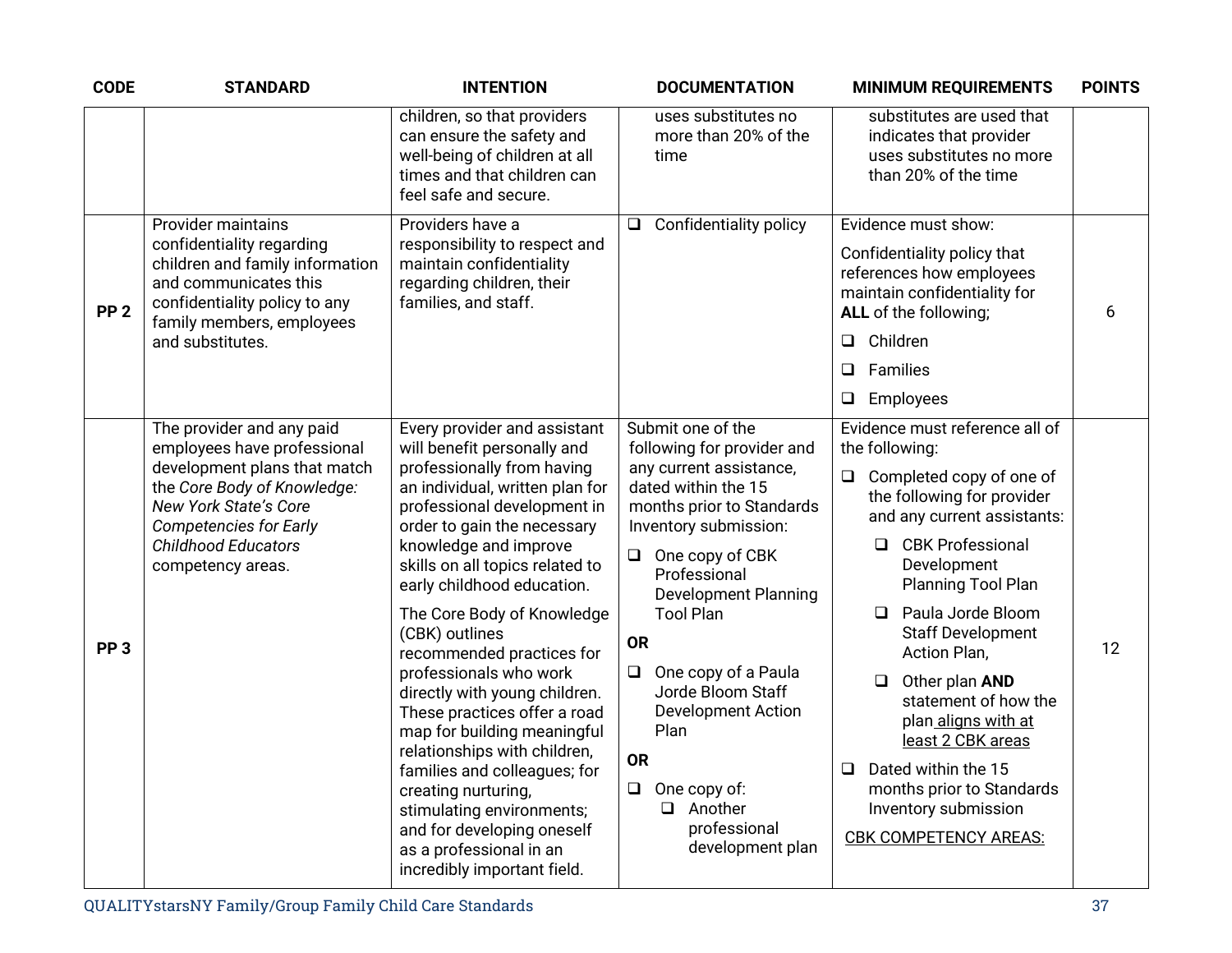| <b>CODE</b> | <b>STANDARD</b> | <b>INTENTION</b>                                                           | <b>DOCUMENTATION</b>                                                                                                        | <b>MINIMUM REQUIREMENTS</b>               | <b>POINTS</b> |
|-------------|-----------------|----------------------------------------------------------------------------|-----------------------------------------------------------------------------------------------------------------------------|-------------------------------------------|---------------|
|             |                 | The CBK is structured to<br>consider all areas                             | <b>AND</b><br>Written statement<br>referencing how<br>plan(s) aligns with<br>at least two of the<br><b>CBK</b> competencies | 1. Child Growth and<br>Development;       |               |
|             |                 | established by NYS as being<br>essential for early childhood<br>educators. |                                                                                                                             | 2. Family and Community<br>Partnerships;  |               |
|             |                 |                                                                            |                                                                                                                             | 3. Observation and<br>Assessment;         |               |
|             |                 |                                                                            |                                                                                                                             | 4. Environment and<br>Curriculum;         |               |
|             |                 |                                                                            |                                                                                                                             | 5. Health, Safety, and Nutrition;         |               |
|             |                 |                                                                            |                                                                                                                             | 6. Professionalism and<br>Leadership; and |               |
|             |                 |                                                                            |                                                                                                                             | 7. Administration and<br>Management.      |               |

## Compensation and Benefits (CB) - 13 points

| <b>CODE</b>     | <b>STANDARD</b>                                                                                                                                                                                                                                 | <b>INTENTION</b>                                                                                             | <b>DOCUMENTATION</b>                                                                                                                                                                                                                                                                    | <b>MINIMUM REQUIREMENTS</b>                                                                                                                                                                                                                                                                                                                                                                    | <b>POINTS</b> |
|-----------------|-------------------------------------------------------------------------------------------------------------------------------------------------------------------------------------------------------------------------------------------------|--------------------------------------------------------------------------------------------------------------|-----------------------------------------------------------------------------------------------------------------------------------------------------------------------------------------------------------------------------------------------------------------------------------------|------------------------------------------------------------------------------------------------------------------------------------------------------------------------------------------------------------------------------------------------------------------------------------------------------------------------------------------------------------------------------------------------|---------------|
| CB <sub>1</sub> | Provider offers for self and<br>any paid, full-time<br>employees:<br>(3 POINTS PER BENEFIT<br>OPTION, UP TO 9 POINTS<br>MAXIMUM)<br>5 days of time off (sick<br>❏<br>and/or personal)<br>Holidays<br>❏<br>Professional<br>□<br>development days | Staff is provided with a<br>comprehensive benefits<br>package to support personal<br>and professional needs. | Evidence of benefit<br>options program offers for<br>self and any paid, full-time<br>employees.<br>Acceptable types of<br>evidence include:<br>Employee handbook<br>⊔<br>detailing benefits<br><b>OR</b><br>Compensation<br>◻<br>package<br><b>OR</b><br>❏<br>Employee policy<br>$\Box$ | Evidence program provides<br>one or more of the following<br>benefits must reference self<br>and all full-time staff, if<br>applicable. (Program earns 3<br>points for each benefit offered<br>for a potential total of 9<br>points)<br>5 days of time off (sick<br>$\Box$<br>and/or personal) (3<br>points);<br>Holidays (3 points);<br>❏<br>Professional development<br>❏<br>days (3 points) | $3-9$         |